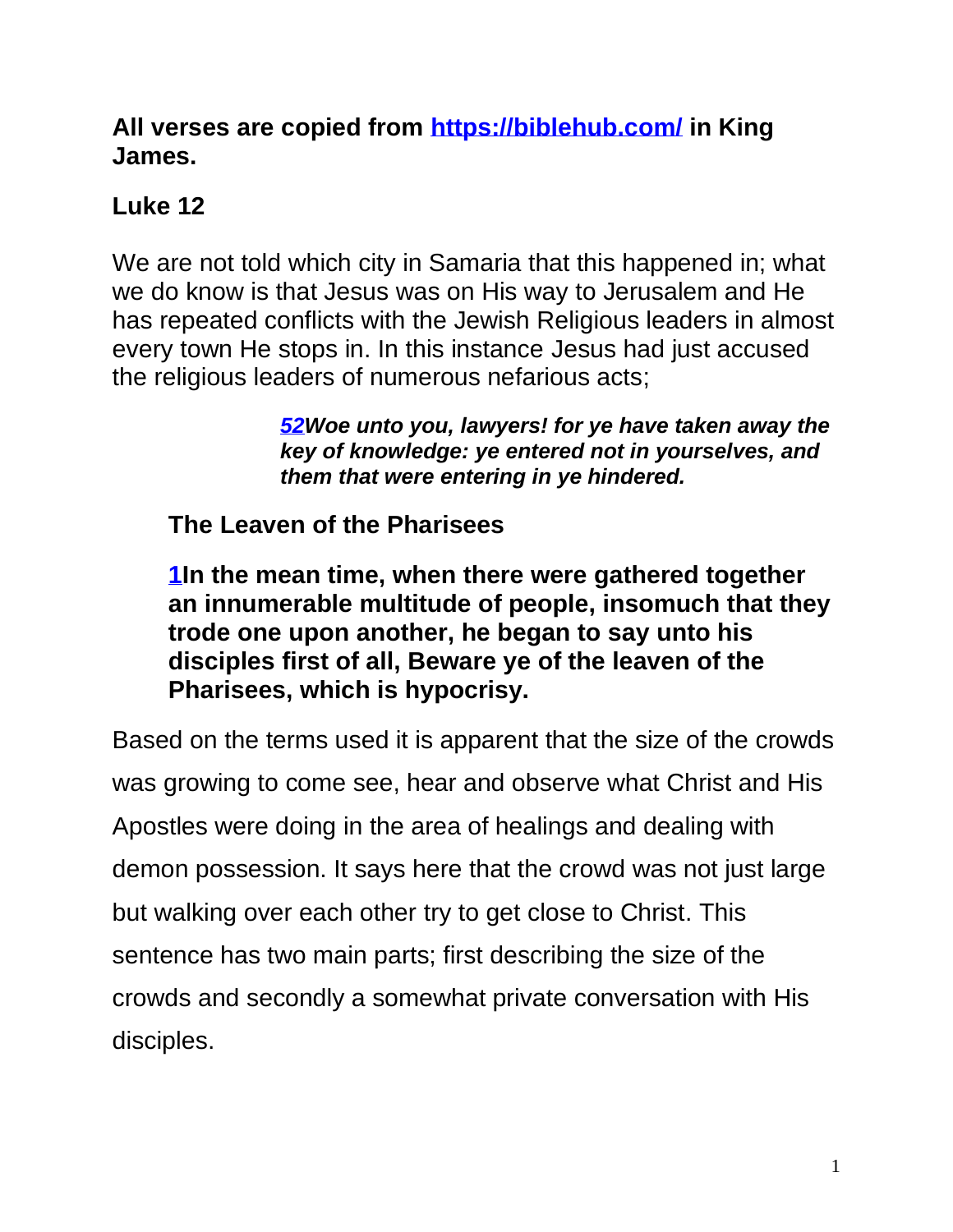Jesus comments or condemns the pharisies for what He calls hypocrisy.

According to Strong's Concordance Word Helps

**5273** *hypokritḗs* (a masculine noun derived from [5259](https://biblehub.com/greek/5259.htm) */hypó*, "under" and [2919](https://biblehub.com/greek/2919.htm) */krínō*, "judge") – properly, a *judging under*, like a *performer* acting *under a mask* (i.e. a theater-actor); (figuratively) a *two-faced* person; a "*hypocrite*," whose *profession*  does *not* match their *practice* – i.e. someone who "*says* one thing but *does* another."

Jesus couches the accusation of hypocrisy in the word Leaven.

Strong's Concordance;

Phonetic Spelling: (dzoo'-may) Definition: leaven Usage: leaven, ferment, both literally and metaphorically.

Word helps

**2219** *zýmē* – leaven (yeast); (figuratively) the *spreading influence* of what is typically *concealed* (but still very dramatic). Leaven is generally a symbol of the spreading nature of *evil*…..

The basic definition of Levin is a microbe (a living fungus) that was found on the skin of grapes that when washed from the grapes and added to sugar would cause the fungi to grow and eventually become a yeast like substance. It would the be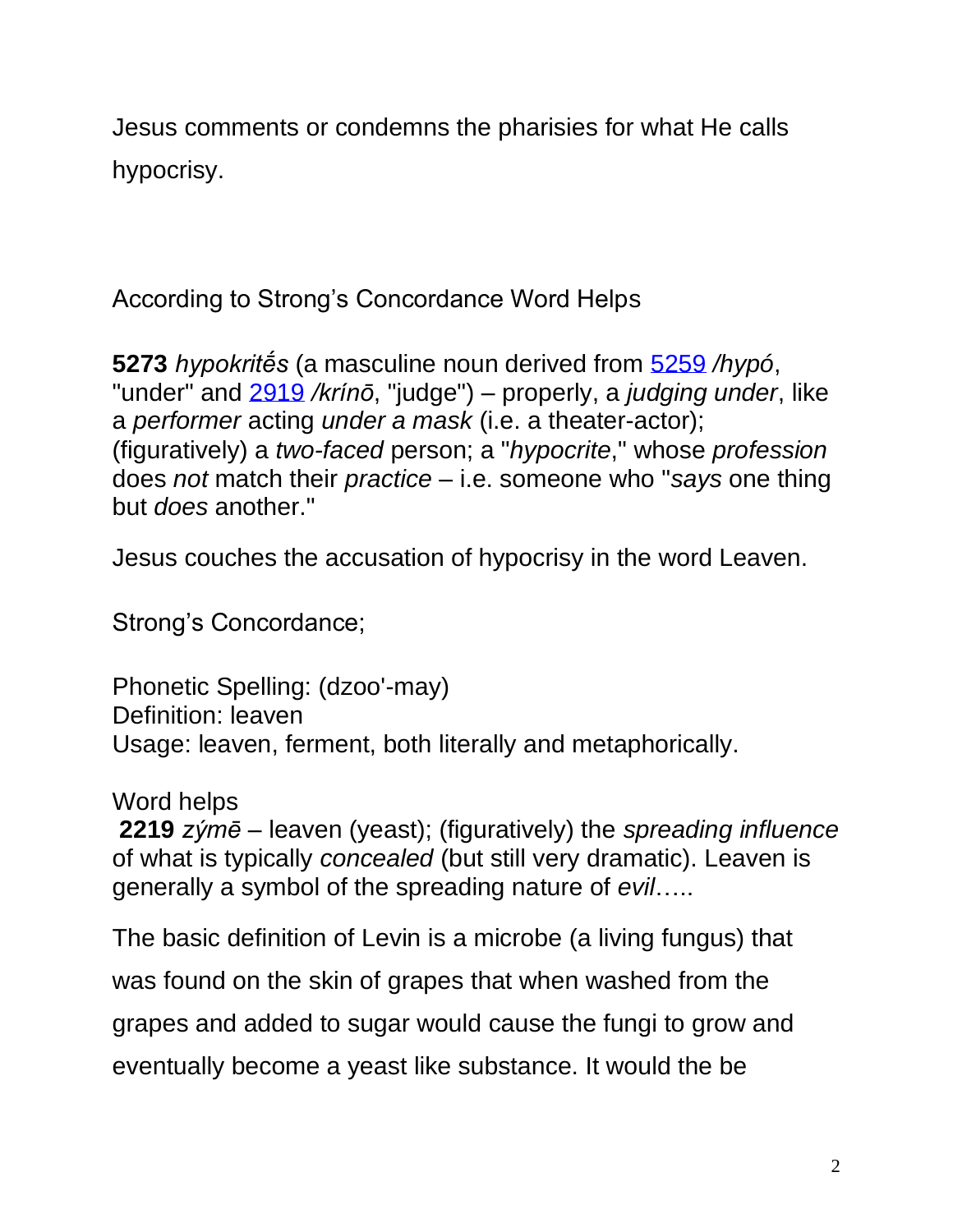introduced into a mixture of flour and water causes the associated meal to rise or expand through fermentation.

The idea that Leaven was somehow associated with evil came from when God sent a plaque upon Egypt and its ruler for enslaving God's People Israel and refusing to let them leave Egypt for the Promised Land.

When Pharaoh made his final refusal to Mosses, God's spokesman God sent the angle of death to pass over all of Egypt, even houses of Israelies; to kill all the first born of both man and animal in Egypt. But God warned Israel to sacrifice a lamb and put the blood of the Lamb on the door posts so the Angle of death would pass over any family that had done so. The Egyptian loss of life was extraordinary including Pharaoh's own first-born son.

God also warned Israel to prepare to leave the next day urgently in such a fashion that they would not have time to prepare their normal bread for traveling food. Instead they were to mix the normal bread making meal together but not put in the leaven as they would have to wait for it to rise. The urgency of leaving was so great that they were to take and bake the unleavened bread for their traveling food.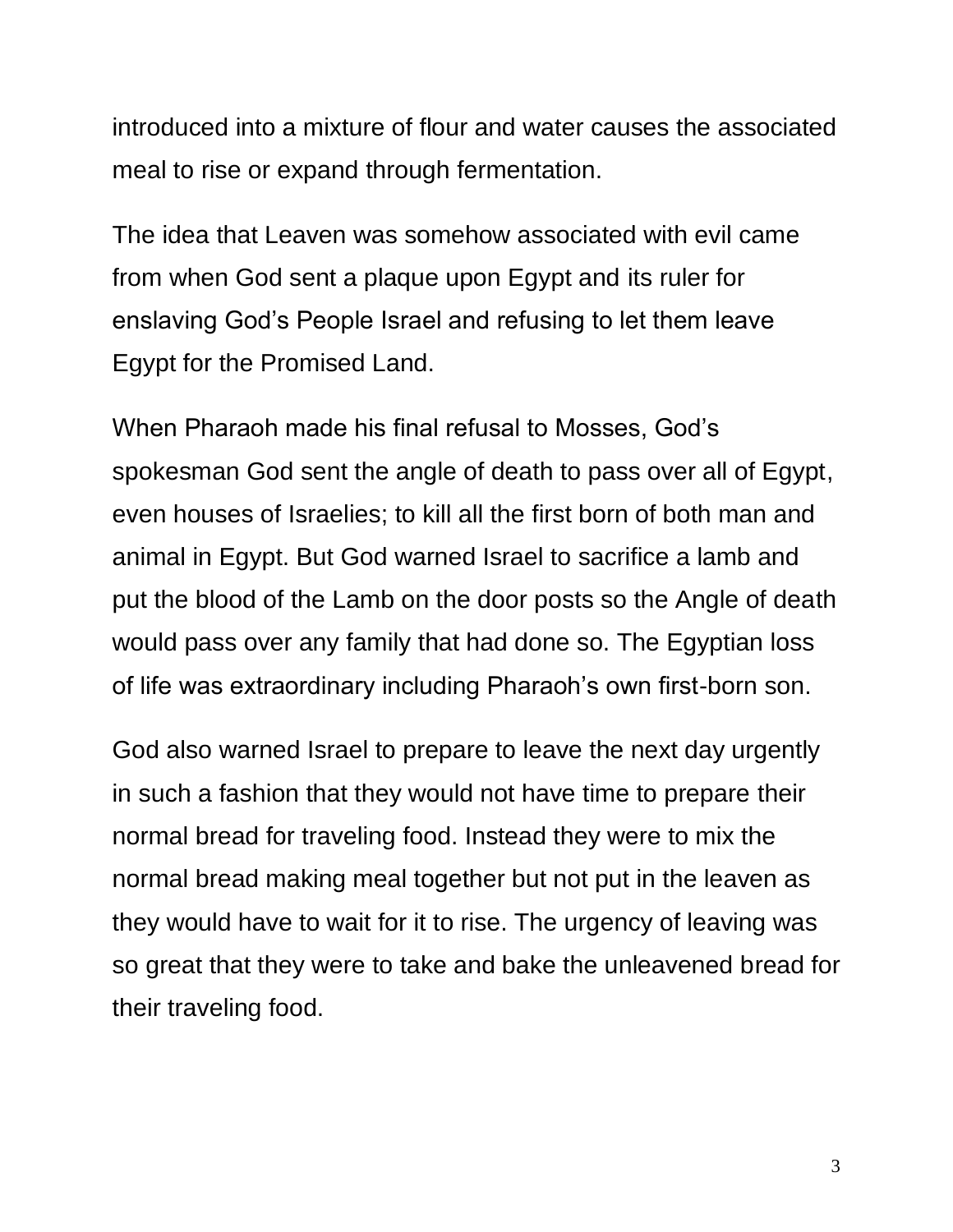It has since been declared part off the Passover festival that Israel is to celebrate annually. It is done by removing all leaven or anything that has touched leaven in their homes. The festival lasts from 7 to 8 days depending on when the Sabbath falls.

I believe it will play a critical role in when Christ returns for His Church and or to stand on Mt. Moriah in Jerusalem.

The implication of Jesus condemning the religious leaders of having leaven in their lives and that was defined by Christ as Hypocrisy; was that they had been deceived by evil, perhaps not even understanding their errors, but fully committed as if totally saturated with leaven or "evil".

#### *Luke 13:21 It is like leaven, which a woman took and hid in three measures of meal, till the whole was leavened.*

Leaven microbes when it comes in contact with water will grow as God designed it to. So even a little amount will eventually leaven the entire loaf; in this case a little evil unchecked will cause the entire person to become evil. That was the concern Christ had with the religious leaders, whether they could recognize their error or not leaven (evil) was at work in their hearts.

**[2F](https://biblehub.com/luke/12-2.htm)or there is nothing covered, that shall not be revealed; neither hid, that shall not be known. [3T](https://biblehub.com/luke/12-3.htm)herefore whatsoever ye have spoken in darkness shall be heard in the light; and that which ye have**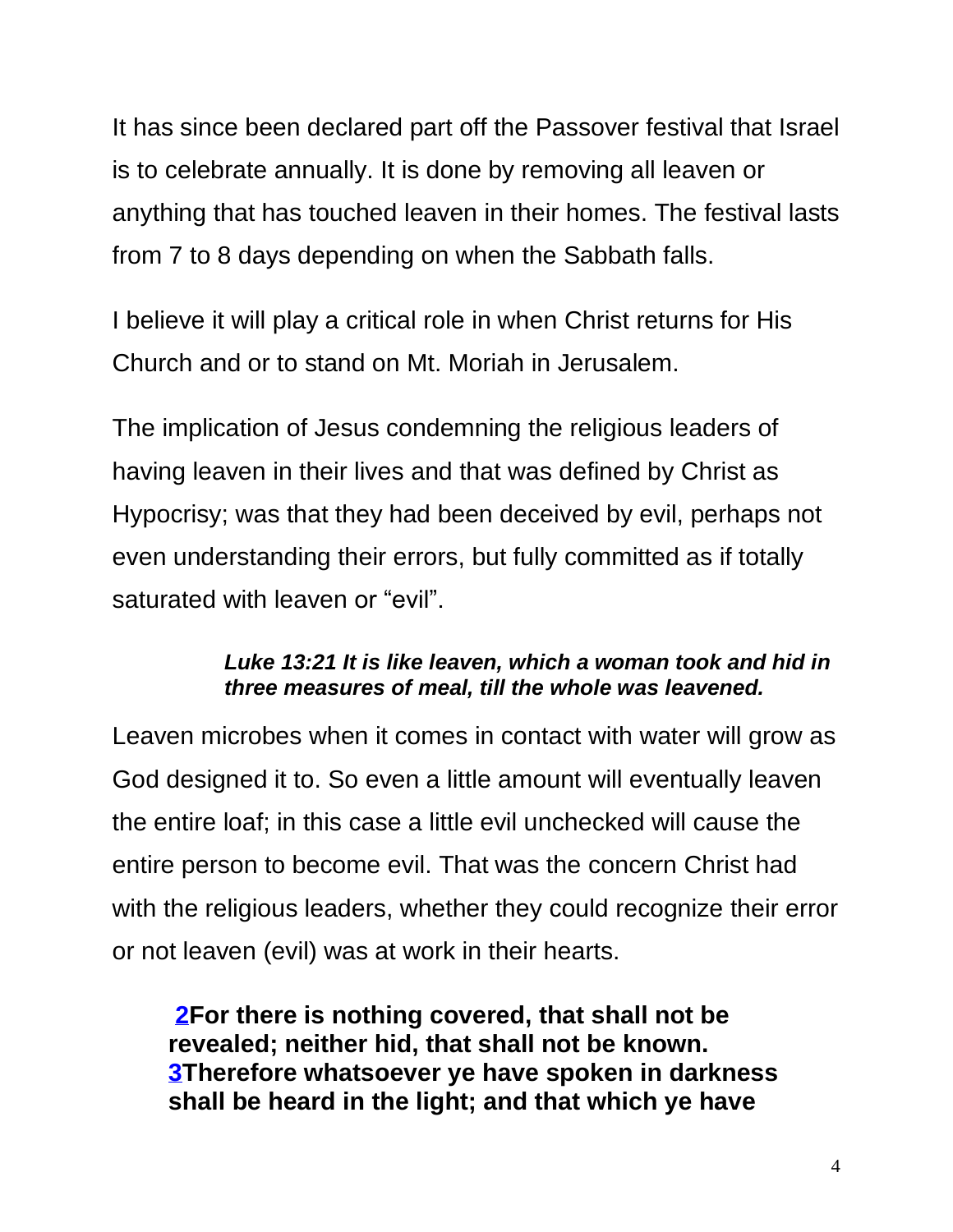#### **spoken in the ear in closets shall be proclaimed upon the housetops.**

This may well be alluding to the Great White Throne Judgement at the end of the millennial; when all will be made bare and none of the goats on the Lords left will have any defense; it will all be made public for all to see every evil thing, thought and word those who reject Christ have uttered or done.

We as believers may experience a similar unveiling; not in a judgement sense as our sins are forgiven but at the Bema Seat; Judgment Seat of Christ.

> *Romans 14:10 But [e](https://biblia.com/bible/kjv1900/romans/14/10-12#footnote1)why dost thou judge thy brother? or why dost thou r[s](https://biblia.com/bible/kjv1900/romans/14/10-12#footnote2)et at nought thy brother? for [s](https://biblia.com/bible/kjv1900/romans/14/10-12#footnote3)we shall all stand beforetthe judgment seat of Christ. 11 For it is written, [u](https://biblia.com/bible/kjv1900/romans/14/10-12#footnote5)As I live, saith the Lord, [w](https://biblia.com/bible/kjv1900/romans/14/10-12#footnote6)every knee shall bow to me, and every tongue shall confess to God. 12 So then [x](https://biblia.com/bible/kjv1900/romans/14/10-12#footnote7)every one of us shall give account of himself to God.*

*2 Corinthians 5:10 For we must all appear [q](https://biblia.com/bible/kjv1900/2-corinthians/5/10#footnote1)before the judgment seat of Christ;rthat every one may receive the things done in his body, according to that he hath done, whether it be good or bad.* 

The Bema Seat of Christ does not determine salvation that is a settled matter; it was settled at the Cross and the moment you declared you were a sinner and asked Christ into your life, believing He died for your sins and was raised from the dead to everlasting life.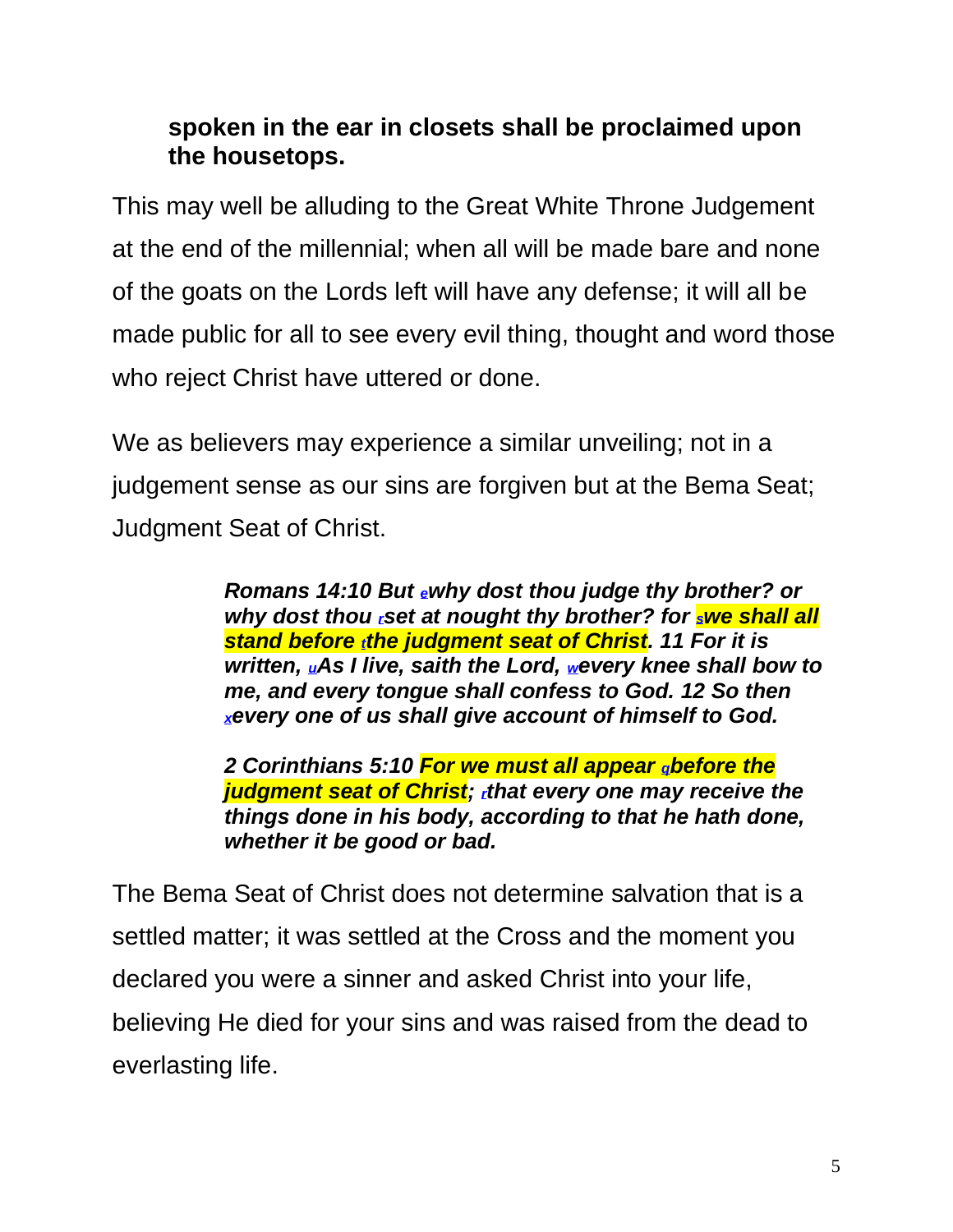*1 John 2:2 2 [z](https://biblia.com/bible/esv/1-john/2/2#footnote1)He is the propitiation for our sins, and not for ours only but [a](https://biblia.com/bible/esv/1-john/2/2#footnote2)also for the sins of the whole world.*

*John 3:16 16 For [z](https://biblia.com/bible/kjv1900/john/3/16#footnote1)God so loved the world, that he [a](https://biblia.com/bible/kjv1900/john/3/16#footnote2)gave his [b](https://biblia.com/bible/kjv1900/john/3/16#footnote3)only begotten Son, that [x](https://biblia.com/bible/kjv1900/john/3/16#footnote4)whosoever believeth in him should not perish, but have everlasting life. Romans 8:1 There is therefore now no condemnation to them which are in Christ Jesus, who [a](https://biblia.com/bible/kjv1900/romans/8/1#footnote1)walk not after the flesh, but after the Spirit.* 

What is not settled is our rewards or loss of rewards based on

how we conducted our lives how we run the race.

*1 Corinthians 9: 24 Do you not know that in a race all the runners run, but only one receives [s](https://biblia.com/bible/esv/1-corinthians/9/4-27#footnote32)the prize? Sotrun that you may obtain it. 25 Every [u](https://biblia.com/bible/esv/1-corinthians/9/4-27#footnote34)athlete exercises self-control in all things. They do it to receive a perishable wreath, but we [v](https://biblia.com/bible/esv/1-corinthians/9/4-27#footnote35)an imperishable. 26 So I do not run aimlessly; I [w](https://biblia.com/bible/esv/1-corinthians/9/4-27#footnote36)do not box as one [x](https://biblia.com/bible/esv/1-corinthians/9/4-27#footnote37)beating the air. 27 But I discipline my body and [y](https://biblia.com/bible/esv/1-corinthians/9/4-27#footnote38)keep it under control,[2](https://biblia.com/bible/esv/1-corinthians/9/4-27#footnote39) lest after preaching to others [z](https://biblia.com/bible/esv/1-corinthians/9/4-27#footnote40)I myself should be [a](https://biblia.com/bible/esv/1-corinthians/9/4-27#footnote41)disqualified.* 

*2 Timothy 4:8 8 [x](https://biblia.com/bible/kjv1900/2-timothy/4/8#footnote1)Henceforth there [y](https://biblia.com/bible/kjv1900/2-timothy/4/8#footnote2)is laid up for me [z](https://biblia.com/bible/kjv1900/2-timothy/4/8#footnote3)a crown of righteousness, which the Lord, [zz](https://biblia.com/bible/kjv1900/2-timothy/4/8#footnote4)the righteous judge, shall give me at [a](https://biblia.com/bible/kjv1900/2-timothy/4/8#footnote5)that day: and not to me only, but unto all [aa](https://biblia.com/bible/kjv1900/2-timothy/4/8#footnote6)them also that love [b](https://biblia.com/bible/kjv1900/2-timothy/4/8#footnote7)his appearing.*

We are told there are various rewards give to those that endure to

the end. We are also told that some will lose rewards due to their sinful behavior as Christians.

> *1 Corinthians 3: [10A](https://biblehub.com/1_corinthians/3-10.htm)ccording to the grace of God which is given unto me, as a wise masterbuilder, I have laid the foundation, and another buildeth thereon. But let every man take heed how he buildeth thereupon. [11F](https://biblehub.com/1_corinthians/3-11.htm)or other foundation can no man lay than that is laid, which is Jesus Christ. [12N](https://biblehub.com/1_corinthians/3-12.htm)ow if any man build upon this foundation gold, silver, precious stones, wood, hay, stubble; [13E](https://biblehub.com/1_corinthians/3-13.htm)very man's*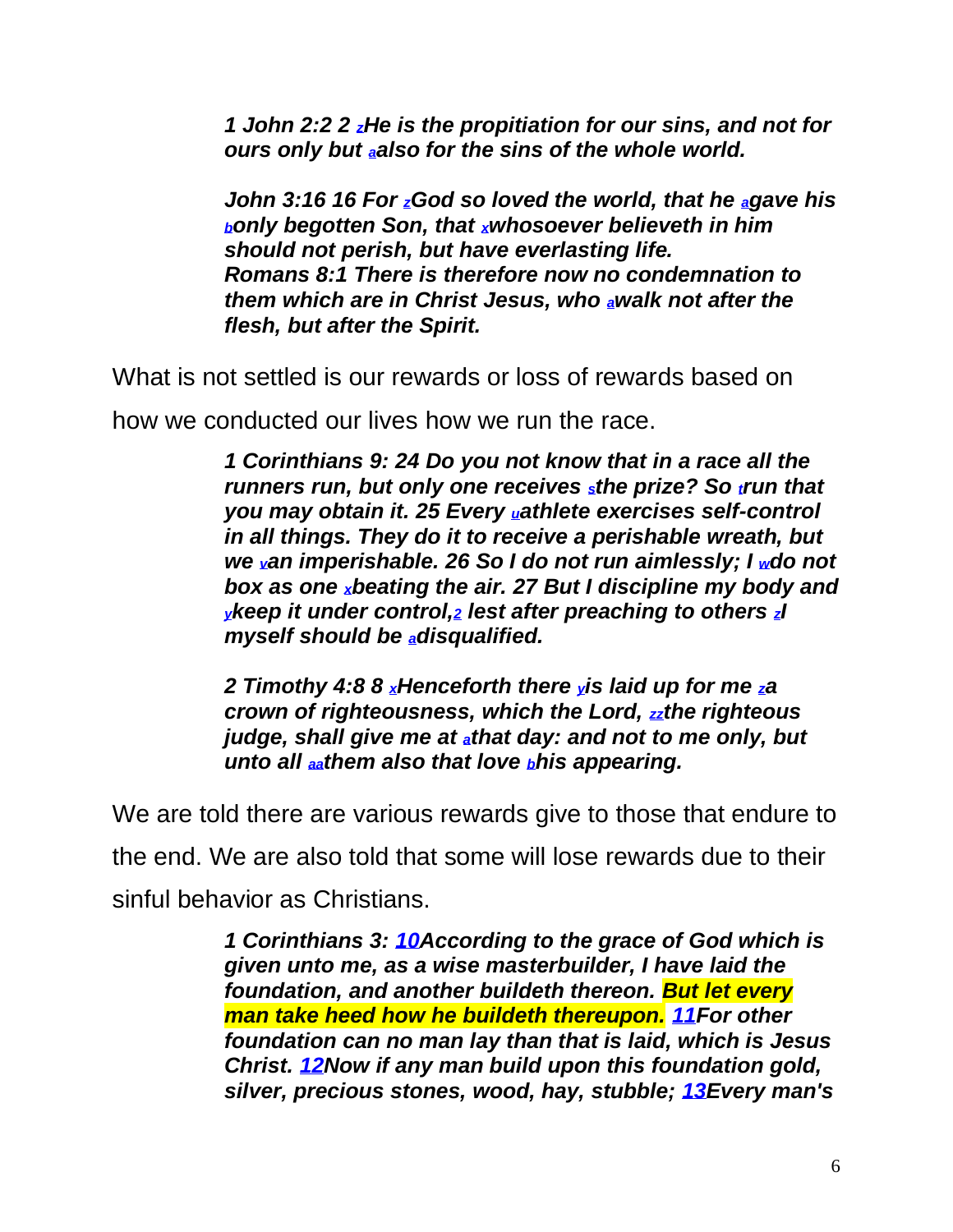*work shall be made manifest: for the day shall declare it, because it shall be revealed by fire; and the fire shall try every man's work of what sort it is. [14I](https://biblehub.com/1_corinthians/3-14.htm)f any man's work abide which he hath built thereupon, he shall receive a reward. [15I](https://biblehub.com/1_corinthians/3-15.htm)f any man's work shall be burned, he shall suffer loss: but he himself shall be saved; yet so as by fire.*

The fire is Jesus and His Righteousness sets the standard. It will

be by that scale will our works, good or bad, be measured.

#### **Fearing God Alone**

#### **[\(Matthew 10:26-31\)](https://biblehub.com/kjv/matthew/10.htm#26)**

**[4A](https://biblehub.com/luke/12-4.htm)nd I say unto you my friends, Be not afraid of them that kill the body, and after that have no more that they can do. [5B](https://biblehub.com/luke/12-5.htm)ut I will forewarn you whom ye shall fear: Fear him, which after he hath killed hath power to cast into hell; yea, I say unto you, Fear him. [6A](https://biblehub.com/luke/12-6.htm)re not five sparrows sold for two farthings, and not one of them is forgotten before God? [7B](https://biblehub.com/luke/12-7.htm)ut even the very hairs of your head are all numbered. Fear not therefore: ye are of more value than many sparrows.**

Jesus makes a compelling argument that we are to submit to death without care or worry. Many will die due to those who hate Christ and want to kill His disciples. It is of little consequence when you consider what is to be gained as compared to what is to be lost.

If you consider eternity and you place any one of our lives on a line that represents eternity that blip on the eternity line is unrecognizable as if it didn't really exist it is so tiny it would be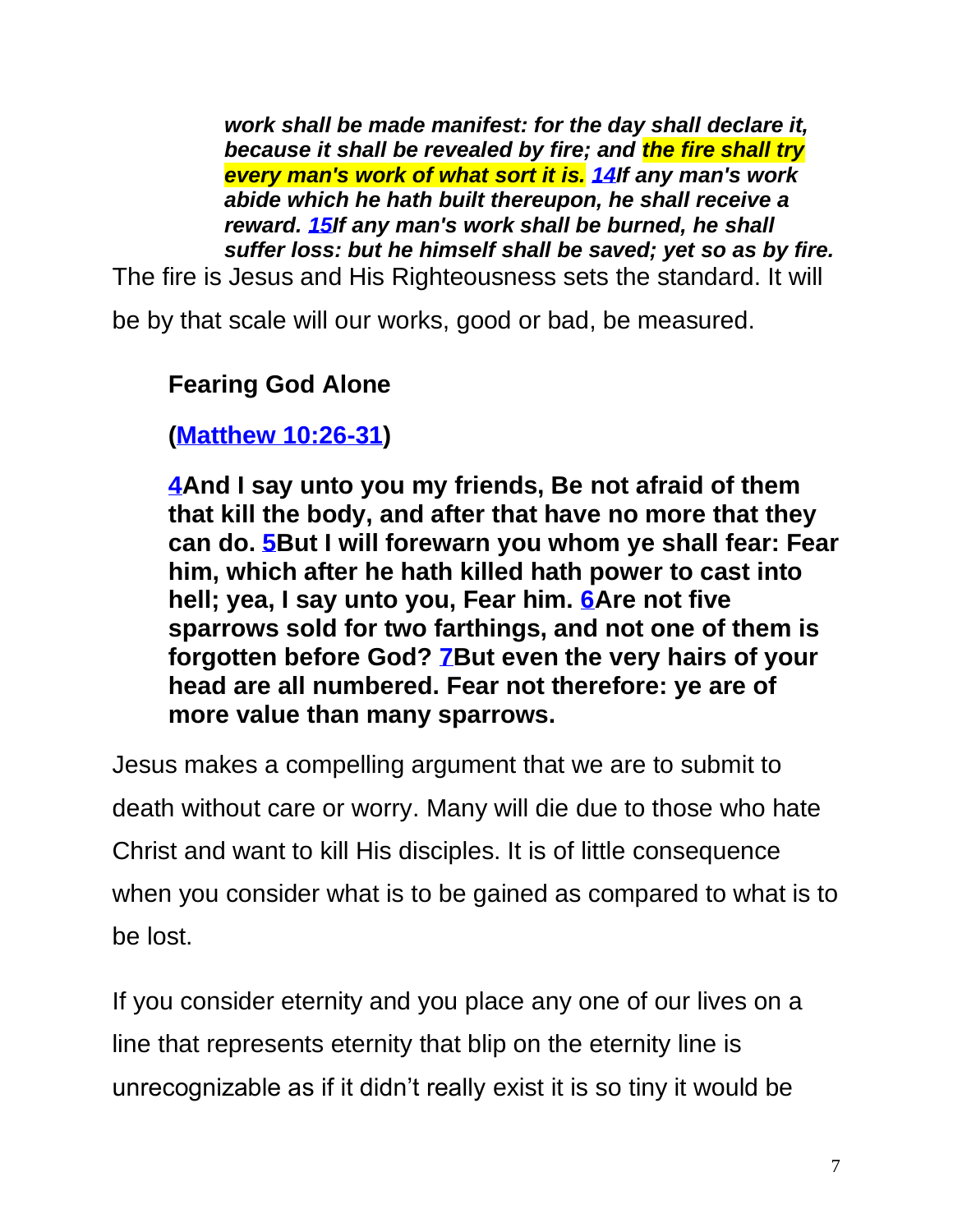hard for us to see it. So, to try and save the blip that doesn't hardly exist is a waste of time; instead put your efforts to becoming part of the eternal line that exists for ever and ever.

That is not to say that God does not step out of His eternal existence to not only observe but to have a personal relationship with each believer. To explain the depth of caring God has for you as a human being, believe it or not, He knows how many hairs are upon your head. He knows when one of His animal creations fall; nothing is beyond His view. In that relationship that we have with God through His Son Jesus Christ as a believer; eternity is something to seek out, not to fear or resist. He indicates we should willingly give up our lives for Christ's sake to gain that eternity with them. The thing to worry about is not the one that can kill the body but the one (God) who can condemn the body and eternal life to hell.

# **March 1, 2020**

#### **Confessing Christ**

**[\(Matthew 10:32-33\)](https://biblehub.com/kjv/matthew/10.htm#32)**

**[8A](https://biblehub.com/luke/12-8.htm)lso I say unto you, Whosoever shall confess me before men, him shall the Son of man also confess before the angels of God:**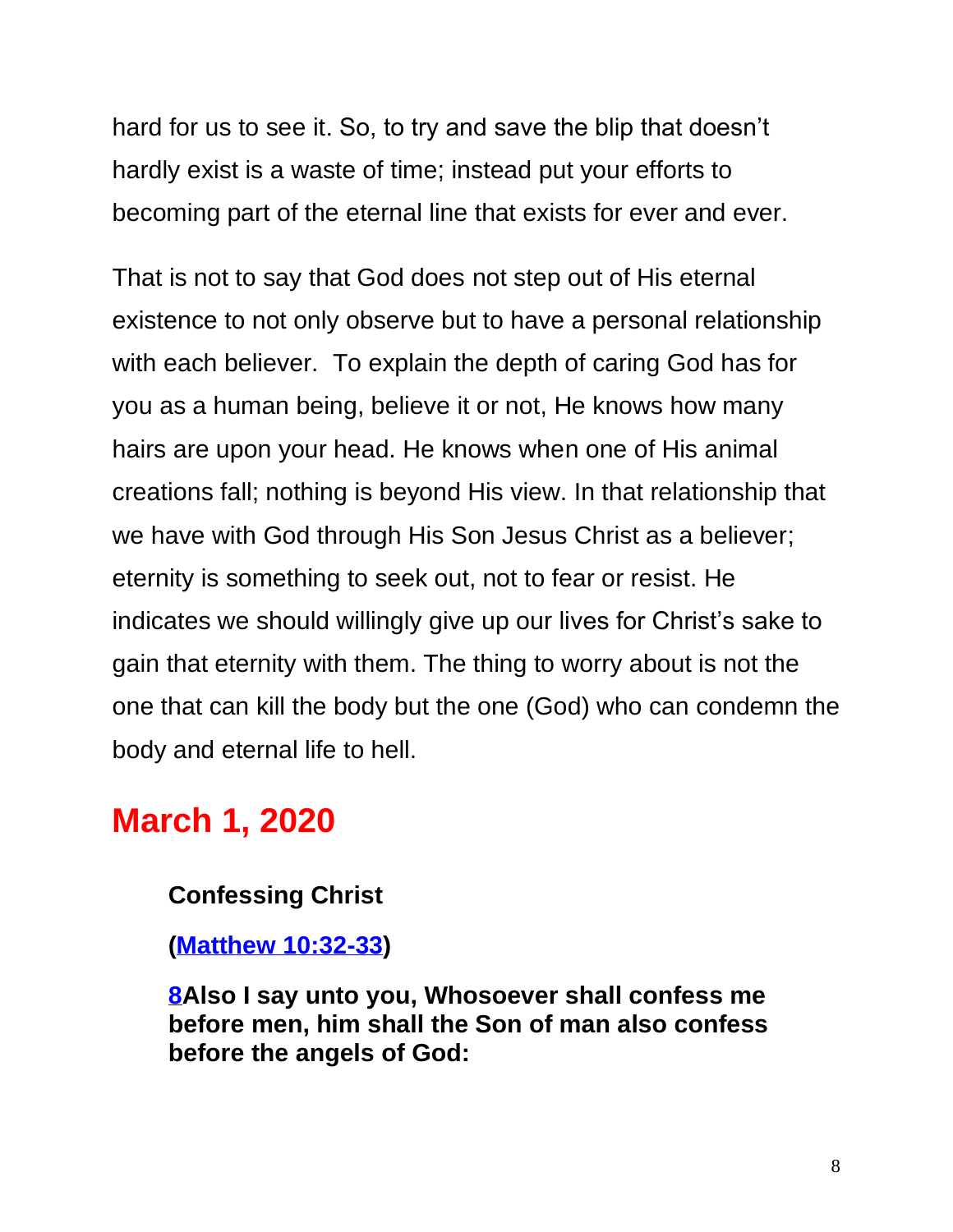We are given clear doctrine that we are not to worship angels as they are fellow workers in God's Kingdom with us. However, God made Angels a bit higher than mankind, even a bit higher than Jesus Himself as a human.

> *Hebrews 2: [5F](https://biblehub.com/hebrews/2-5.htm)or unto the angels hath he not put in subjection the world to come, whereof we speak. [6B](https://biblehub.com/hebrews/2-6.htm)ut one in a certain place testified, saying, What is man, that thou art mindful of him? or the son of man, that thou visitest him? [7T](https://biblehub.com/hebrews/2-7.htm)hou madest him a little lower than the angels; thou crownedst him with glory and honour, and didst set him over the works of thy hands[:8T](https://biblehub.com/hebrews/2-8.htm)hou hast put all things in subjection under his feet. For in that he put all in subjection under him, he left nothing that is not put under him. But now we see not yet all things put under him[.9B](https://biblehub.com/hebrews/2-9.htm)ut we see Jesus, who was made a little lower than the angels for the suffering of death, crowned with glory and honour; that he by the grace of God should taste death for every man.*

#### **[9B](https://biblehub.com/luke/12-9.htm)ut he that denieth me before men shall be denied before the angels of God.**

Angels were created a little higher than man; the exact reason is not stated but it must be connected with their ability to operate in at least 2 dimensions; our 3-dimensional world (as God determines) and within their other dimension that we as humans cannot see. There are likely other attributes that angels have that humans do not have but the Bible is limited in what those attributes are.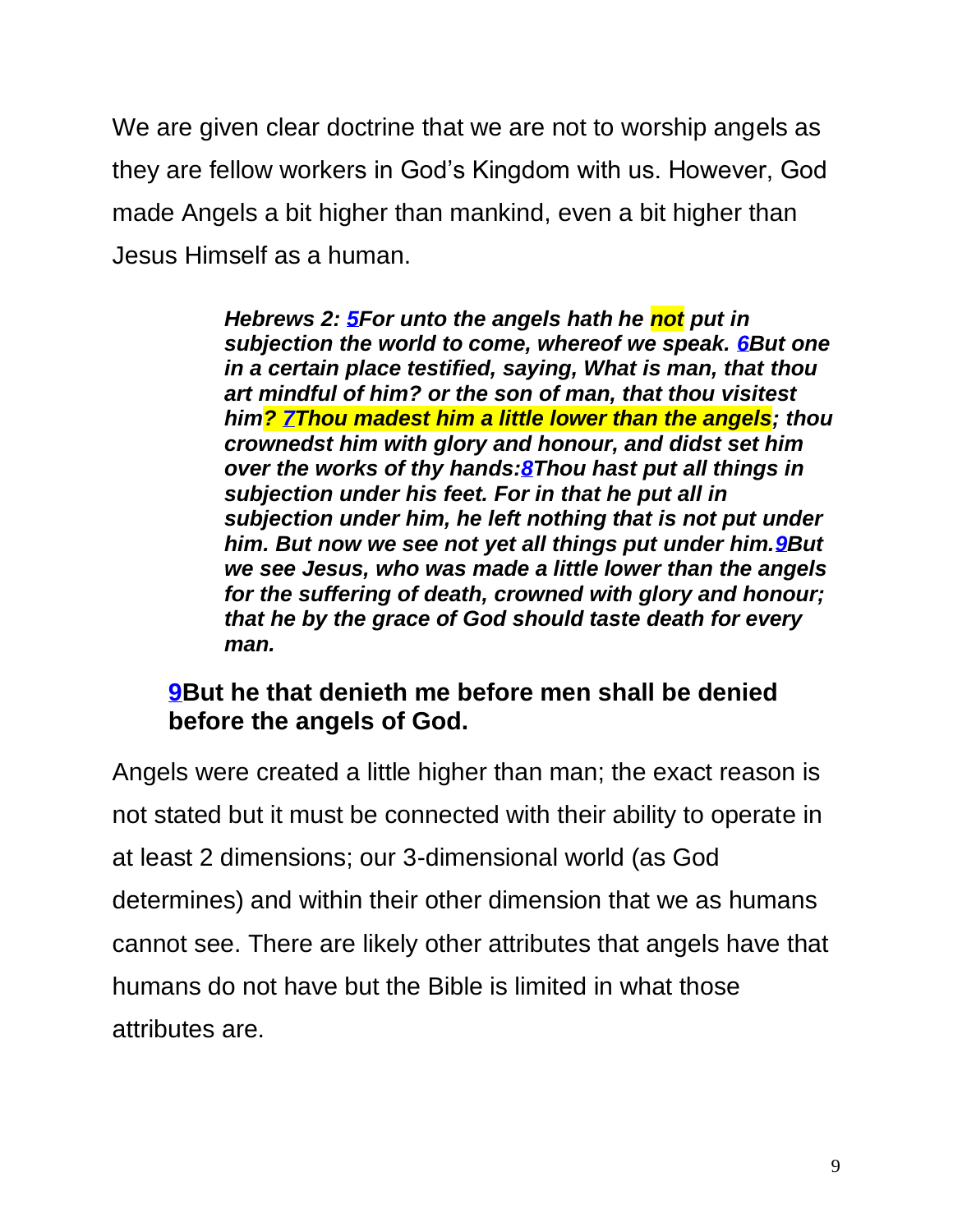Jesus states that He will deny any man that denies Him, and He will deny this man before the Angels. The denial is likely to be in front of God and therefore the angels will hear the denial. It makes no sense that Jesus would just deny a man or woman before the Angels, they have no authority to judge. We should take the time to study angels and find out exactly what the Bible tells us about them.

**Q.** What does it mean to deny Christ before man?

From Strong's Concordance;

Phonetic Spelling: (ar-neh'-om-ahee) Definition: to deny, say no

HELPS Word-studies

**720** *arnéomai* – properly, deny (refuse); hence, *contradict*, refuse to affirm or to confess (identify with); disown (repudiate).

Any form of rejection of Jesus Christ will result in a similar rejection by Him of the person who says "no" to His free Gift.

Let's say your with a group of people who are obviously not Christian, and the discussion somehow comes around to how worthless Christians are that they use Christianity as a crutch as Hitler purposed? You are there in the midst of these folks; how do you respond?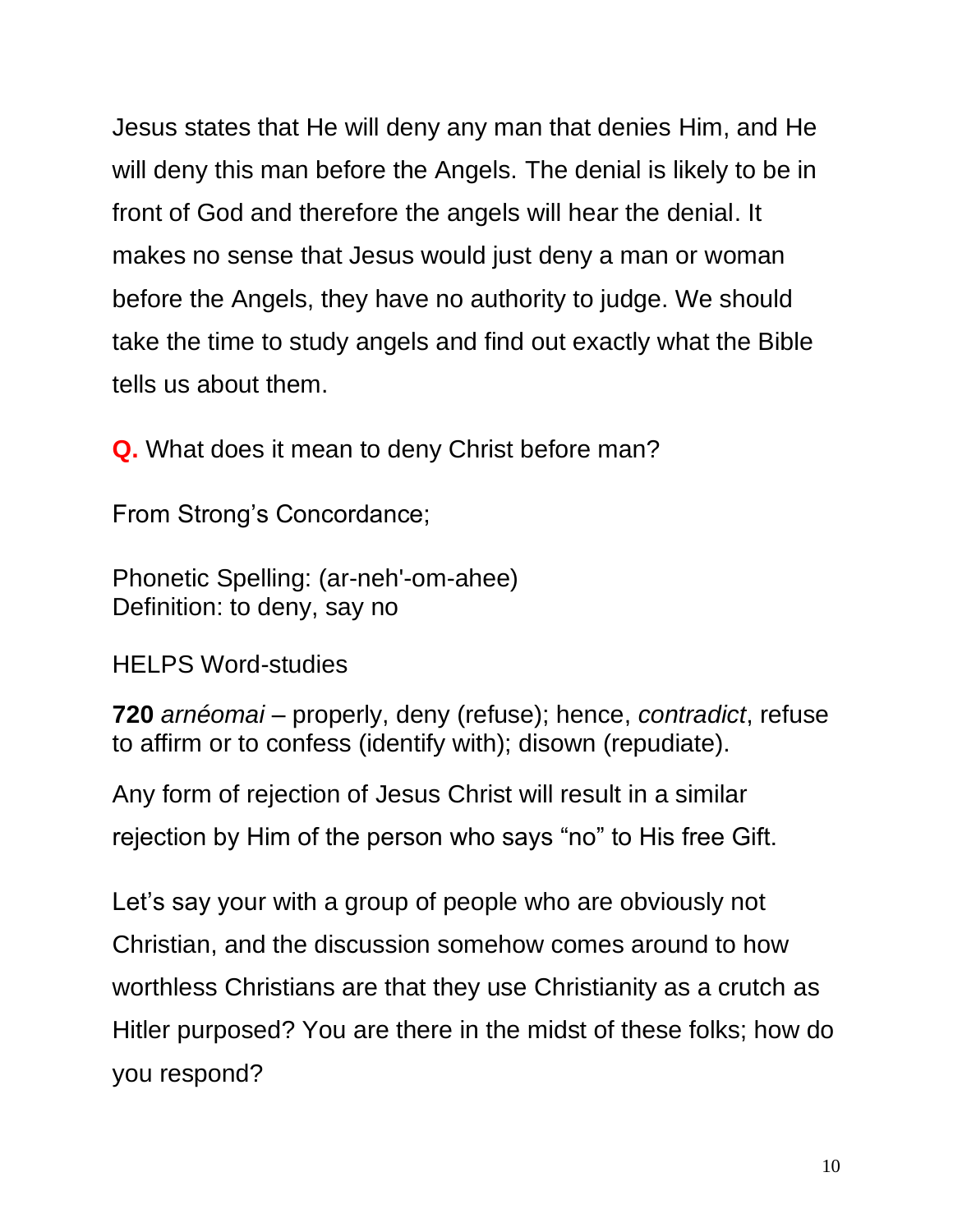Perhaps the best response is to tell people not to blame Christ for man's actions. That to put your eyes on any man or woman is guaranteed to fail because the fallen nature of mankind. Declare that you are a Christian but that you are also a sinner saved by the Blood of Christ. As Christians we keep our eyes on Jesus as He will never fail us, even though we fail Him daily. Do not deny Christ; EVER. There are many "what if's", before you encounter one just determine in your heart and mind that you will never, give up, you will never surrender NO MATTER WHAT!

#### **[10A](https://biblehub.com/luke/12-10.htm)nd whosoever shall speak a word against the Son of man, it shall be forgiven him: but unto him that blasphemeth against the Holy Ghost it shall not be forgiven.**

Jesus then immediately goes from the point of denying any man or woman who denies Him to defending the Holy Ghost. This verse has caused a good deal of consternation and debate within Christendom for some time.

Strong's Concordance defines blasphemy in general terms as this;

Transliteration: blasphémeó Phonetic Spelling: (blas-fay-meh'-o) Definition: to slander, to speak lightly or profanely of sacred things Usage: I speak evil against, blaspheme, use abusive or scurrilous language about (God or men).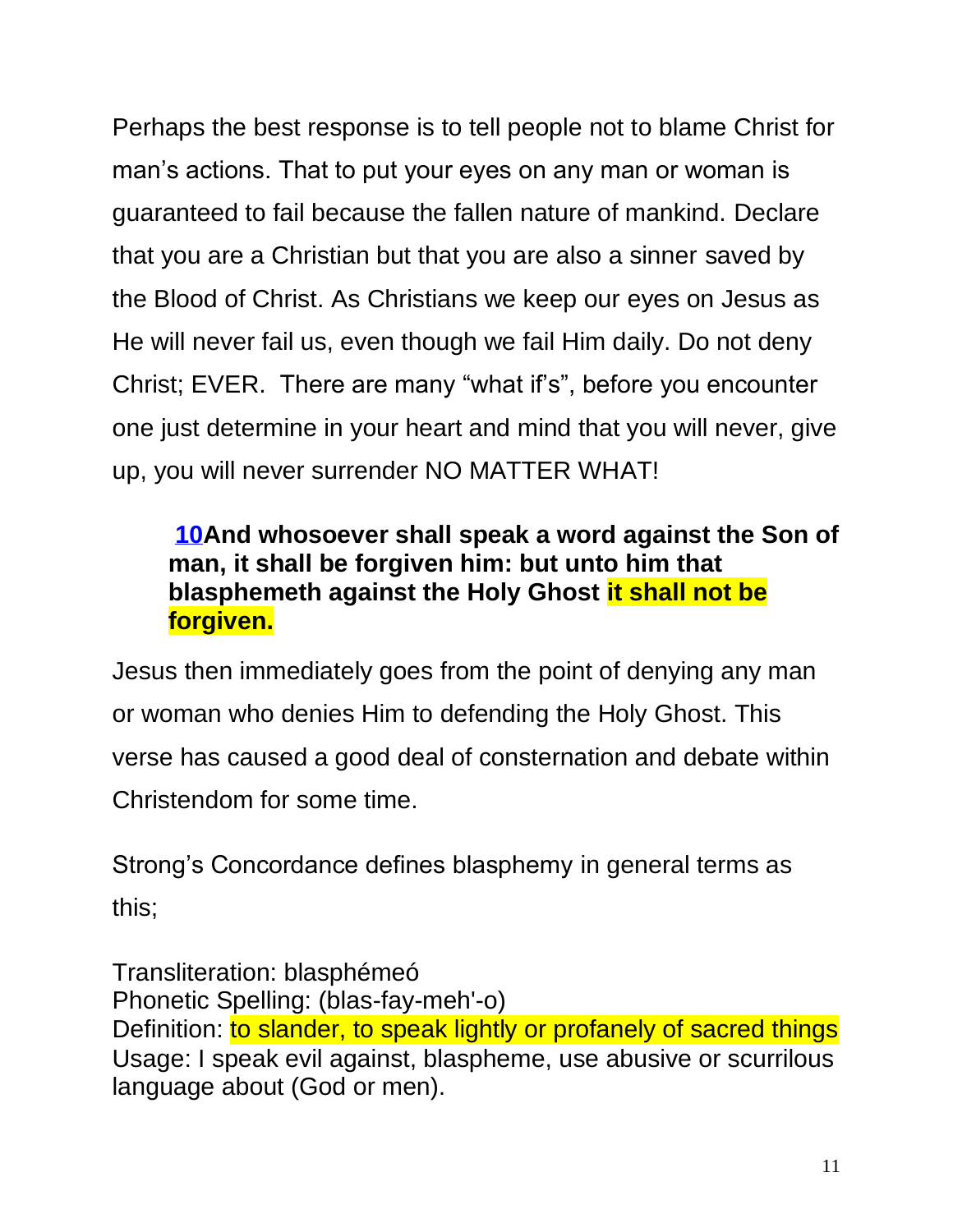The definition is somewhat general in that speaking abusively or scurrilously against God or man is deemed blasphemy. We saw a version of this accusation by the religious leaders against nonother than Christ Himself, when He obviously declared Himself to be the Son of God.

> *John 19: [7T](https://biblehub.com/john/19-7.htm)he Jews answered him, We have a law, and by our law he ought to die, because he made himself the Son of God.*

*Matthew 26: [64J](https://biblehub.com/matthew/26-64.htm)esus saith unto him, Thou hast said: nevertheless I say unto you, Hereafter shall ye see the Son of man sitting on the right hand of power, and coming in the clouds of heaven. [65T](https://biblehub.com/matthew/26-65.htm)hen the high priest rent his clothes, saying, He hath spoken blasphemy; what further need have we of witnesses? behold, now ye have heard his blasphemy. [66W](https://biblehub.com/matthew/26-66.htm)hat think ye? They answered and said, He is guilty of death.*

These verses are leveled against the Messiah Himself, but He was even willing to forgive them for their errors. He said so at the cross;

#### *Luke 23: Then said Jesus, Father, forgive them; for they know not what they do. And they parted his raiment, and cast lots.*

Even though these things were said and done to the Messiah, He did not say that it was an "unpardonable sin" committed by the Hebrew nation against Him the Son of God. It was a sin but forgivable through acceptance and repentance.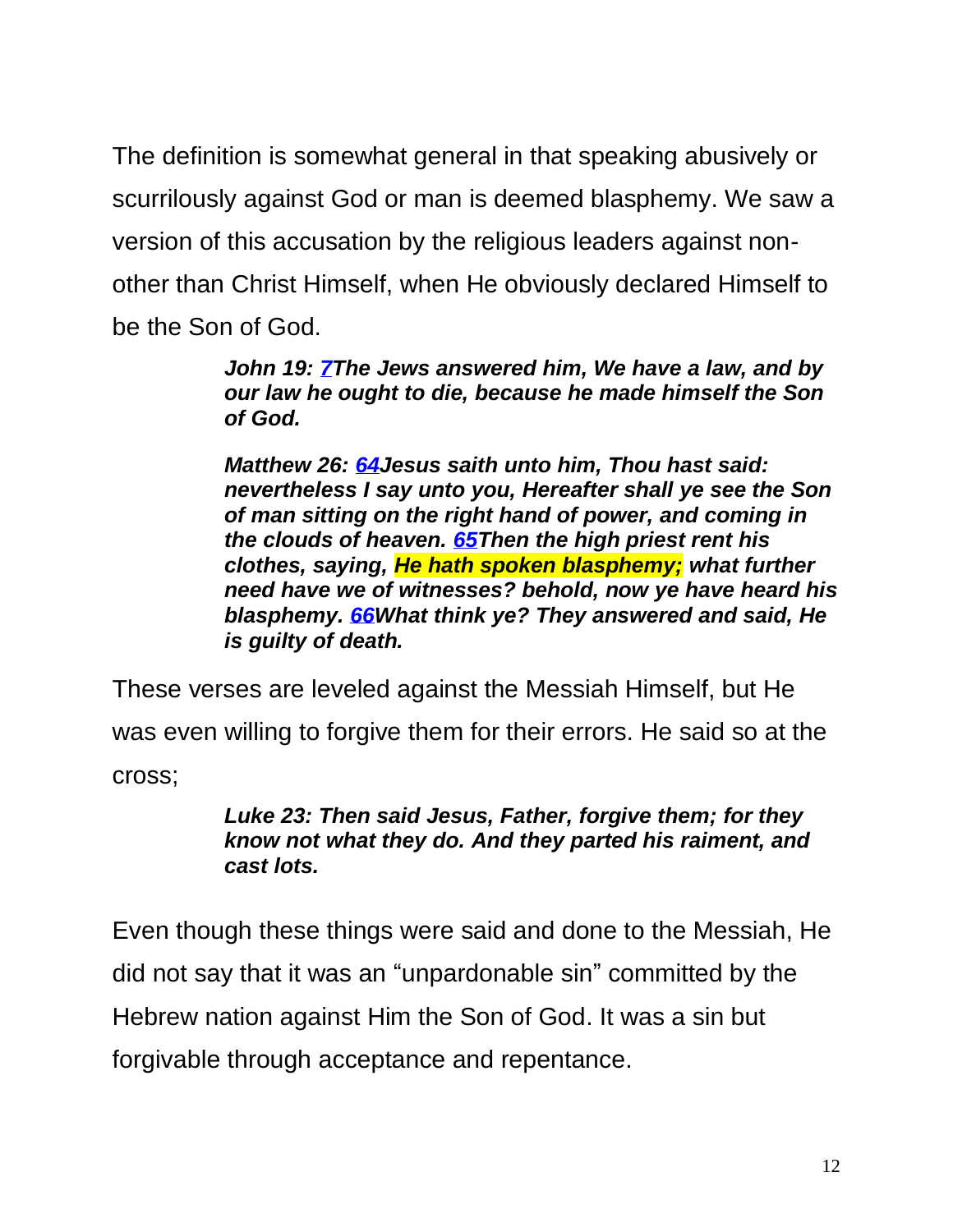However, this verse specifies that speaking blaspheme not in general but specifically against the Holy Ghost is what would seem an unpardonable sin.

**Q.** Why would it be an unpardonable sin to speak blasphemy against the Holy Spirit and not against the Son of God?

Remember the definition;

to slander, to speak lightly or profanely of sacred things

That is a general term; Jesus allowed it when it was spoken against Himself because He came for the purpose of dying for the sins of mankind. That would include blasphemy against Him specifically. Jesus is a Sacred thing! But He has chosen to forgive if anyone repents and accepts His as their Savior.

**Q.** The Holy Ghost or Holy Spirit is a different matter; Why?

#### *Ephesians 4:30 And grieve not the holy Spirit of God, whereby ye are sealed unto the day of redemption.*

This is but one of many verses that tell us of the value of having the Holy Spirit. In this verse it is declared that He, the Holy Spirit, is the SEAL upon each believer until the day of redemption.

Over our years of study, we have found that the seal of the King was the final word and could not be violated or broken by anyone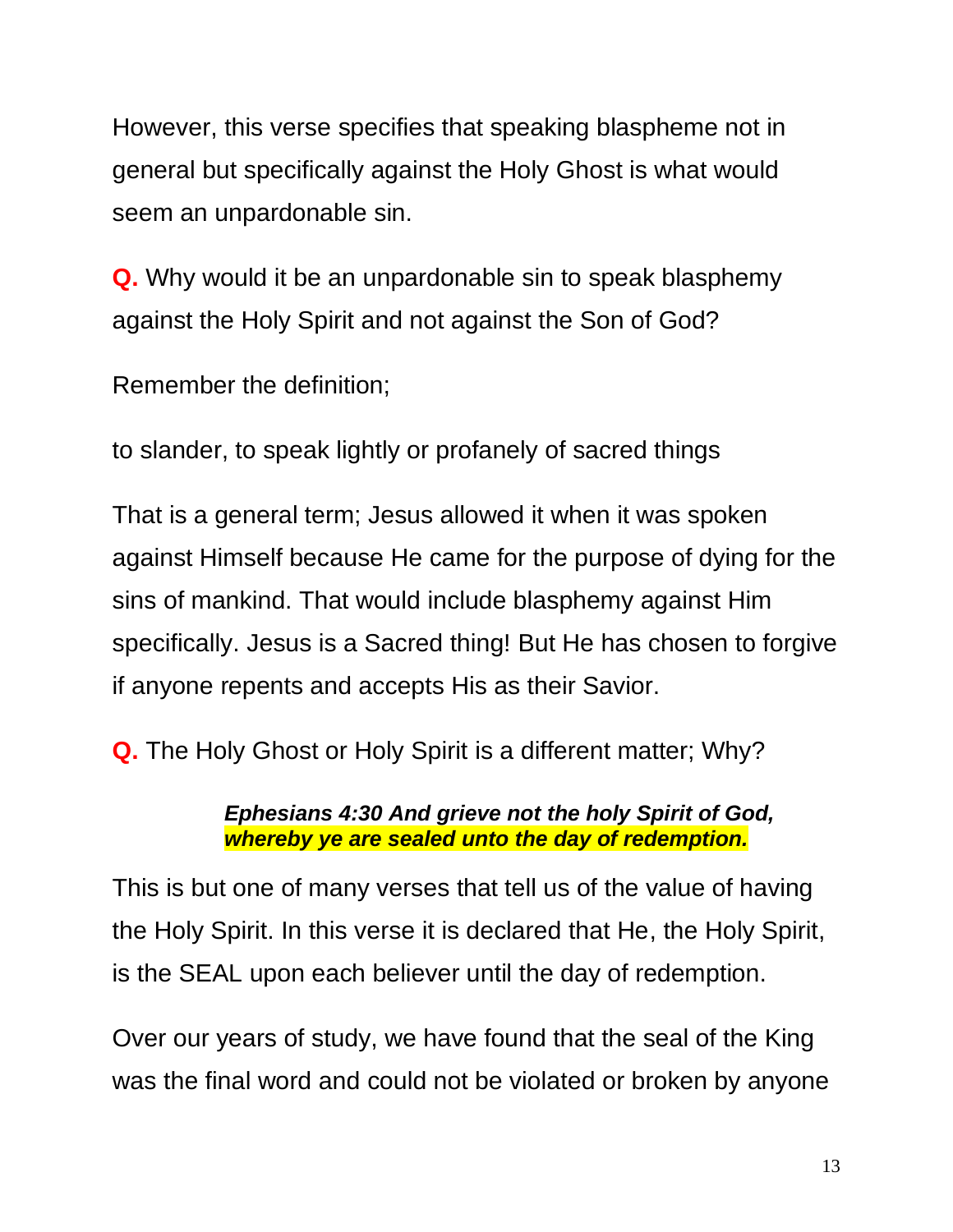other than the designee or the King himself. This is the Seal of God upon any man, woman or child that calls on the Name of Jesus to be Lord of their lives. It is unbreakable except for perhaps one manner? Blaspheming the Holy Ghost; it is unforgivable.

> *[Ephesians 1:13](https://biblehub.com/ephesians/1-13.htm) And in Him, having heard and believed the word of truth- the gospel of your salvation--you were sealed with the promised Holy Spirit,*

*[1 Thessalonians 5:19](https://biblehub.com/1_thessalonians/5-19.htm) Do not extinguish the Spirit.*

*[Hebrews 10:29](https://biblehub.com/hebrews/10-29.htm) How much more severely do you think one deserves to be punished who has trampled on the Son of God, profaned the blood of the covenant that sanctified him, and insulted the Spirit of grace?*

The Holy Spirit was given to us; all of mankind as a SEAL for those who chose to follow Jesus Christ as Lord of their lives. That SEAL is unbreakable; but somehow some men break it and will never see salvation.

We all know of Christians that back slide, you may be one yourself, or those that claim Christ but walk as the world walks, even those who have been Elder, Deacons and Pastors and fall into sin and seem to walk away from their salvation. All of these are forgivable sins; so, what is NOT forgivable?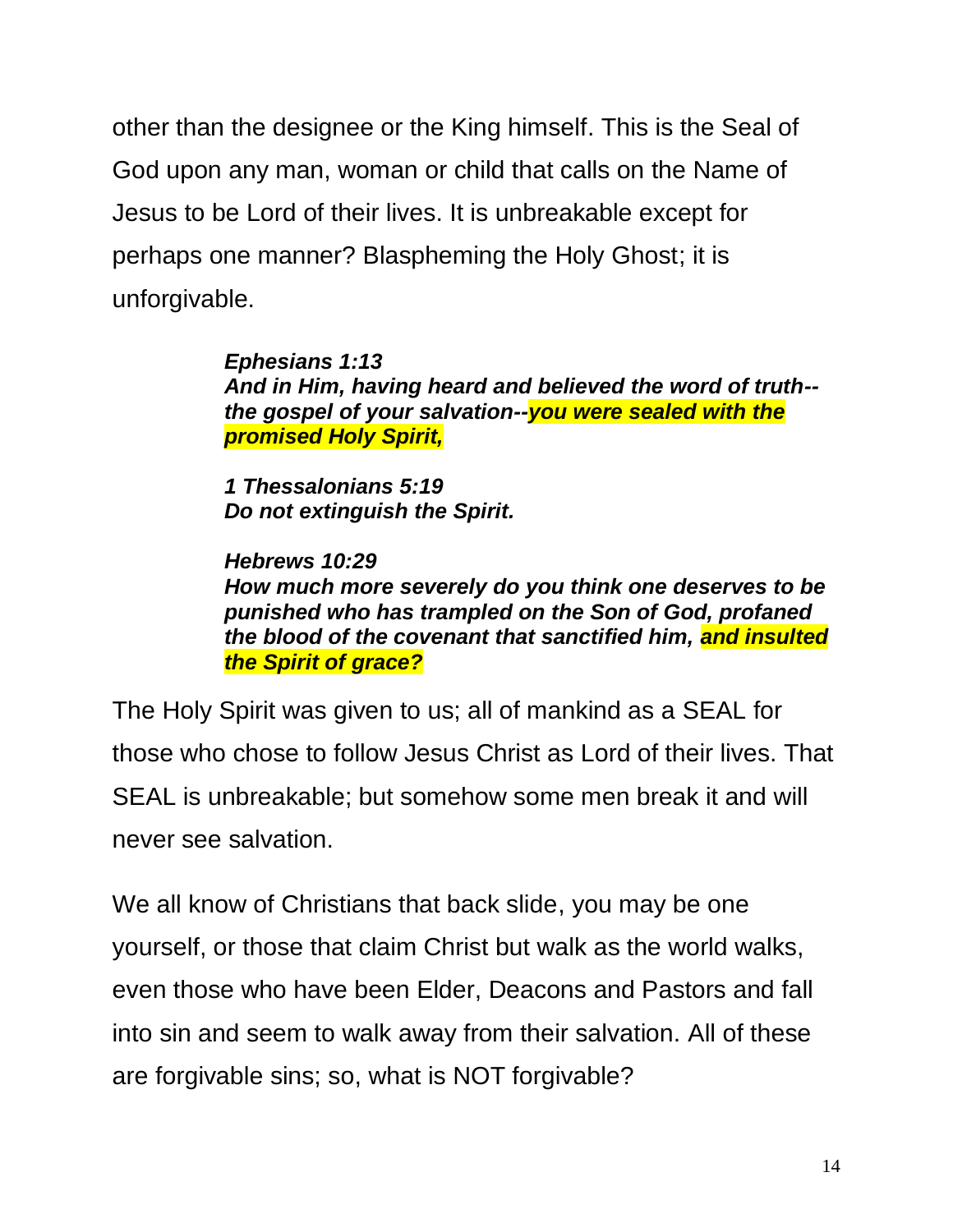Rejecting Jesus. That is the unforgivable sin and it effects the very promise of the Seal of God. The Seal is unbreakable so those who are saved and have back slid are still able to see redemption all they have to do is repent, confess their sins and come back to Christ.

#### *1 John 1:9 If we confess our sins, he is faithful and just to forgive us our sins, and to cleanse us from all unrighteousness.*

The one that refuses to confess, that he or she is a sinner, is committing the unpardonable sin; rejecting Christ by saying they don't need a savior, they don't need The SEAL of God that started at the Cross through the Blood of Christ.

Not to be to crass, but it is a packaged deal, you either accept Jesus as the Son of God, His Blood as the propitiation for your sin and the SEAL of the Holy Spirit; or you don't. If you reject any of those three things you have committed the unpardonable sin; one is not available without the others.

I don't think it would be possible to accept Christ and His Blood and reject the SEAL the Holy Spirit. They are simply inseparable.

**[11A](https://biblehub.com/luke/12-11.htm)nd when they bring you unto the synagogues, and**  *unto* **magistrates, and powers, take ye no thought how or what thing ye shall answer, or what ye shall say:**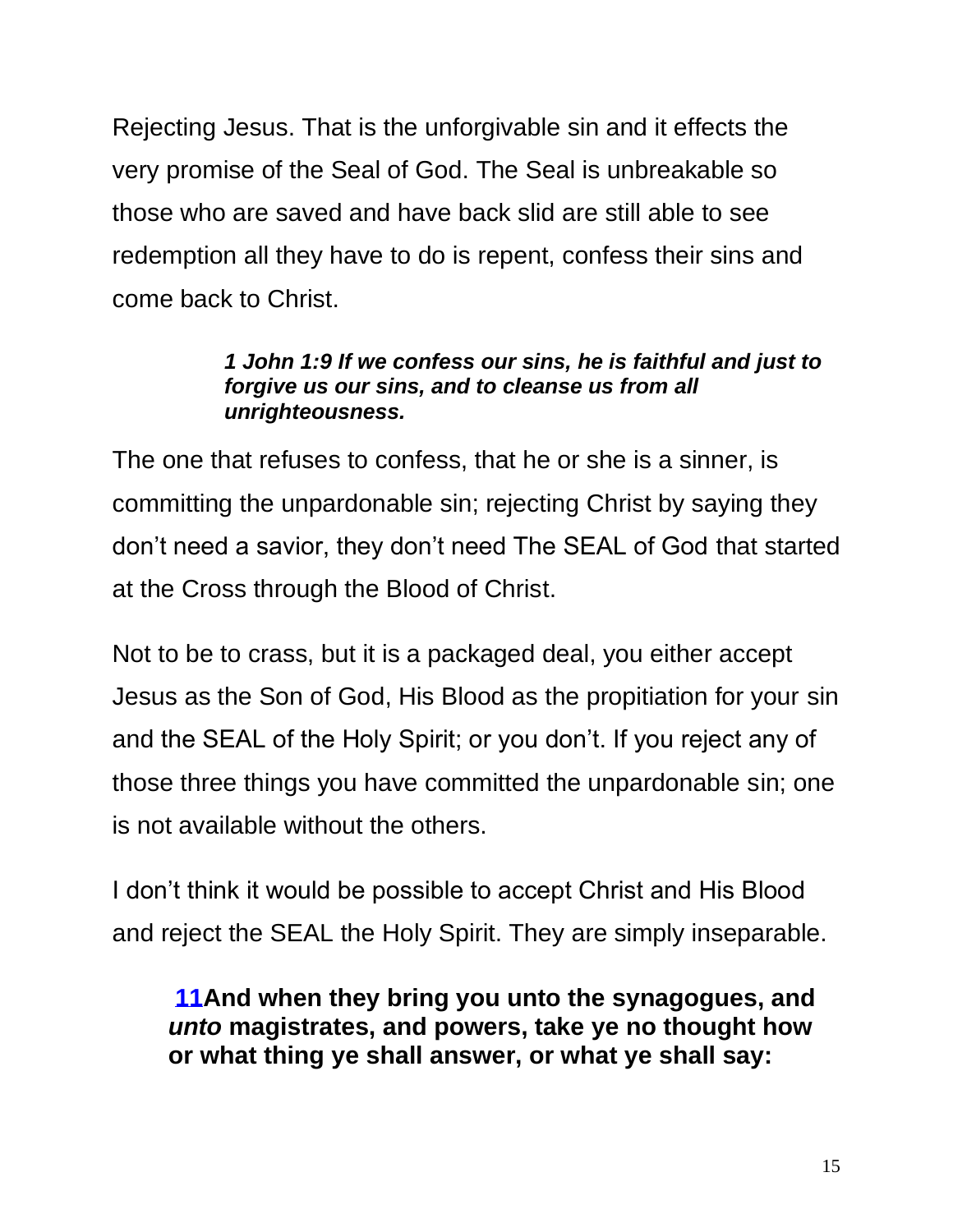Do any of you remember this saying from back in the 80's or 90's?

# **If you are arrested for being a Christian, will there be enough evidence to convict you?**

I think that question becomes more and more important as we draw near the end. Is your life so obviously filled with Christ that there is no mistaking who you serve? Or, do you still have one foot in the world and the other in heaven thereby not having sufficient evidence in your life that you belong to Jesus?

I think Paul said it best when under pressure to answer the question of; tell us what you know about Jesus?

#### *1 Corinthians 2:2 For I determined not to know any thing among you, save Jesus Christ, and him crucified.*

That is my defense if I am ever accused by the government of being a Christian! What will yours be?

# **[12F](https://biblehub.com/luke/12-12.htm)or the Holy Ghost shall teach you in the same hour what ye ought to say.**

This symbiotic relationship between the God Head and man; God the Father who is always ready, willing and able to forgive us of our sins if we will just confess. Jesus, the one who willing crawled upon the Cross that all men might be saved and shed His Own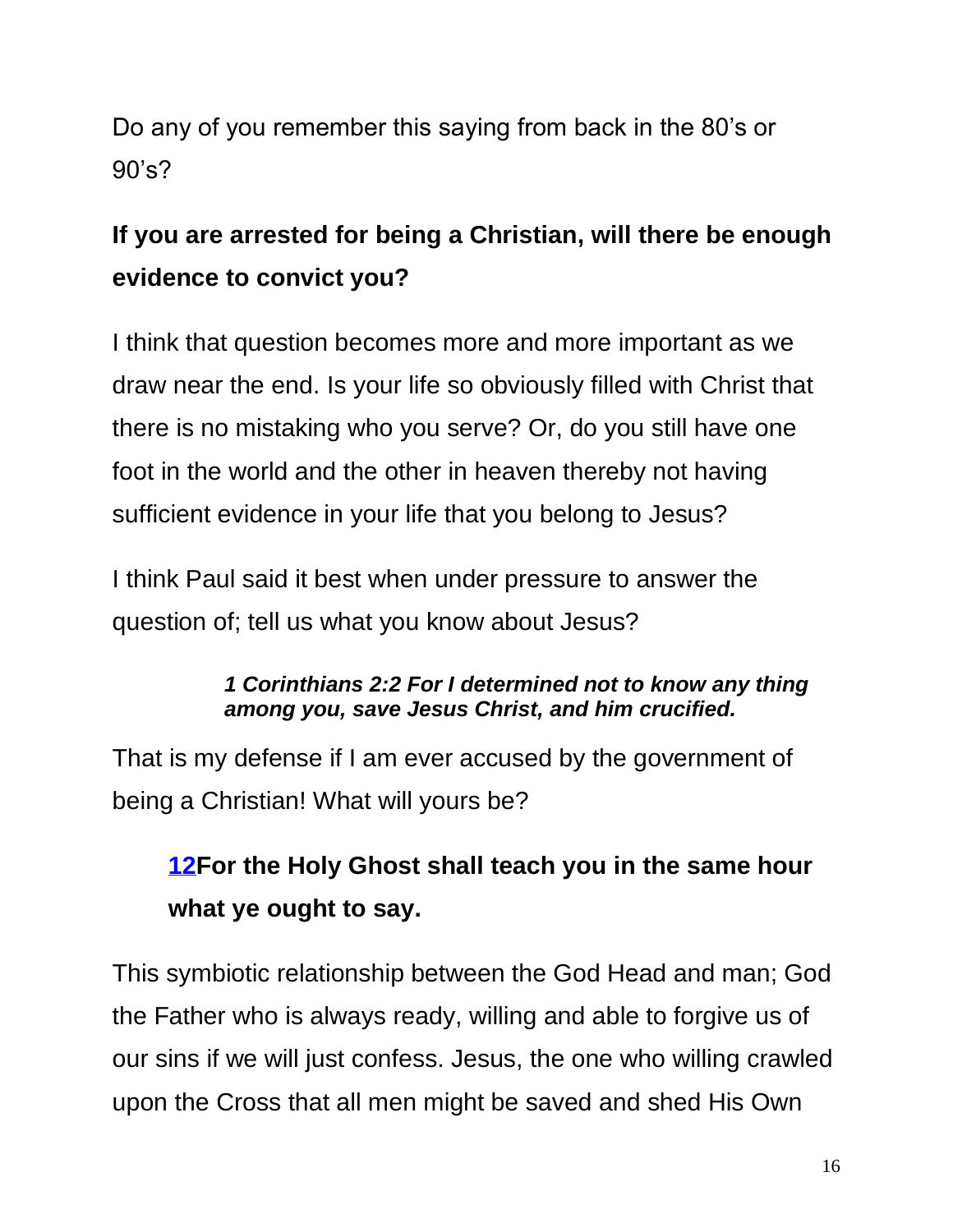Blood to save all of mankind. And the Holy Ghost who is the SEAL of God place on all those who confess their sins and recognize that they need a Savior and that Jesus Christ is that Savior. The Godhead will prepare your hearts and minds to defend your decision to follow Christ even unto death. But until that moment comes simply remember; All I know is Jesus and Him crucified.

#### **The Parable of the Rich Fool**

**[13A](https://biblehub.com/luke/12-13.htm)nd one of the company said unto him, Master, speak to my brother, that he divide the inheritance with me. [14A](https://biblehub.com/luke/12-14.htm)nd he said unto him, Man, who made me a judge or a divider over you? [15A](https://biblehub.com/luke/12-15.htm)nd he said unto them, Take heed, and beware of covetousness: for a man's life consisteth not in the abundance of the things which he possesseth.** 

People watching and learning from Christ can come up with some pretty amazing things to ask for. Remember Mary and Martha, one sister asking Christ to make her sister come and help with serving? Now we have a brother wanting Jesus to make his brother divide an inheritance. Wow, Jesus is incredulous but as usual will make teaching moment out of a crazy situation.

The fact is that the best thing we can ask Christ for on a day to day, moment by moment basis is; HELP. He is our only HOPE and He is our only Source of HELP.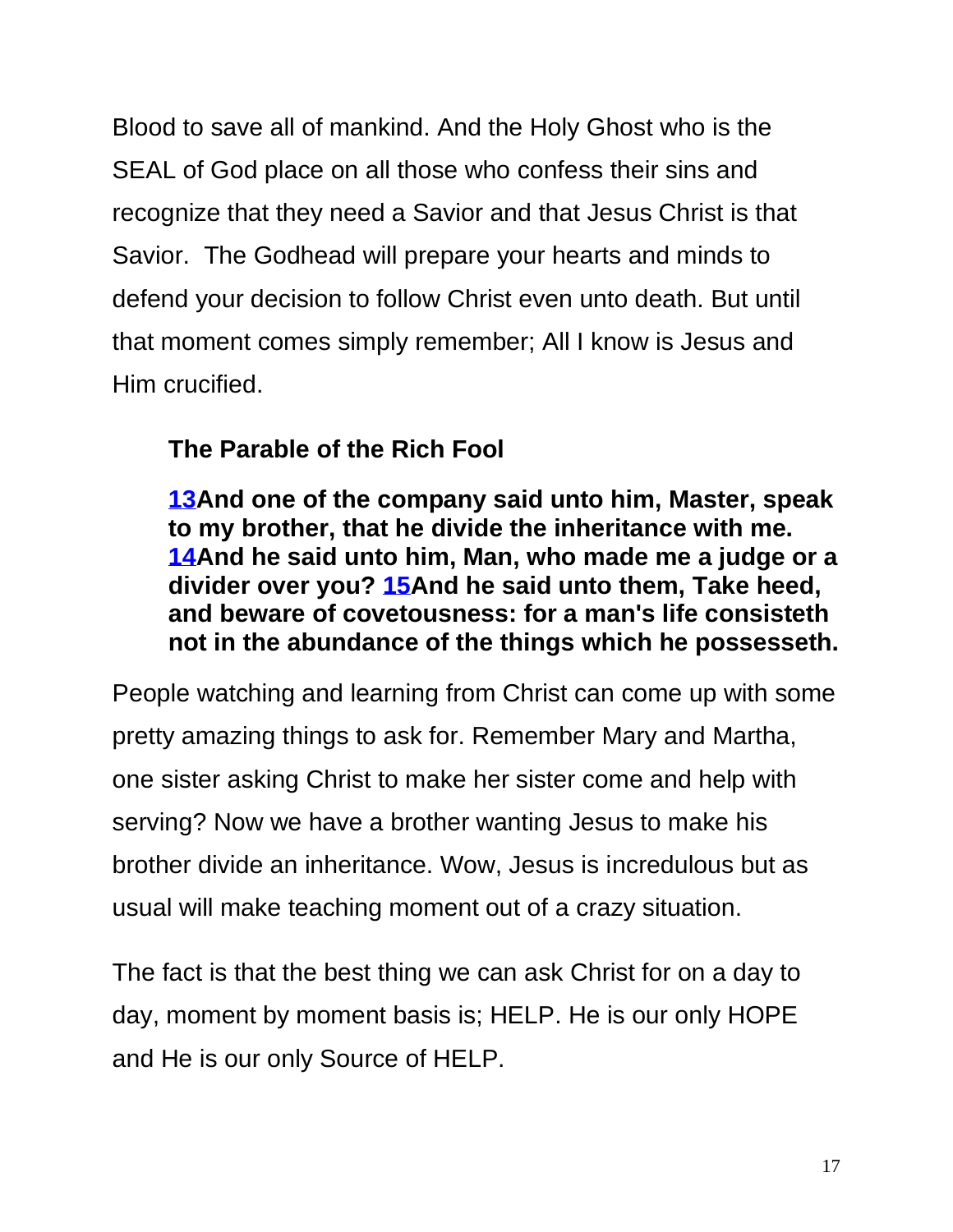Christ again seizes on the idea of physical things as opposed to Spiritual things. He reminds this man and those listening that to worry about treasures of this world is a waste of time, when you die, they are worthless to you. Other's may find value in them but then they are mistaken as well. Place your heart in the things of eternal value and when you die you lose nothing, you gain everything.

**[16A](https://biblehub.com/luke/12-16.htm)nd he spake a parable unto them, saying, The ground of a certain rich man brought forth plentifully: [17A](https://biblehub.com/luke/12-17.htm)nd he thought within himself, saying, What shall I do, because I have no room where to bestow my fruits? [18A](https://biblehub.com/luke/12-18.htm)nd he said, This will I do: I will pull down my barns, and build greater; and there will I bestow all my fruits and my goods. [19A](https://biblehub.com/luke/12-19.htm)nd I will say to my soul, Soul, thou hast much goods laid up for many years; take thine ease, eat, drink,** *and* **be merry. [20B](https://biblehub.com/luke/12-20.htm)ut God said unto him,**  *Thou* **fool, this night thy soul shall be required of thee: then whose shall those things be, which thou hast provided? [21S](https://biblehub.com/luke/12-21.htm)o** *is* **he that layeth up treasure for himself, and is not rich toward God.**

How hard would it have been for this rich man to simply ask God for HELP, for wisdom? Declare you don't know what to do and just ask for HELP. Help me be saved; Help me to walk in righteousness, Help me to repent, Help me to Forgive and to Love and to show Mercy and Grace to others. HELP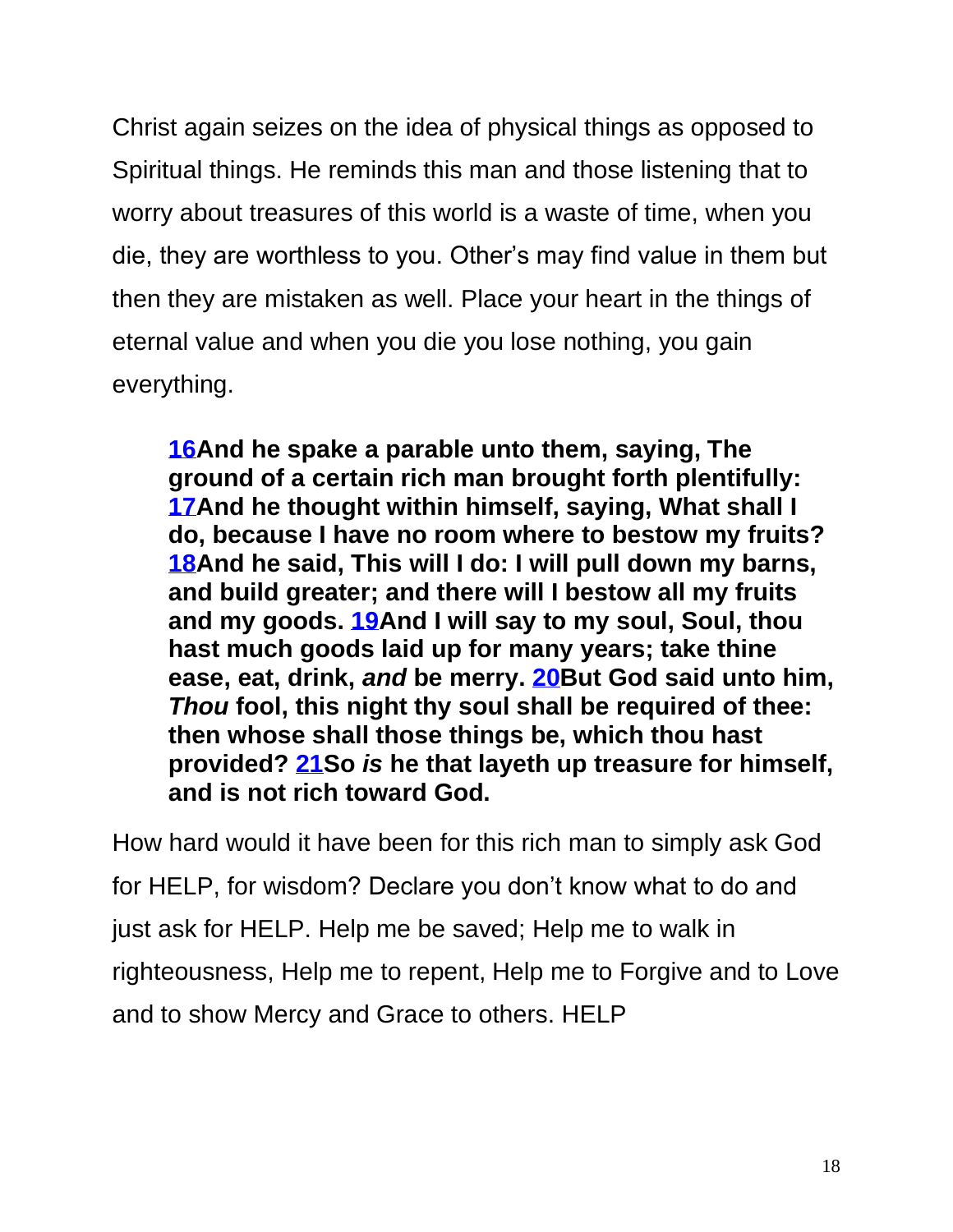As humans we make plans for our future and invest heavily with our time, effort and money to carry out those plans. Jesus point is this; you don't know when your last heart beat will happen. To put off resolving your entire eternity with Christ by asking Him into your life and abandoning your search for wealth, fame and longevity; just give up, and turn to Christ and then everything else will take its proper place in your life.

This man Jesus spoke of made grand plans and before he could carry out the first step he died and now the grandest of plans that he paid no attention to is at hand. The plan of eternity; there is no second chance once you enter that realm, that decision can only be made in this lifetime.

#### **Do Not Worry**

#### **[\(Matthew 6:25-34\)](https://biblehub.com/kjv/matthew/6.htm#25)**

**[22A](https://biblehub.com/luke/12-22.htm)nd he said unto his disciples, Therefore I say unto you, Take no thought for your life, what ye shall eat; neither for the body, what ye shall put on. [23T](https://biblehub.com/luke/12-23.htm)he life is more than meat, and the body** *is more* **than raiment.** 

Jesus is not saying don't eat, as the body can survive for about 2 weeks without any food and about 3 days without water. Jesus is saying that God will provide if you walk in obedience. Part of that providing is our taking the necessary steps as followers of Christ to provide for our families and ourselves in the sense of work.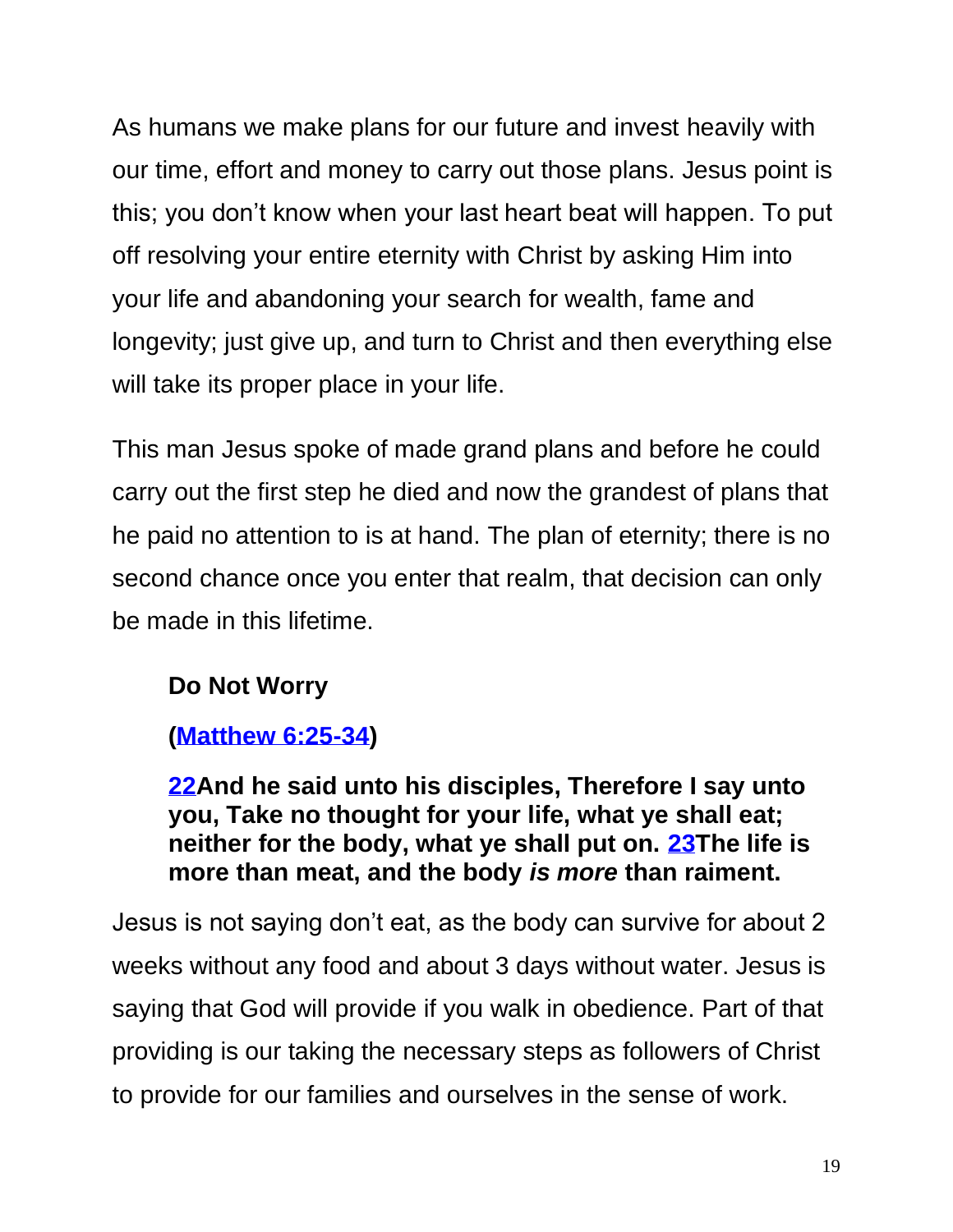Jesus is not promoting for us to lie around and wait for God to feed us.

> *1 Timothy 5:8 But if any provide not for his own, and specially for those of his own house, he hath denied the faith, and is worse than an infidel.*

*1 Thessalonians 3:10 [10F](https://biblehub.com/2_thessalonians/3-10.htm)or even when we were with you, this we commanded you, that if any would not work, neither should he eat.*

The point Jesus is making is to rely on and seek God in every decision that we have to make. Follow His lead in our personal and business lives out of obedience to His Word.

# **March 8, 2020 Day light savings time**

**Warner called and asked prayer for his son Travis.** 

**They are waiting for results of biopsy on his kidney.** 

**[24C](https://biblehub.com/luke/12-24.htm)onsider the ravens: for they neither sow nor reap; which neither have storehouse nor barn; and God feedeth them: how much more are ye better than the fowls? [25A](https://biblehub.com/luke/12-25.htm)nd which of you with taking thought can add to his stature one cubit?** 

One might think "stature" would be a reference to height or weight but it a reference to "length of life". So, by worrying you won't add a single day or minute to your life. In this verse "cubit" is not a measure of physical length but one of life length.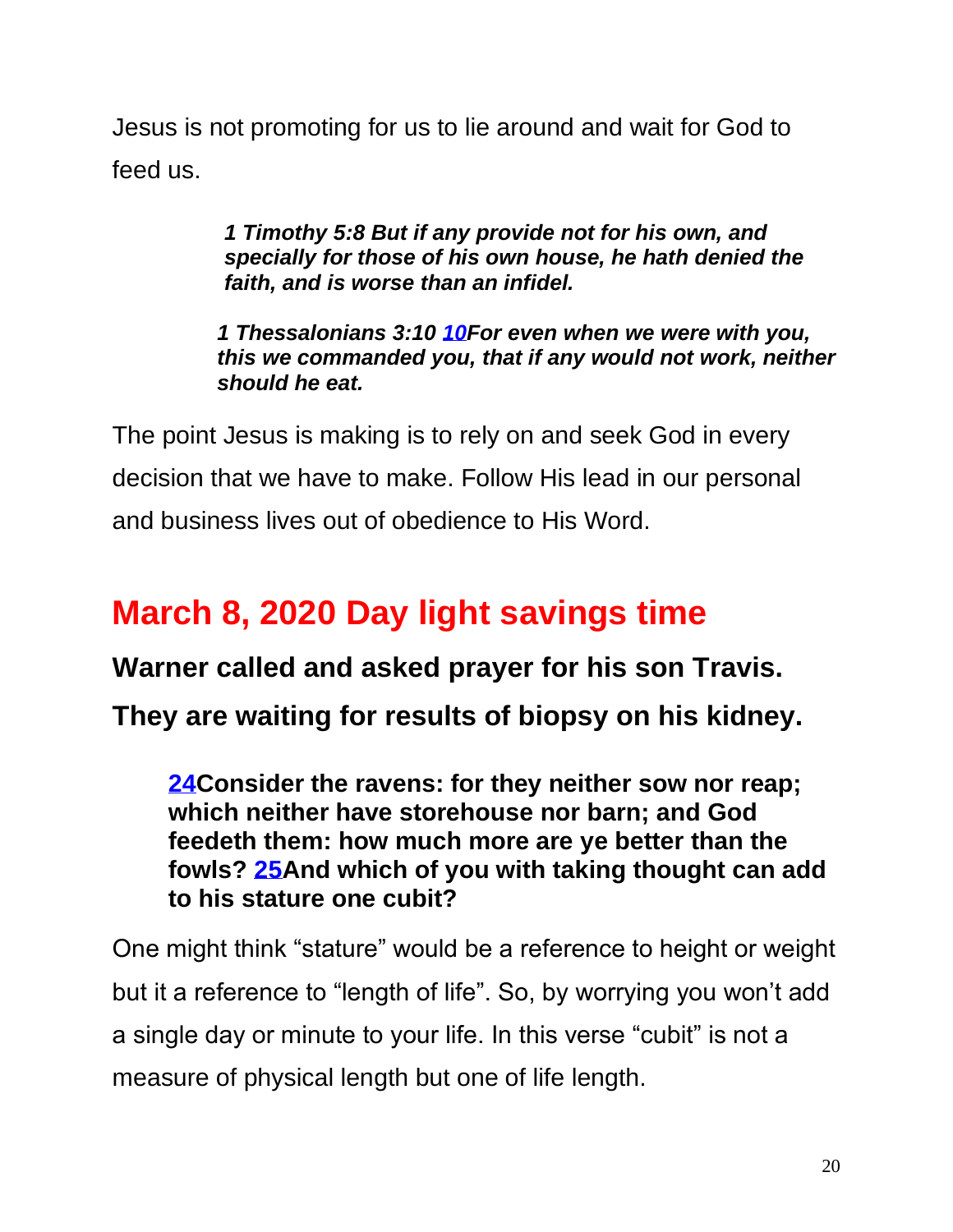#### **[26I](https://biblehub.com/luke/12-26.htm)f ye then be not able to do that thing which is least, why take ye thought for the rest?**

If we can't add another day to our lives then why worry about the rest? There is however a clear message about this idea of not worrying; that is to be diligent in our efforts to work. God intends for us to work since the fall, and that labor will provide for our families and give us extra that we might help those less fortunate.

**[27C](https://biblehub.com/luke/12-27.htm)onsider the lilies how they grow: they toil not, they spin not; and yet I say unto you, that Solomon in all his glory was not arrayed like one of these. [28I](https://biblehub.com/luke/12-28.htm)f then God so clothe the grass, which is to day in the field, and to morrow is cast into the oven; how much more** *will he clothe* **you, O ye of little faith? [29A](https://biblehub.com/luke/12-29.htm)nd seek not ye what ye shall eat, or what ye shall drink, neither be ye of doubtful mind.**

God is our source for all the things we need. He is our HELP

*Philippians 4: [11N](https://biblehub.com/philippians/4-11.htm)ot that I speak in respect of want: for I have learned, in whatsoever state I am, therewith to be content. [12I](https://biblehub.com/philippians/4-12.htm) know both how to be abased, and I know how to abound: every where and in all things I am instructed both to be full and to be hungry, both to abound and to suffer need. [13I](https://biblehub.com/philippians/4-13.htm) can do all things through Christ which strengtheneth me.* 

**[30F](https://biblehub.com/luke/12-30.htm)or all these things do the nations of the world seek after: and your Father knoweth that ye have need of these things.**

God has listed a variety of animals and flowers, pointing out that they are dressed so beautifully and give little worry as to what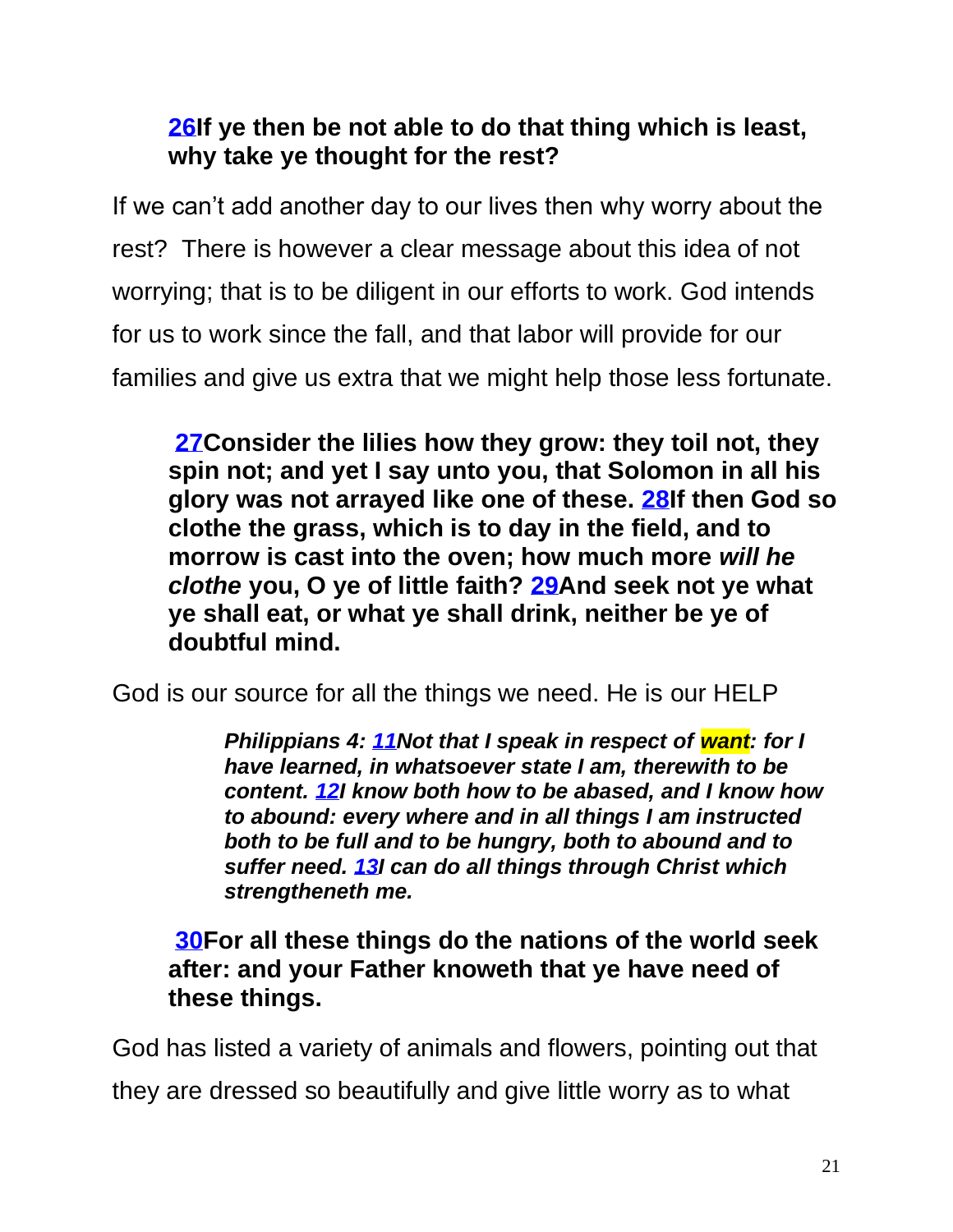they will find to eat as God has provided for them in every way. As for mankind, since the fall man has taken a more difficult route, one which, requires daily effort to acquire food and shelter. God helps us do that, but He expects us to work diligently and provide for our families and others.

But in all this labor we are tasked with He has a higher goal in mind and that is to seek Him first in everything we set out to do.

#### **[31B](https://biblehub.com/luke/12-31.htm)ut rather seek ye the kingdom of God; and all these things shall be added unto you. [32F](https://biblehub.com/luke/12-32.htm)ear not, little flock; for it is your Father's good pleasure to give you the kingdom.**

God's heart's desire it so HELP us, but He wants to know that we rely on HIM for that HELP. When God says HE wants to give it all to you, it is not about this world and this life we live that is the ultimate gift, it is about eternity.

That is not to say that God does not want you clothed and fed and we can thank Him for all that we have even in this world; He is our source and as long as we are obedient to Him He will fulfill those needs in this world as well. But Jesus is pointing out the more important destination; beyond this life.

Some things have eternal value some things have temporal value He will Help you figure out which is which, but we have to ask, we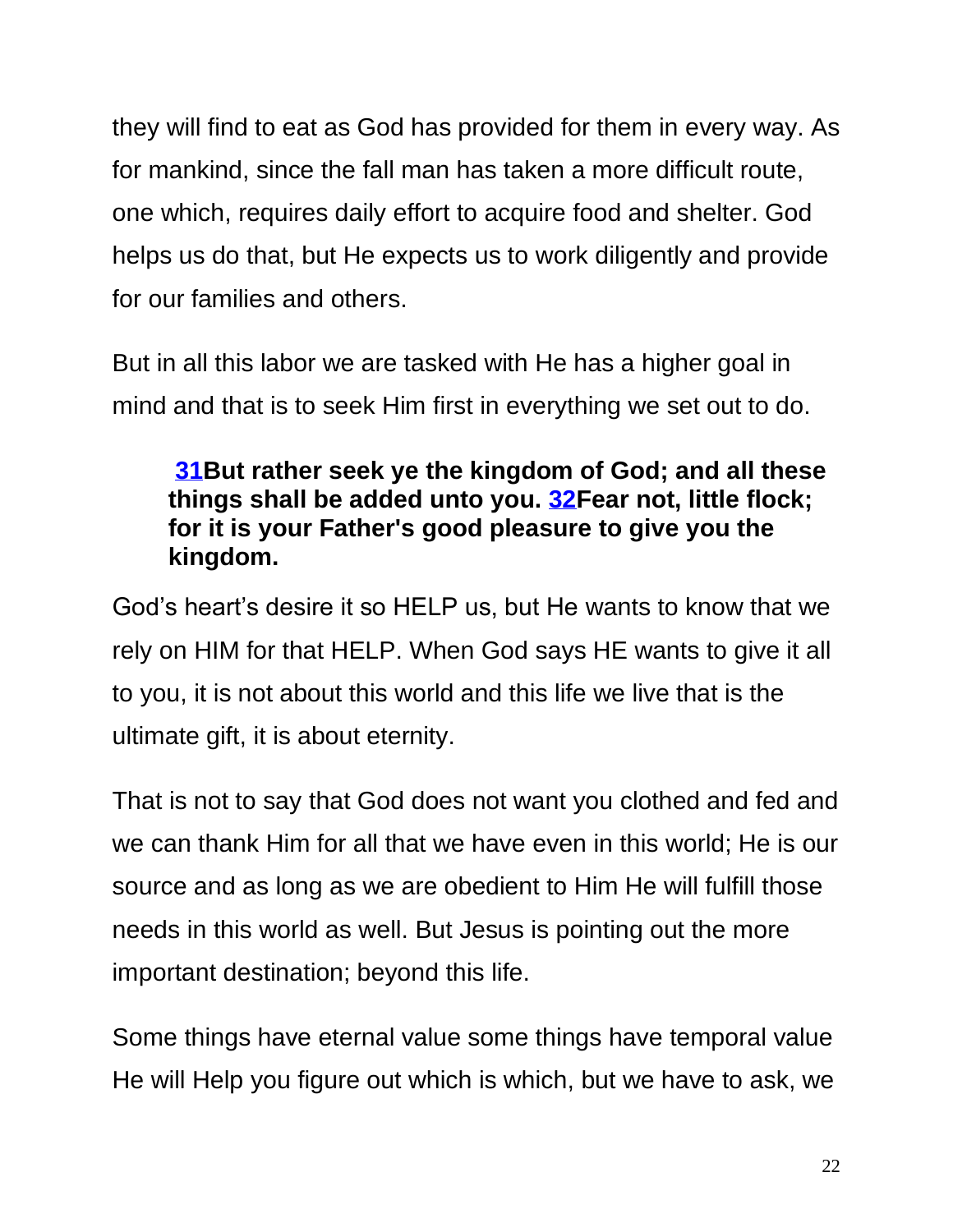have to SEEK. There is no better place to ASK and SEEK than in HIS WORD.

Do not be deceived by those that preach the "prosperity gospel" that you are entitled to an abundance of wealth; WE are not. God knows your needs, simply ask Him for Help in providing those needs and then be ready to work diligently in that effort. If God choses to give you an abundance in this life, then out of obedience share your wealth with those who are in need. It is likely the very reason He gave you wealth in the first place; to help others in His Name.

A presidential candidate recently spent around \$500,000,000.00. Someone errantly determined that if there are 320 million people living in America then this person could have given each person \$1,000,000.00 and had a lot of money left over? A number of news organizations jumped on that idea without doing the math. It actually works out to be around a \$1.56 per person that the five hundred million would provide. Oh well, with the news, if someone says it, it must be true.

**[33S](https://biblehub.com/luke/12-33.htm)ell that ye have, and give alms; provide yourselves bags which wax not old, a treasure in the heavens that faileth not, where no thief approacheth, neither moth corrupteth. [34F](https://biblehub.com/luke/12-34.htm)or where your treasure is, there will your heart be also.**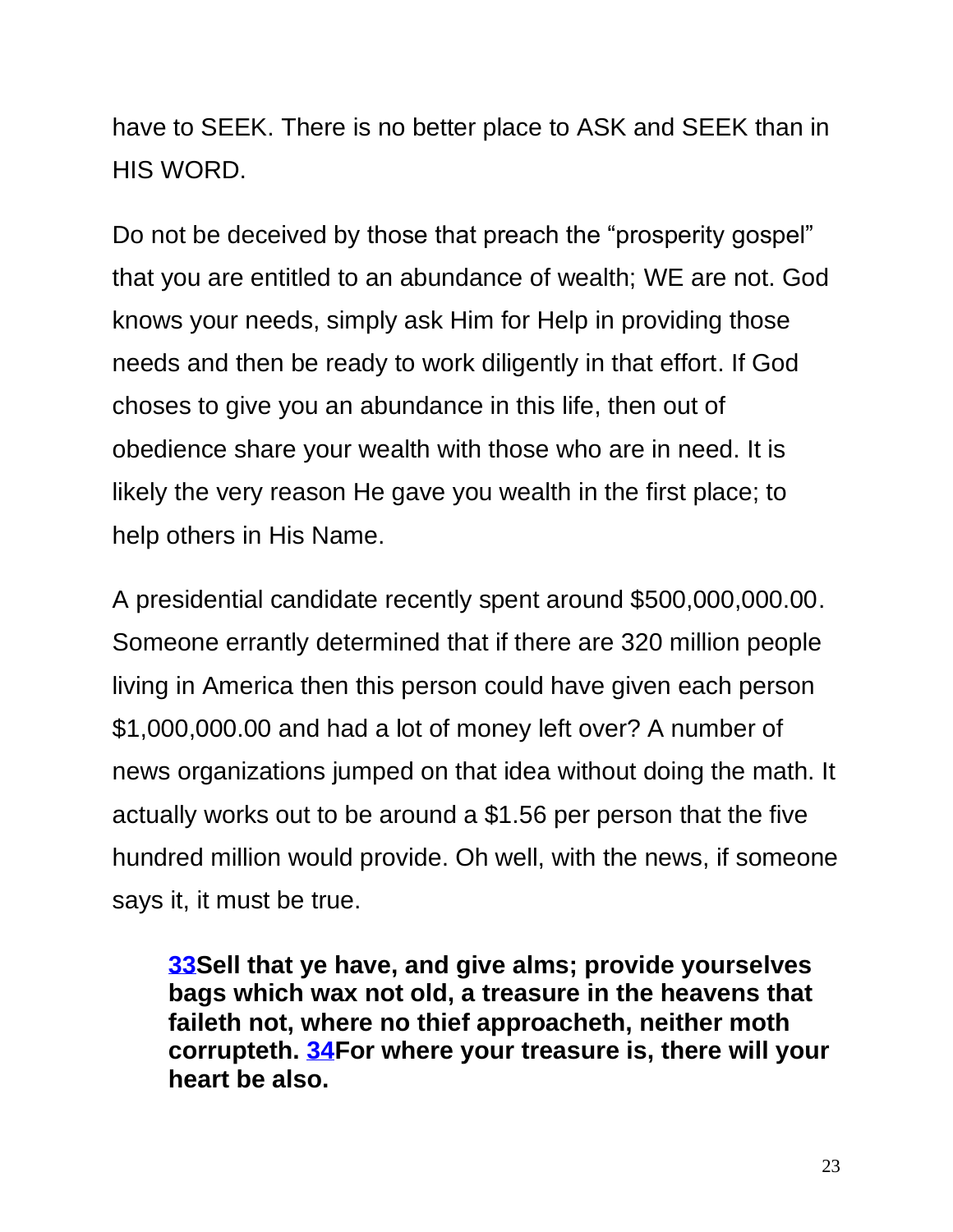It was reported in the news this past week that the Mormon church has in excess of 38 billion in stock portfolio. Hm, and someone was calculating how much good Five hundred million would do; that's chump change to the 38 billion and that is only a small portion of their actual wealth. Imagine that, a church that has laid up billions of dollars from what they say; the excess of tithes that they invested. Hmmm. The information started with a "whistle blower" from within the Mormon Church; why would there need to be a whistle blower inside a church?

If you ask God for riches in this life, that is a shame, you have my sympathy. If you ask God to provide things that you need in this life that is not necessarily a bad thing, it depends on what you intend to do with those gifts from God. Hord them or share them it is your choice. Sharing them will build up stores in heaven for you; to stand before God as a Good and Faithful servant. That is the treasure to seek, to put your heart into; share the blessings God has blessed you with!

At the Bema Seat of Christ those who share what they have will receive rewards, those who do not, will receive no reward. It all belongs to God; we are just put in charge of either a little or a lot and how you deal with that will determine your rewards. That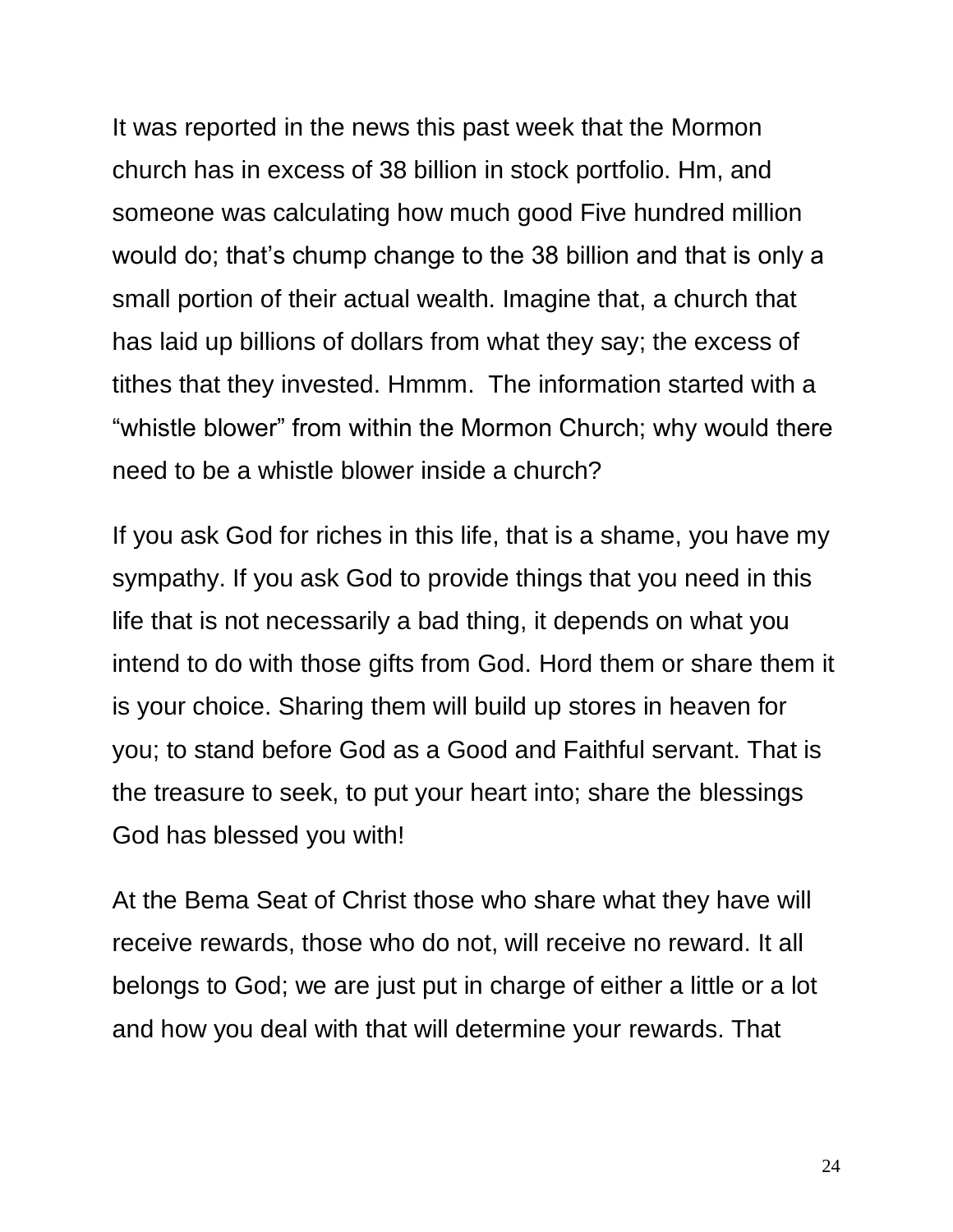includes your knowledge of His Word. If you keep His Word to yourself then your reward at the Bema Seat will be limited.

## **Be Ready for Service**

**[\(Genesis 6:1-7;](https://biblehub.com/kjv/genesis/6.htm) [Matthew 24:36-51;](https://biblehub.com/kjv/matthew/24.htm#36) [Mark 13:32-37\)](https://biblehub.com/kjv/mark/13.htm#32)**

**[35L](https://biblehub.com/luke/12-35.htm)et your loins be girded about, and** *your* **lights burning; [36A](https://biblehub.com/luke/12-36.htm)nd ye yourselves like unto men that wait for their lord, when he will return from the wedding; that when he cometh and knocketh, they may open unto him immediately.**

This is a direct reference to the wedding feast of the Lamb. The event when the Church big(C) Church is reunited with Christ in His Kingdom above the earth (rapture). No one knows the day or the hour, so it is important to train ourselves to walk in Christ's way every minute of every day. We all fail in that, but we should endeavor to be better tomorrow than we were today.

> *Matthew 24:3 [3A](https://biblehub.com/matthew/24-3.htm)nd as he sat upon the mount of Olives, the disciples came unto him privately, saying, Tell us, when shall these things be? and what shall be the sign of thy coming, and of the end of the world?*

*[4A](https://biblehub.com/matthew/24-4.htm)nd Jesus answered and said unto them, Take heed that no man deceive you.*

Jesus disciples ask the question of when all of the events He has prophesied will occur; Jesus answers in part….

> *…….Matthew 24: [36B](https://biblehub.com/matthew/24-36.htm)ut of that day and hour knoweth no man, no, not the angels of heaven, but my Father only.*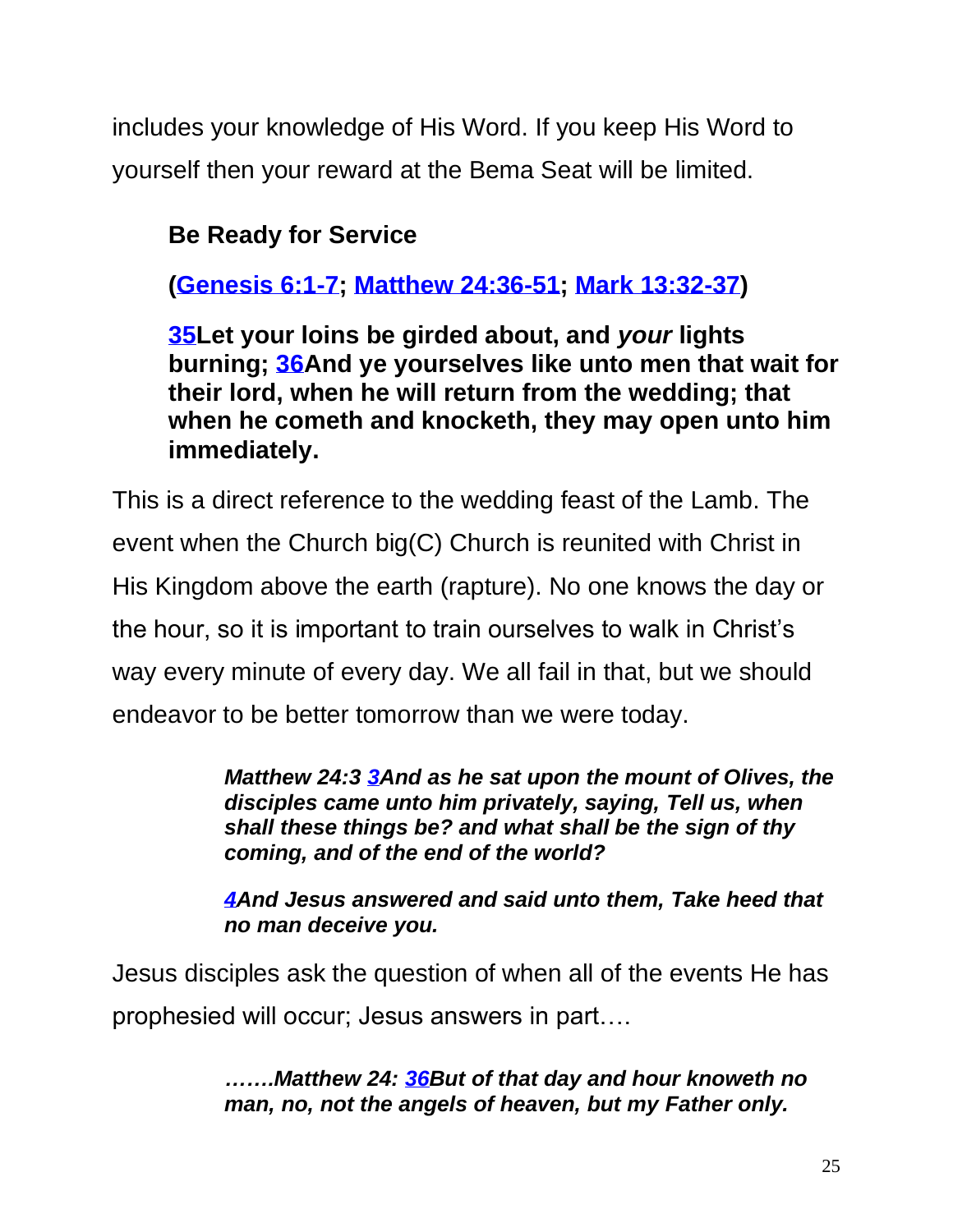*[37B](https://biblehub.com/matthew/24-37.htm)ut as the days of Noe were, so shall also the coming of the Son of man be. [38F](https://biblehub.com/matthew/24-38.htm)or as in the days that were before the flood they were eating and drinking, marrying and giving in marriage, until the day that Noe entered into the ark, [39A](https://biblehub.com/matthew/24-39.htm)nd knew not until the flood came, and took them all away; so shall also the coming of the Son of man be. [40T](https://biblehub.com/matthew/24-40.htm)hen shall two be in the field; the one shall be taken, and the other left. [41T](https://biblehub.com/matthew/24-41.htm)wo women shall be grinding at the mill; the one shall be taken, and the other left.*

*[Luke 12:40](https://biblehub.com/luke/12-40.htm) Be ye therefore ready also: for the Son of man cometh at an hour when ye think not.*

It will be impossible to prepare (ask Jesus into your heart) when you see Christ coming the clouds, your previous decision is what is written in stone so to speak when it comes to being raptured. It will happen in an instant; in verse 40 and 41 above in Matthew the idea is that people are in the midst of walking out life and instantly believers will be taken, and non-believers will be left. No time to correct an error of thinking you won't have time to ask Christ into your heart in that instant. So what is the solution to that problem?

#### **[37B](https://biblehub.com/luke/12-37.htm)lessed** *are* **those servants, whom the lord when he cometh shall find watching: verily I say unto you, that he shall gird himself, and make them to sit down to meat, and will come forth and serve them.**

This word watching from Strong's Concordance;

*Phonetic Spelling: (gray-gor-yoo'-o) Definition: to be awake, to watch*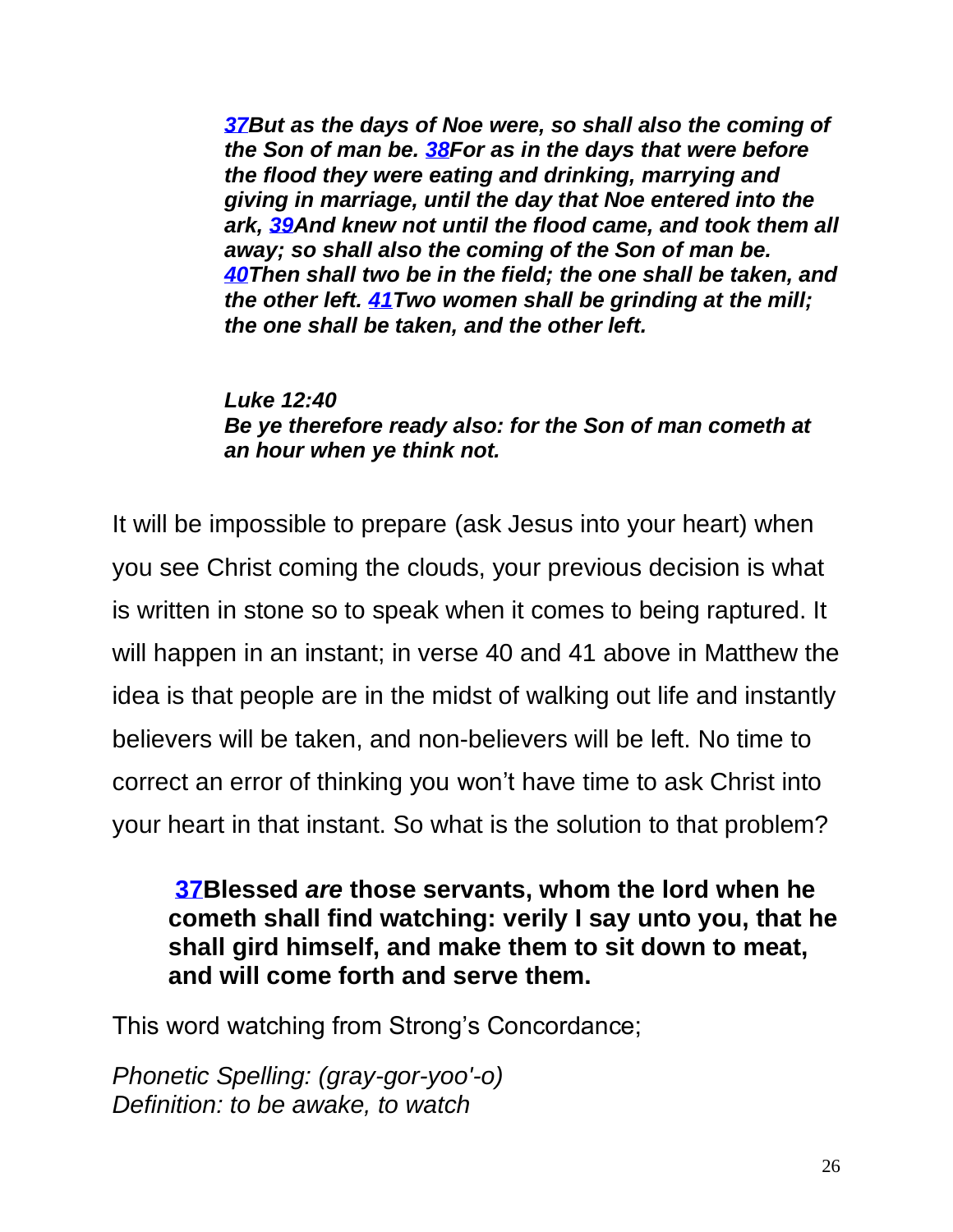*Usage: (a) I am awake (in the night), watch, (b) I am watchful, on the alert, vigilant.*

It denotes and active life of being ready at a moment's notice to meet Jesus in the air.

This again is describing the lives we live; are we good servants of the Master or are we slothful. The Bema Seat will reveal the truth; with fire; all things will be tested.

The reference to "… HE shall gird Himself and make them to sit down to meat and will come forth and serve them." This again is likely a representative of the wedding feast of the Lamb, where the groom serves the bride at the feast.

**Q.** Who is the Groom?

Jesus

**Q.** Who is the Bride?

The Church Big (C) Church that Jesus started. Don't be deceived there will not be one single denomination at this Wedding Supper of the Lamb. It's not like, wow all the 4 Square people are here but not all the Baptists made it. Remember religion all religion is "man reaching up to God" the question is are they reaching up to the right God? However, Christianity, pure Christianity the Big C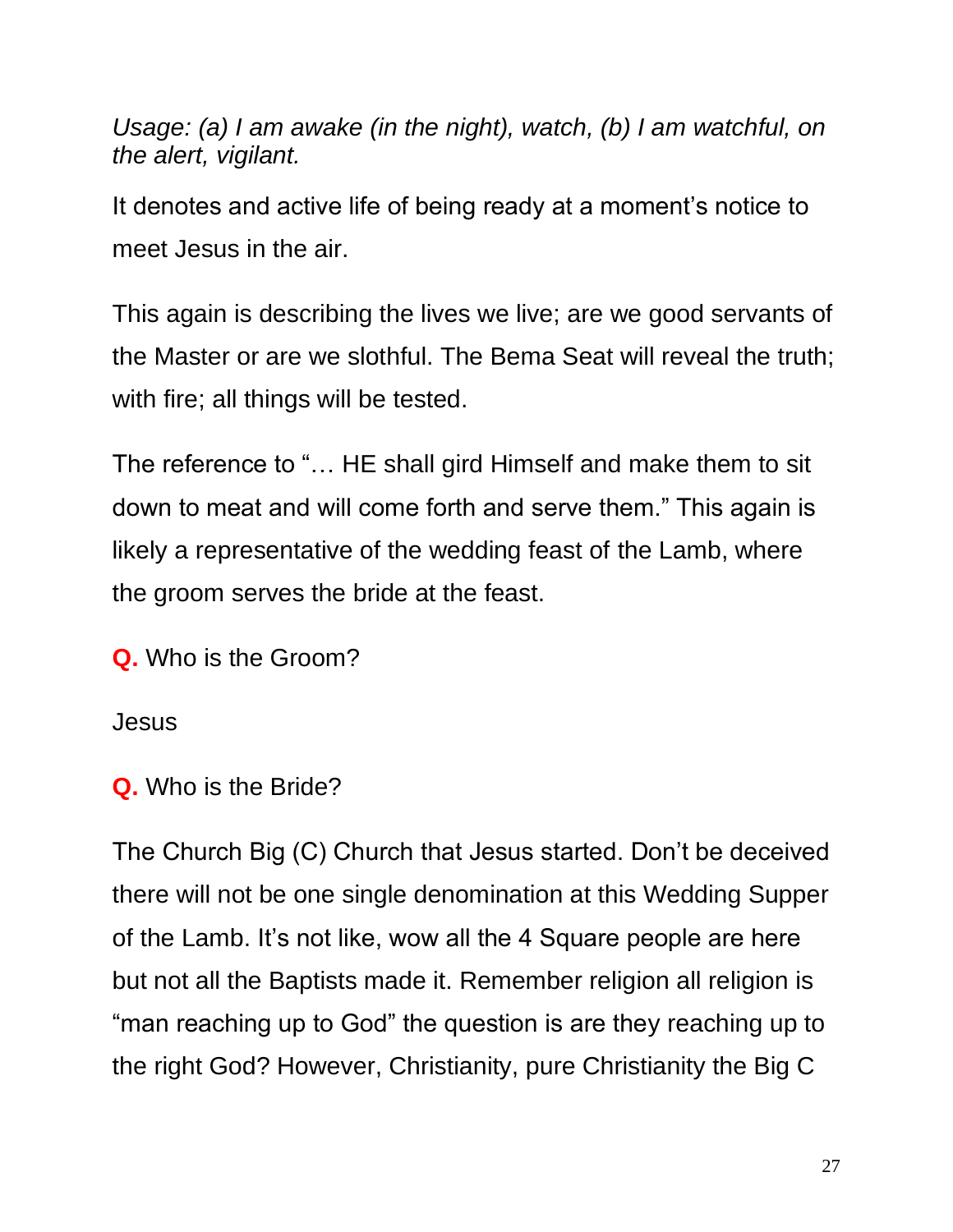Church is God through His Son reaching down to man. That is the Church to belong to. By all means attend services, fellowship with other believers but be wise as serpents and harmless as doves.

#### *Matthew 10:16 Behold, I send you forth as sheep in the midst of wolves: be ye therefore wise as serpents, and harmless as doves.*

There are wolves in the world we are told; and I believe that some of them are wearing sheep's clothing. So be aware and wellstudied so you can rightly divide the Word of God.

#### **[38A](https://biblehub.com/luke/12-38.htm)nd if he shall come in the second watch, or come in the third watch, and find** *them* **so, blessed are those servants.**

This is a reference to the other two thirds of the 24-hour day. Those who see His coming in full daylight will be in for an amazing vision; for those who are waiting, and He arrives in the wee hours of the day when it is dark but are ready and watching will be blessed as well. My sense is the Bible has described Christ's presence as "illuminating" so I would think that even in the darkest hour when He arrives His presence will light up the world, but only for an instant.

The three watches can also have a reference to your life; the 1st watch would be your infancy in the Word of God, new believers, the second and third watch would be as you grew in that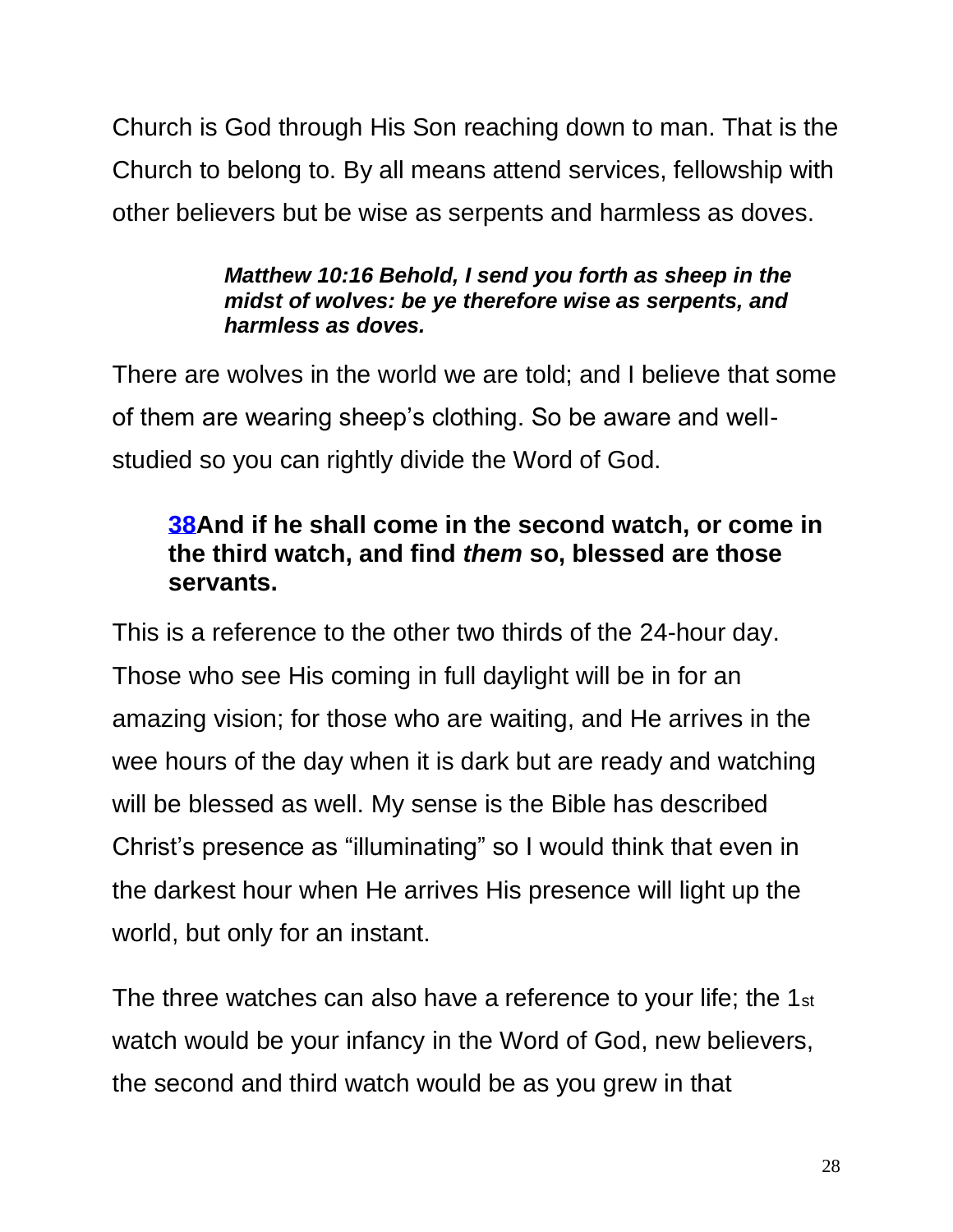knowledge and matured as a Christian. We need to be vigilant in our entire walk as Christians not letting down as we near the end or our lives but persevering in our Faith and in our Walk with Christ.

> *Hebrews 12:1 Wherefore seeing we also are compassed about with so great a cloud of witnesses, let us lay aside every weight, and the sin which doth so easily beset us, and let us run with patience the race that is set before us,*

*2 Timothy 4:7 I have fought a good fight, I have finished my course, I have kept the faith:*

I think it is safe to say that nothing else matters; but it really is not all about finishing the race, it is all about how you ran the race? If you finish the race and have not LOVE nor COMPASSION, nor GRACE, what type of race did we run? Was it only for ourselves that we even ran the race?

**[39A](https://biblehub.com/luke/12-39.htm)nd this know, that if the goodman of the house had known what hour the thief would come, he would have watched, and not have suffered his house to be broken through. [40B](https://biblehub.com/luke/12-40.htm)e ye therefore ready also: for the Son of man cometh at an hour when ye think not.**

**Q.** This house that Jesus speaks of here is what?

It is your life, you must guard your life; be there when Satan shows up to steal, to lie and cheat you and those you love out of our rewards. Satan wants to steal your inheritance and kill you, he wants to kill your family and your neighbors. Be ready with your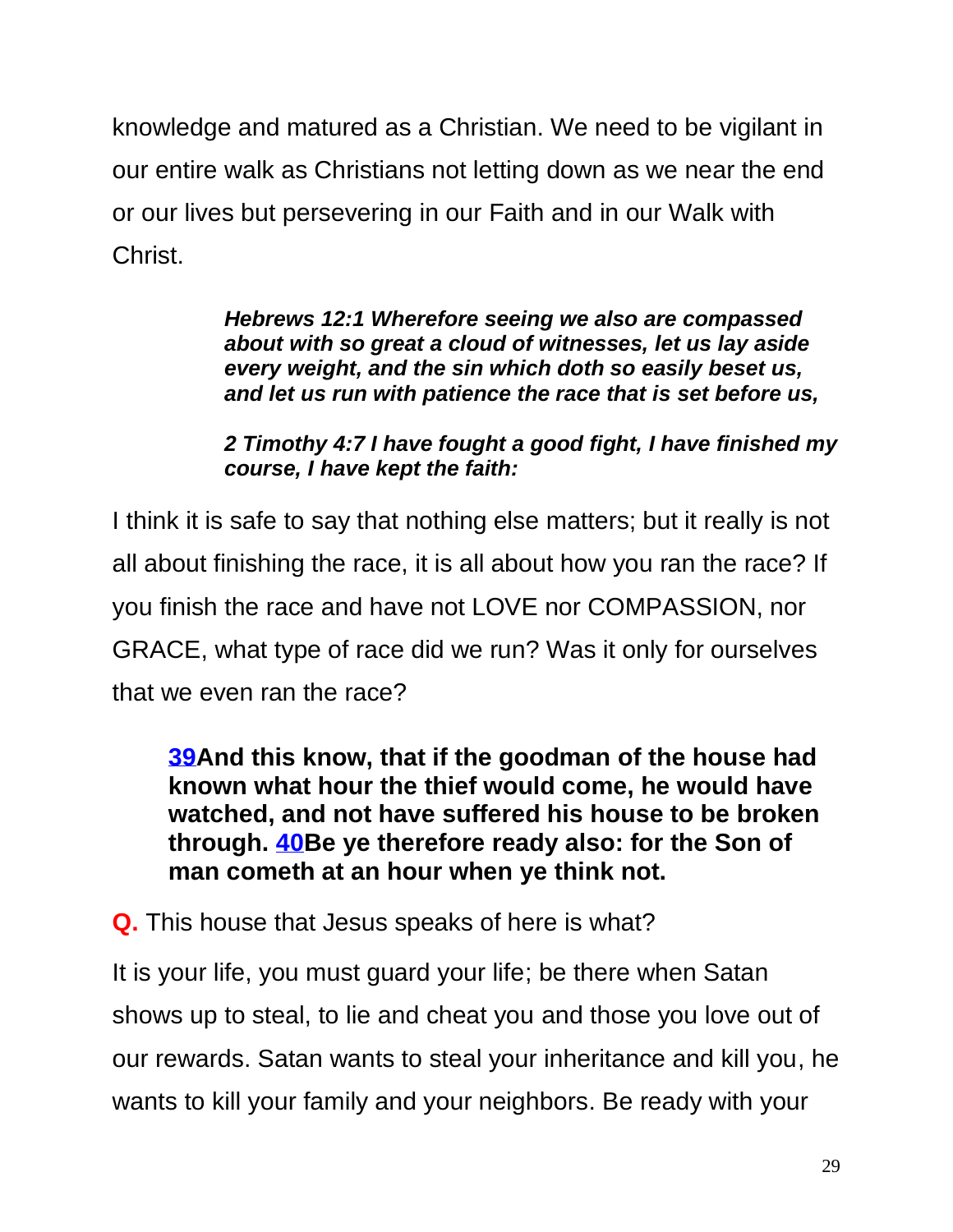loins girded up to run the race of Faithfulness. Commit yourself to Bible Study 7 days a week, prepare; be ready in season and out of season to give an answer. Not only do we not know the day that Jesus will return but we do not know which of our millions of heart beats is our last. Can you imagine in that day standing before the Throne of Jesus to answer His questions as our life is played out?

"I can only imagine"

What words will we speak in our defense or will we be able to speak at all?



<https://www.youtube.com/watch?v=8Klrc0YuikM>

Wynona Judd gives a testimony about her life and I can only imagine.

The Battle belongs to the Lord, but He calls on us to be His Warriors, His Legion to help harvest His Fields.

<https://www.youtube.com/watch?v=6woSL6yC9wA>

Marines singing in the Days of Elijah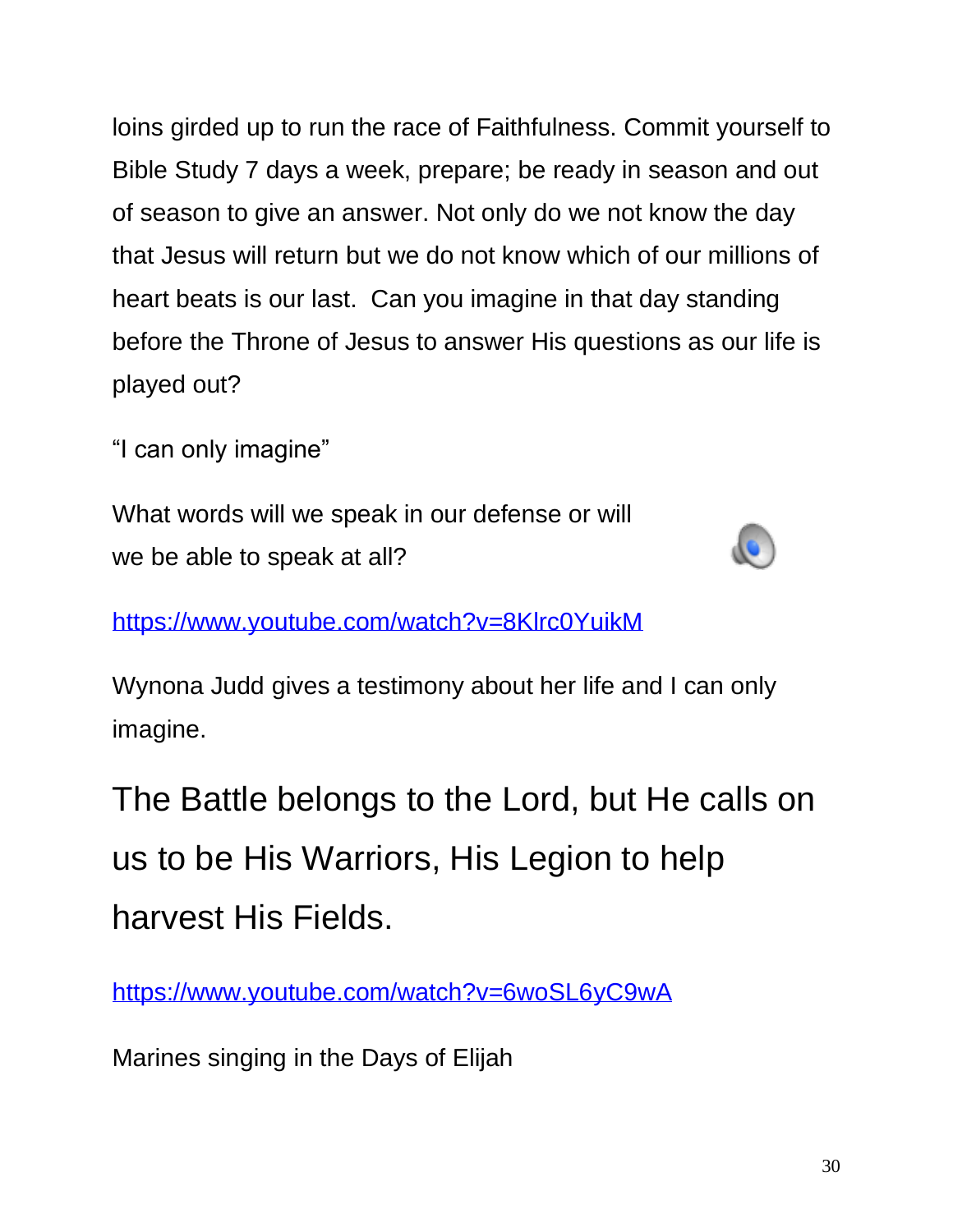**[41T](https://biblehub.com/luke/12-41.htm)hen Peter said unto him, Lord, speakest thou this parable unto us, or even to all? [42A](https://biblehub.com/luke/12-42.htm)nd the Lord said, Who then is that faithful and wise steward, whom** *his* **lord shall make ruler over his household, to give** *them their* **portion of meat in due season? [43B](https://biblehub.com/luke/12-43.htm)lessed** *is* **that servant, whom his lord when he cometh shall find so doing. [44O](https://biblehub.com/luke/12-44.htm)f a truth I say unto you, that he will make him ruler over all that he hath.**

The Faithful servant of God will find favor in the eyes of the Lord.

There are some commentators that believe these verses are about Peter and the other disciples who were to be left in charge of Jesus household; the Church. I think that is a valid point, but I also believe it is to be expanded like the Church has expanded to include all who walk with Christ in the Body. It reaches to the newest Christian and also to the most senior of believers. The point is that Jesus wants to find those who Love Him to be working at building the Church; studying, teaching, preaching the Good News, not pastor or teachers alone but everyone who is in the Body has an obligation to build the Church.

Remember the verses we just studied that spoke about the foundation that has been laid and that those who build on that foundation will be tested in the materials they used to continue to build with? The apostles laid many courses of bricks to build the Church, and the mortar they used to set the bricks was their own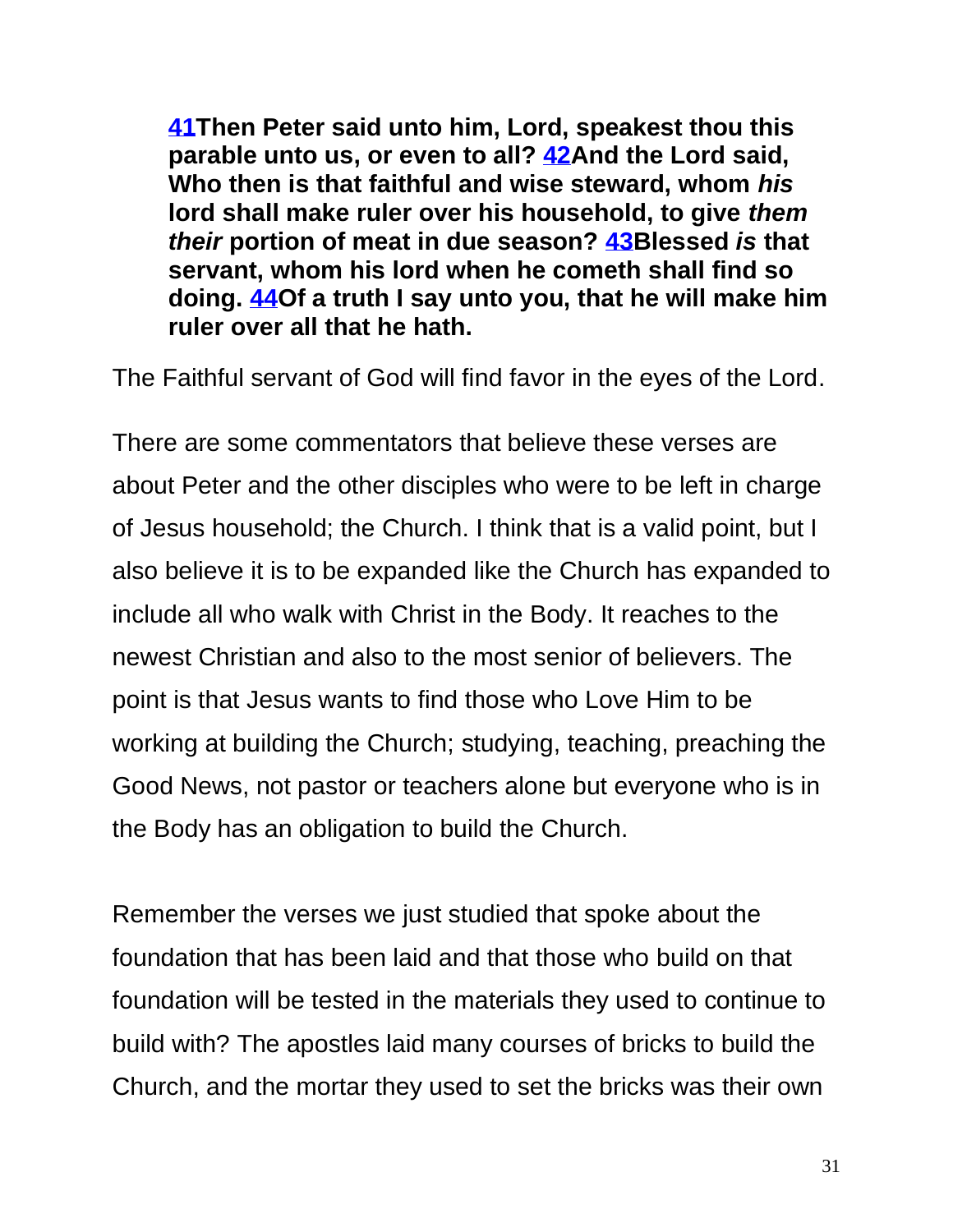blood. They will sit in the presence of Christ and be found to have been Good and Faithful Servants; what will we be judged as?

> *1 Corinthians 3: [10A](https://biblehub.com/1_corinthians/3-10.htm)ccording to the grace of God which is given unto me, as a wise masterbuilder, I have laid the foundation, and another buildeth thereon. But let every man take heed how he buildeth thereupon. [11F](https://biblehub.com/1_corinthians/3-11.htm)or other foundation can no man lay than that is laid, which is Jesus Christ. [12N](https://biblehub.com/1_corinthians/3-12.htm)ow if any man build upon this foundation gold, silver, precious stones, wood, hay, stubble; [13E](https://biblehub.com/1_corinthians/3-13.htm)very man's work shall be made manifest: for the day shall declare it, because it shall be revealed by fire; and the fire shall try every man's work of what sort it is. [14I](https://biblehub.com/1_corinthians/3-14.htm)f any man's work abide which he hath built thereupon, he shall receive a reward. [15I](https://biblehub.com/1_corinthians/3-15.htm)f any man's work shall be burned, he shall suffer loss: but he himself shall be saved; yet so as by fire.*

If you are a true Christian, then you are building on the foundation of Christ. What type of material are you using; straw that will burn up, wood that will burn up, or silver and gold that will indeed melt but not burn up. Gold and Silver will last and become solid again when the heat of Jesus inspection is complete. Have you laid one brick since you became a Christians, or have you laid many courses; building up the Body of Christ and fellow believers? Each brick and course you have laid will be tested by the fiery eye of Christ who will inspect to the very core of the bricks we each lay.

**[45B](https://biblehub.com/luke/12-45.htm)ut and if that servant say in his heart, My lord delayeth his coming; and shall begin to beat the menservants and maidens, and to eat and drink, and to**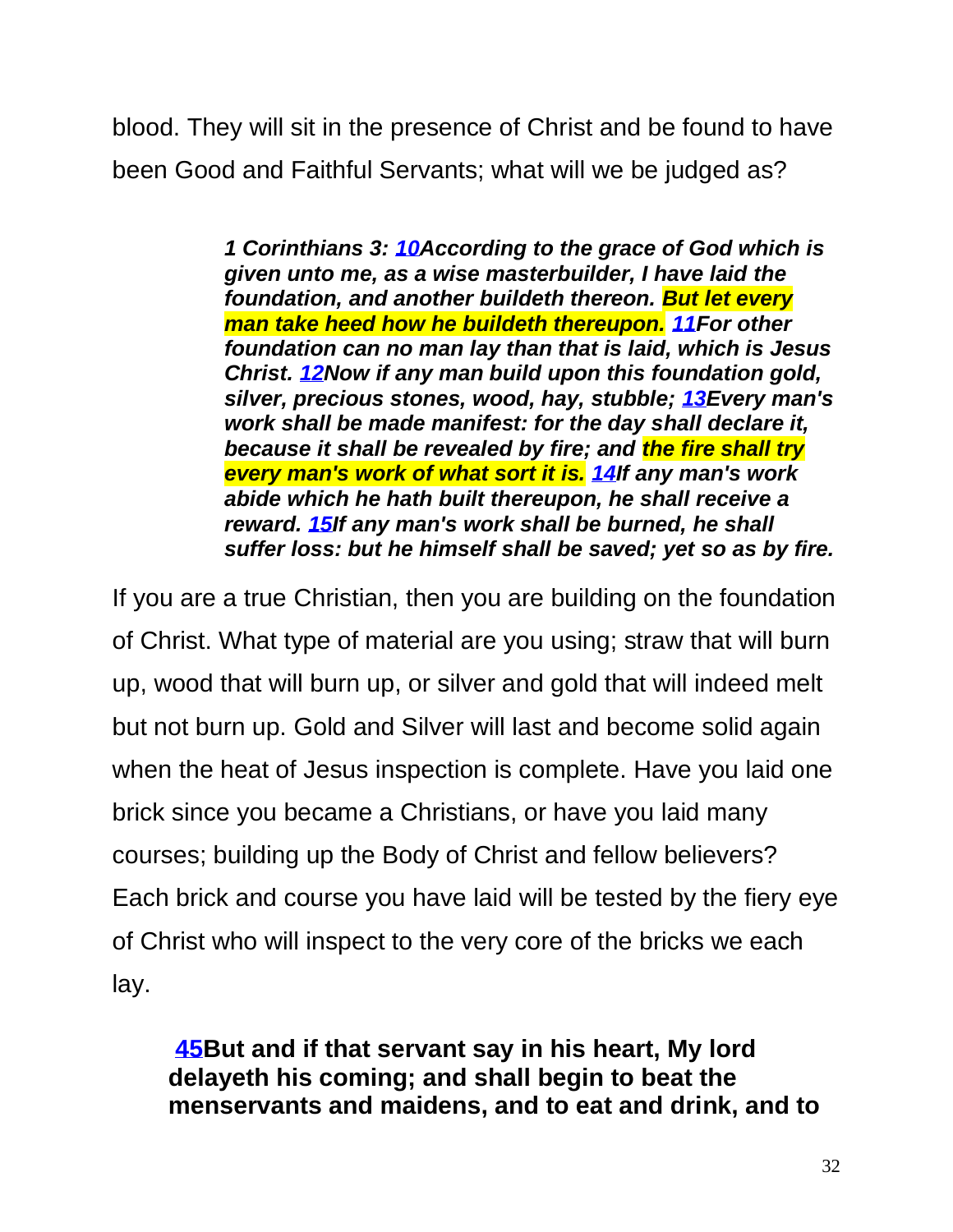**be drunken; [46T](https://biblehub.com/luke/12-46.htm)he lord of that servant will come in a day when he looketh not for** *him***, and at an hour when he is not aware, and will cut him in sunder, and will appoint him his portion with the unbelievers.**

This verse seems to say that a believer can lose their salvation.

These verses starting in vs 45 appear to be written about a believer; a servant of the Most High; who defaults to his flesh and returns to walking again as the world. The description is of one who has power over others and in that power does not do righteously to those beneath him or her but instead starts to use his or her power in an evil way, by beating the male and female servants under their control. This former believer continues to devolve into the former fleshly self, totally abandoning Christ's Righteousness for the un-righteousness of the world.

The delay of Christ's return has struck at the hearts of believes for 2 thousand years, each year hoping this will be the year that Jesus returns. And when He tarries the believer becomes disenchanted and starts to fall back into the world. Only one question can be asked; was he ever a real believer in his heart or was it only mental assent?

God only knows but it seems inconceivable to know Jesus as Lord and Savior and then turn your back on Him and rejoin the world and Satan.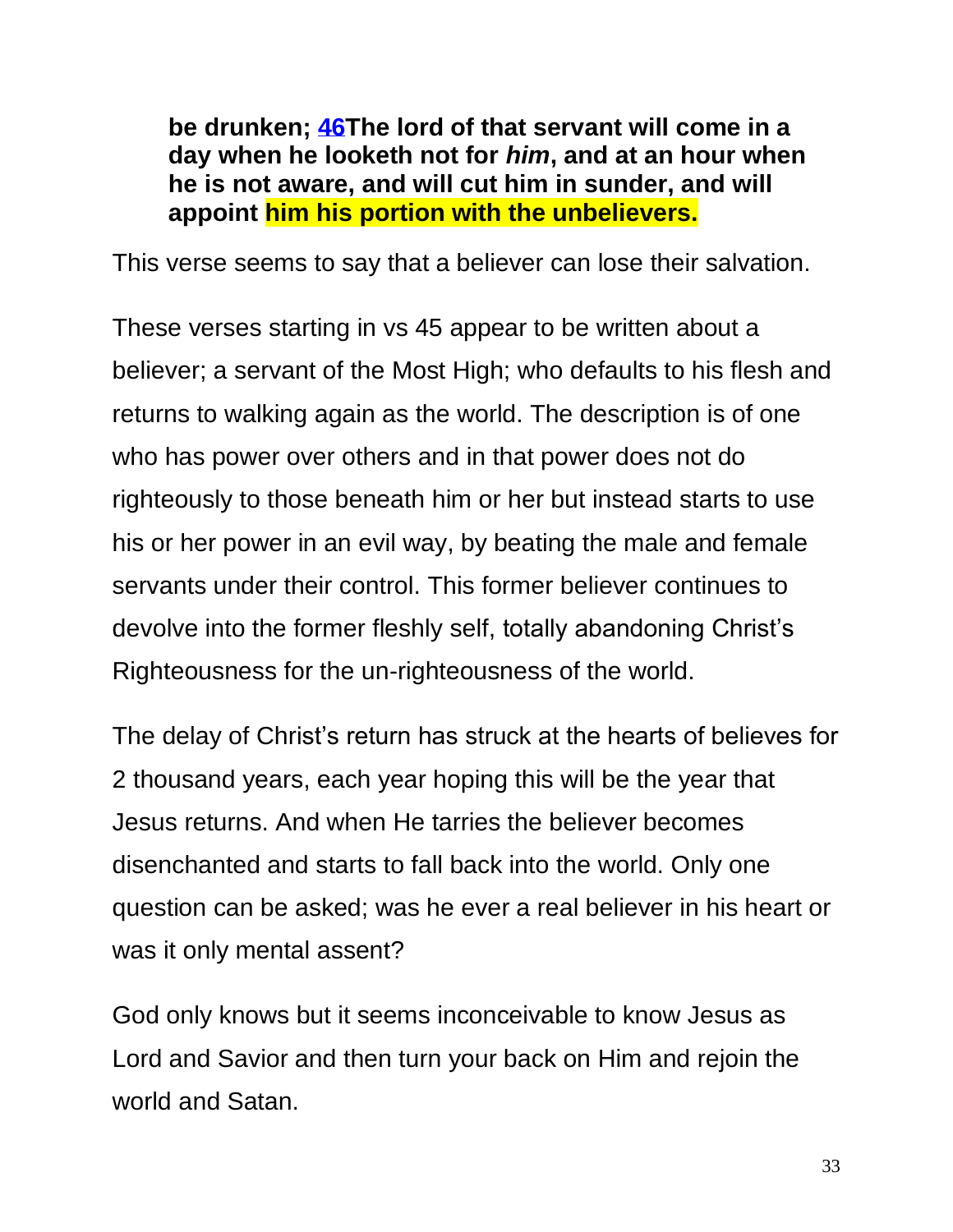There are some that teach you can lose your salvation; others teach "once saved, always saved". There is a case to be made for both positions, it really comes down to commitment. Is it from the heart or is your commitment from the head? The distance between heaven and hell is 18 inches, the same distance from your head to your heart.

#### **[47A](https://biblehub.com/luke/12-47.htm)nd that servant, which knew his lord's will, and prepared not** *himself***, neither did according to his will, shall be beaten with many** *stripes***.**

I believe this verse leans toward "once saved always saved" in that it still refers to a "servant, which knew his lord's will, and prepared not himself, neither did according to his will shall be beaten with many stripes". The inference is that rather than the master simply destroying the unfaithful servant, the unfaithful servant was punished. The purpose of punishment or discipline is to change behavior and to inflict pain and suffering for not doing as one should do. But in this verse the unfaithful servant is not destroyed or cast into outer darkness.

**[48B](https://biblehub.com/luke/12-48.htm)ut he that knew not, and did commit things worthy of stripes, shall be beaten with few** *stripes***. For unto whomsoever much is given, of him shall be much required: and to whom men have committed much, of him they will ask the more.**

Jesus then speaks of a servant that did not know.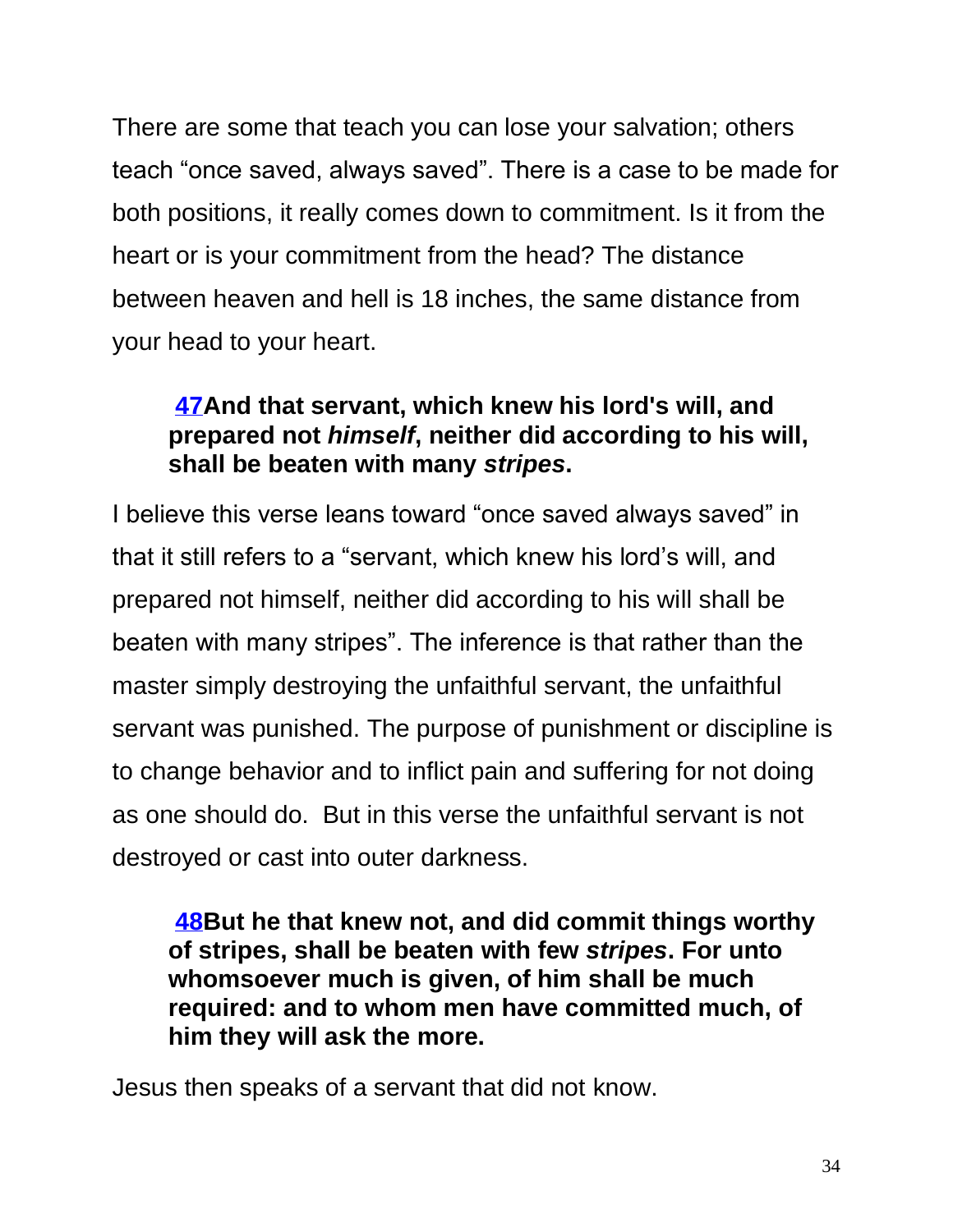**Q.** Did not know what?

Did not know His Lords Will.

The inference here is for a believer that is not well versed in God's Word or in seeking God's Will, his punishment will be far less that the one who knows the truth, knows God's Will and His Word will be disciplined much more harshly than the servant/believer who did not know as much.

God's justice system seems to revolve around this doctrine;

If you know a good deal about God and His Word, then much will be required of you; both in your personal walk and your public outreach for the Body of Christ.

The opposite is a true doctrine that those who know little about God's Will and His Word will receive a proportionate response from God.

Now some may think, well I'll just quit studying His Word and I will be better off at the Bema Seat of Christ. Be aware, I hate to tell you this, but Jesus knows the hearts of men and women as well and you can't fool Him. He knows what you are thinking, and ignorance is not a defense.

> *Luke 16:15 And he said unto them, Ye are they which justify yourselves before men; but God knoweth your*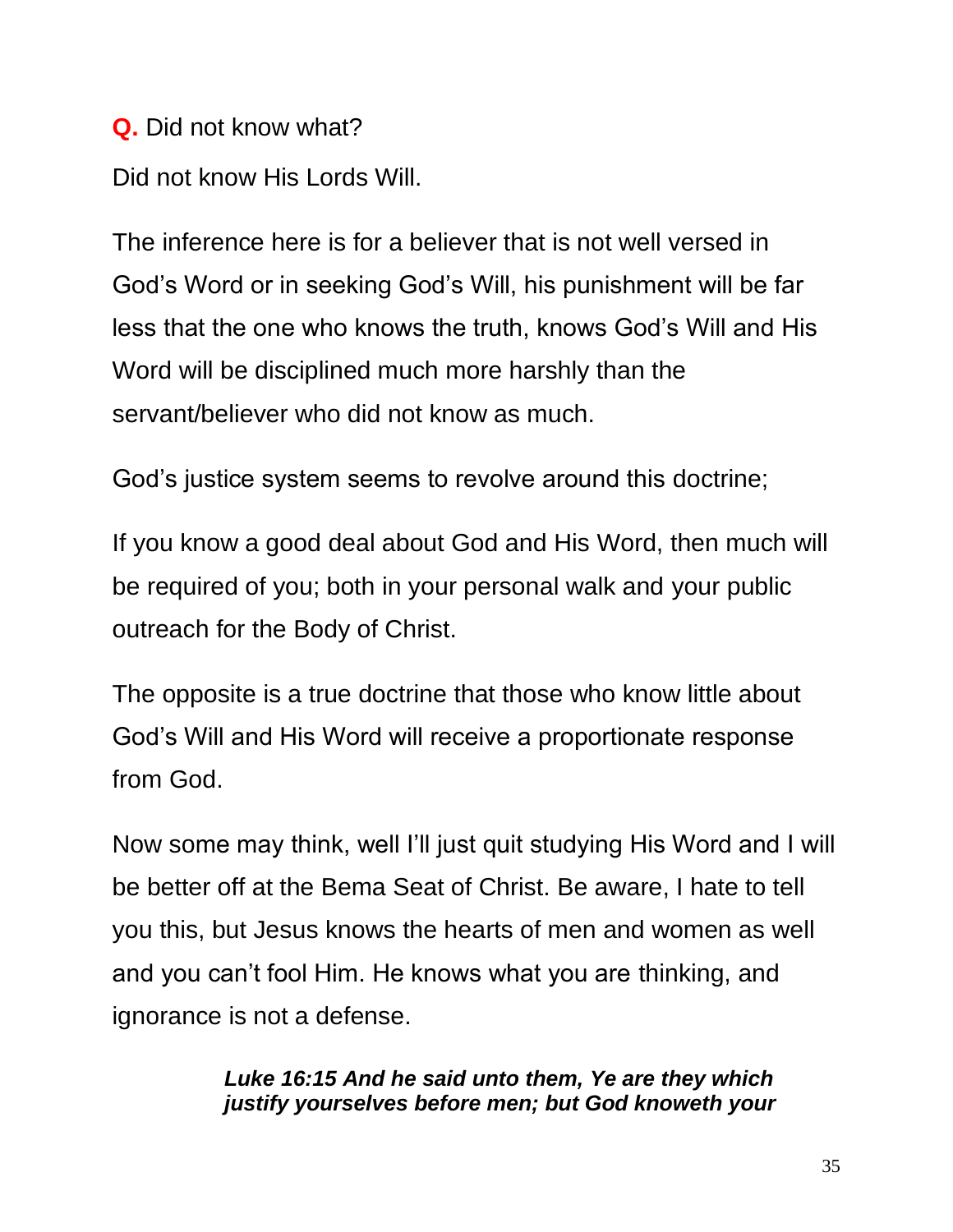*hearts: for that which is highly esteemed among men is abomination in the sight of God.*

*[Proverbs 21:2](https://biblehub.com/proverbs/21-2.htm) All a man's ways seem right to him, but the LORD weighs the heart.*

*[Romans 8:27](https://biblehub.com/romans/8-27.htm) And He who searches our hearts knows the mind of the Spirit, because the Spirit intercedes for the saints according to the will of God.*

*[Revelation 2:23](https://biblehub.com/revelation/2-23.htm) Then I will strike her children dead, and all the churches will know that I am the One who searches minds and hearts, and I will repay each of you according to your deeds.*

# **March 22, 2020** *canceled the 15th due to having a cold*

I would like to get off of this specific issue Big C church vs local denominational or local non-denominational church, but things keep coming up that concern me in needing to understand the difference.

> *Ephesians 5:23 For the husband is the head of the wife, even as Christ is the head of the church: and he is the saviour of the body.*

#### **Q.** What Church?

The Church that HE, JESUS started as a relationship between He and those who give their lives to HIM. The Body are those who belong to "the CHURCH" He started. Believers are referred to as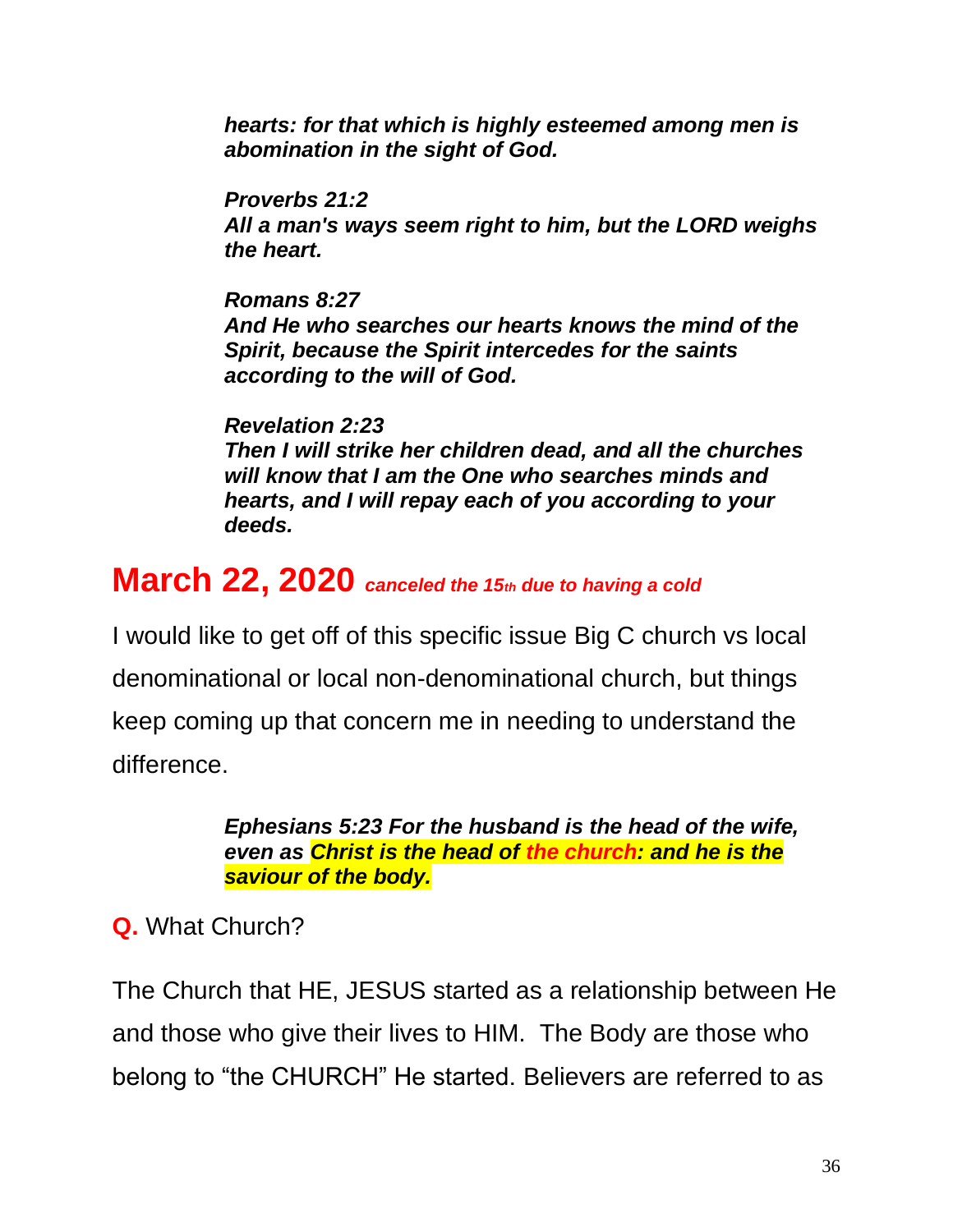either "the Church" or "the Body of Christ" both meaning they are part of the True and Only Church that Jesus created.

To start with there is not a single denomination or religion other than the Hebrew religion that God created with Moses mentioned or alluded to in the entire Bible, with the exception of evil "religions" that worshiped evil gods. To be a true Jew, you would have to be from the Tribe of Judah. Judah and the rest of the tribes are Israelites and they speak Hebrew. They were often referred to as Hebrew Children. Here is an explanation that might help;

The question that was asked was "What does the Bible say about Jewish".

> *Jewish' is an adjective - and adjective modifies a noun and you did not provide a noun.*

*Did you mean, what does the Bible say about Jews?*

*Nothing directly, because the term 'Jew' is an English word, and English didn't EXIST when the Bible was being written.*

*However, 'Jew' comes from Yehudim, which means 'Judah-ite' and Yehudim is the term you see in the NT (rendered 'Judeans'), and THAT refers to subjects of the kingdom of Judah*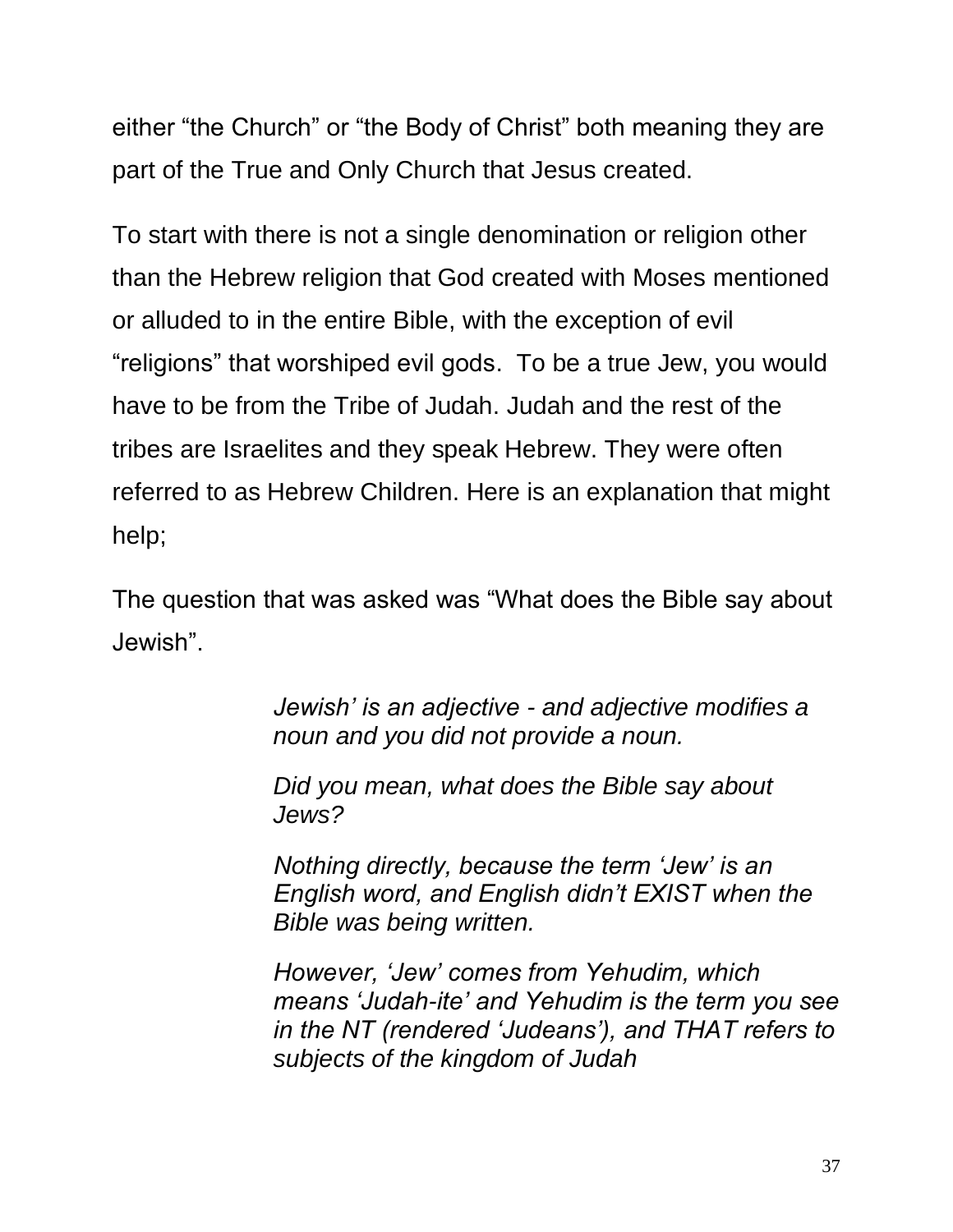*(originally)/province of Judea, who were, or course, the Biblical 'Children of Israel'.*

There is only one True CHURCH named in the Bible and it is called "the Church"; meaning it is the Church that Jesus started. Jesus addresses His Church in numerous places as did His Apostles, in the New Testament and it is always called; "the Church" and this identifies it further by what city or location it was in.

Here in lies the problem; I hear pastor after pastor replacing "the Church" with whatever the name of their church, rather than clearly differentiating between their denominational or nondenominational church and the Global Church that Christ began. Most people would say; what is the difference and why does it matter.

In Revelation, when Jesus addressed the seven churches, He called each; "To the Church in Thessalonica" or "To the Church in Laodicea" and so on. It is clear that there is only One Church, the One that Jesus started, and it is called "the Church".

When a local pastor speaks of One Head and One Body, they are absolutely correct. The One Head is Jesus and the One Body is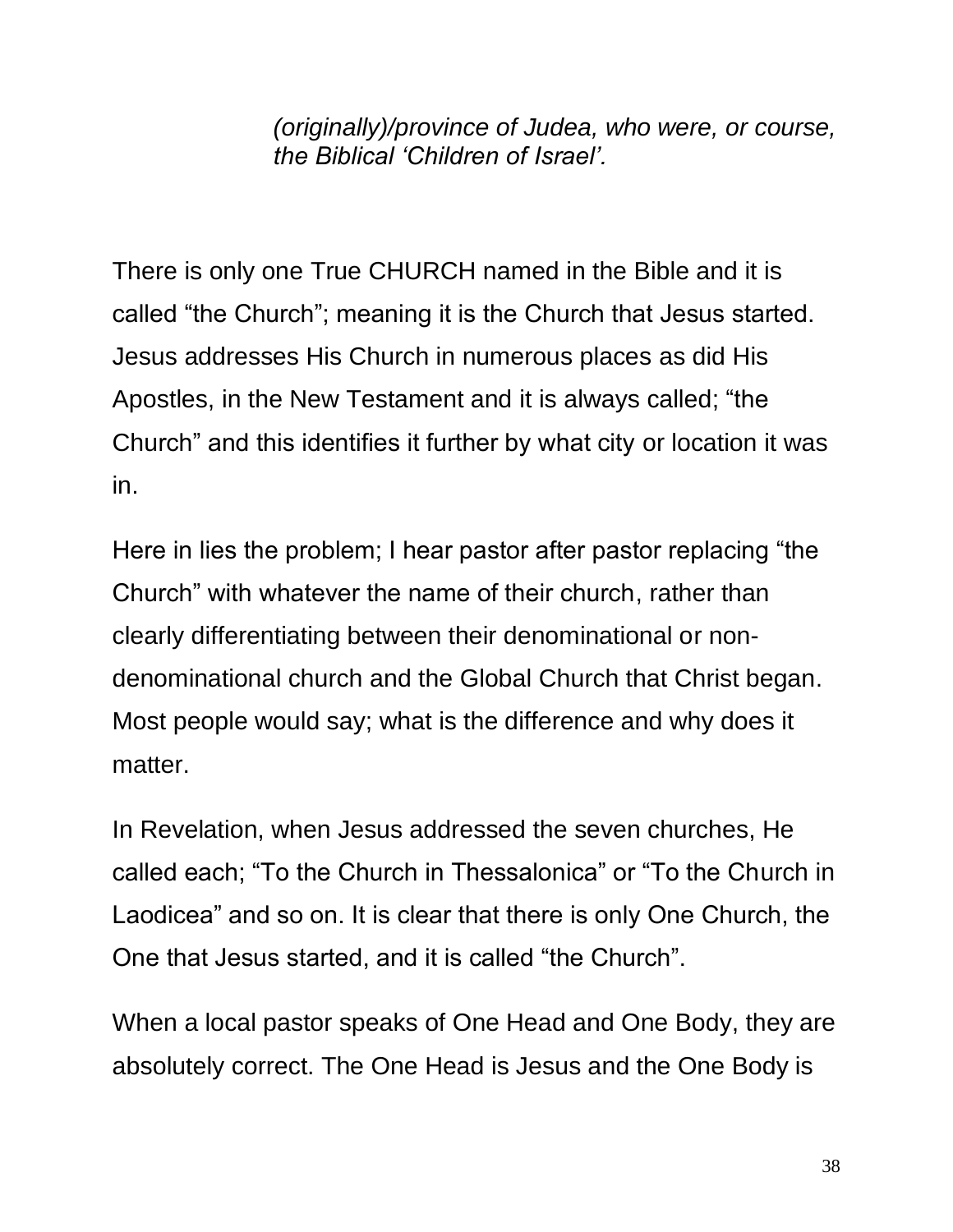the True global Church. Often the same pastor will then equate his local church with being the "body". All those in attendance are not necessarily part of "the Church". Only those attending that local location that are saved are part of "The Body" "the Church" that Jesus started. To many times these pastors either intimate or outright declare that they are "the Body" "the Church" and you need to function in that local Body. They then too often equate membership with being a part of "the Body" or "the Church". To my knowledge there is no membership in the sense of being on a roll and able to vote on church matters anywhere in the New Testament. "The Church" has as its head a monolithic single individual and that is Jesus the Christ.

Most people won't take the time to verify what they heard in church or Bible study; they simply take it at face value. The problem can be when this same person who believes the pastor that being a member of this local church equates to being a part of "the Body" "the Church" that Jesus created; they are in error. If all the denominations were really part of "the Church" then they would all be the Church in Libby and this part of the Body meets at a specific location but they are all united under one Head that being Christ. That would be the only name it is knowns as and they would work hand in hand all over Libby under the single Head Jesus Christ.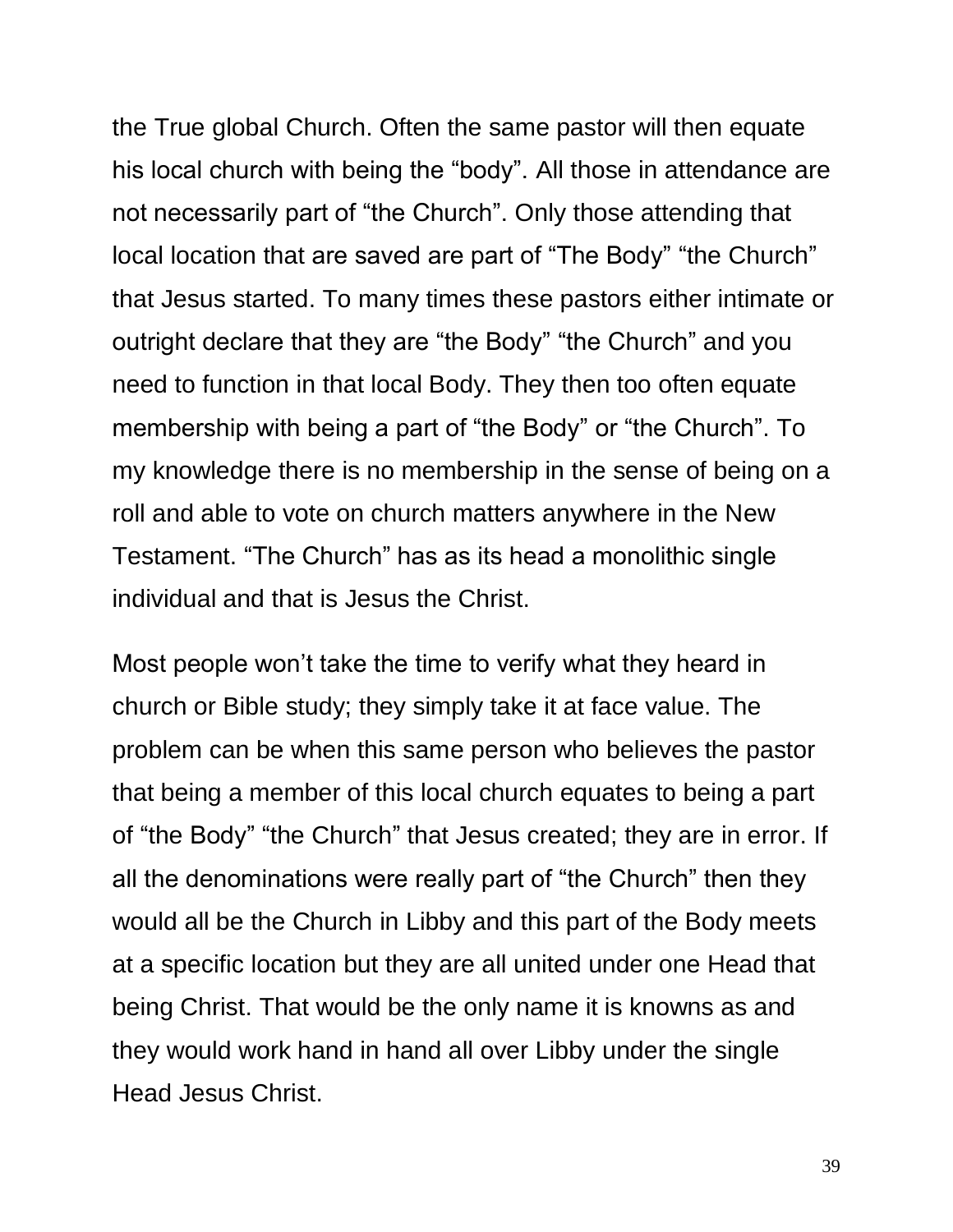Look at the division that takes place just in Libby and then look at the entire world. How effective could the True Body of Christ "the Church" be if it abandoned denominations, memberships and names and worked only for and through Jesus Christ to glorify God.

**Q.** Who is behind the division within the Church?

#### Satan

Now lets go to where Jesus says He came not to bring Peace but Division and see if we are right or wrong on "the Church".

# **Not Peace, But Division**

**[\(Matthew 10:34-36\)](https://biblehub.com/kjv/matthew/10.htm#34)**

### **[49I](https://biblehub.com/luke/12-49.htm) am come to send fire on the earth; and what will I, if it be already kindled?**

This is understood to mean that Jesus wished the fire had already been started on earth so things would already be in motion. This fire is the conflict that will come between good and evil. For the previous century at this point in Christ ministry, religious leaders had become so enamored with the world that they acted more like the world than the salt they were supposed to represent.

It was time for that to end and when luxury is taken from the elites or anyone use to that life style there seems like nothing worse.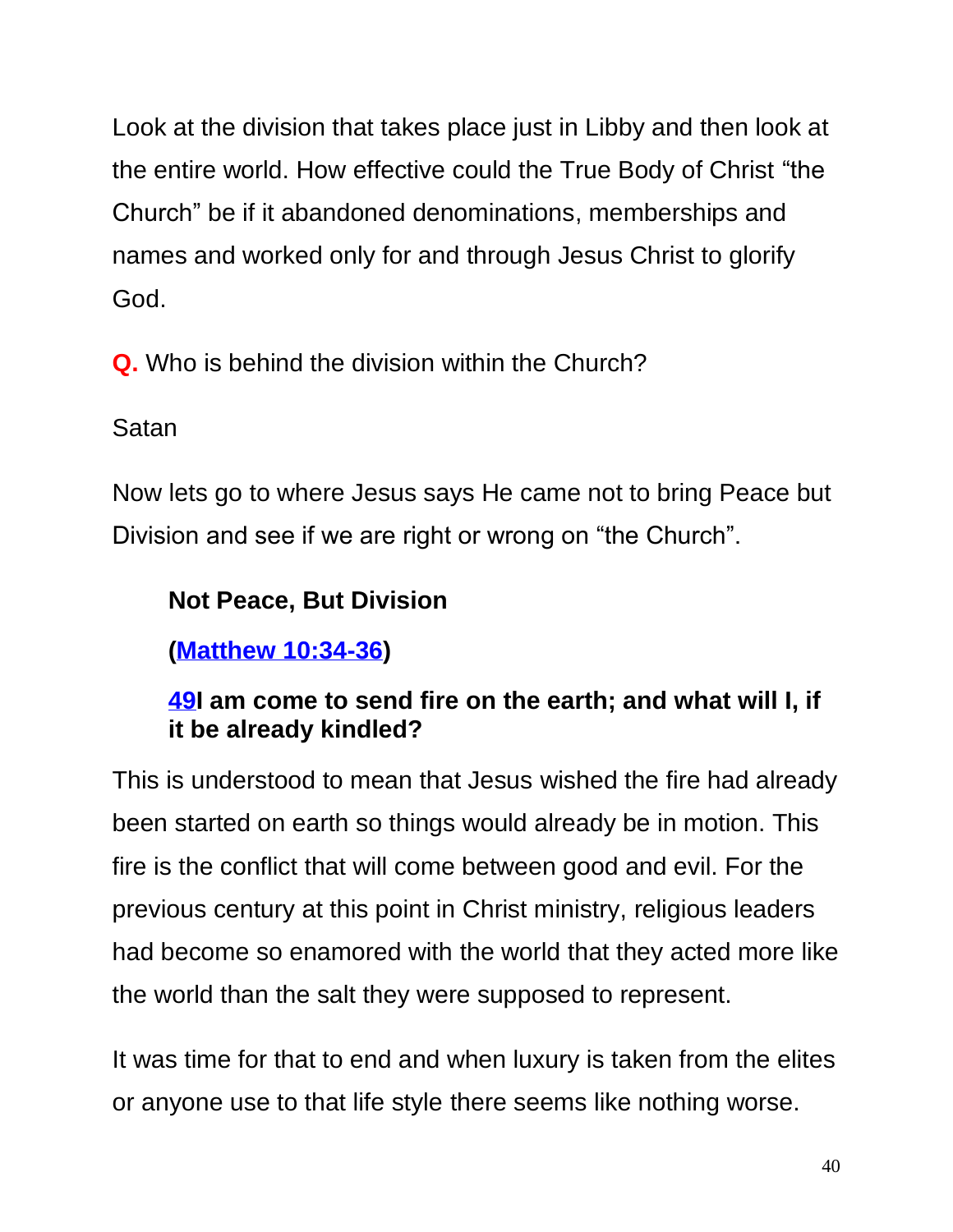They had been accustomed to their piety but had failed God at every turn. They had killed the prophets and it was time to begin the reversal of this evil nature. Jesus wished that this reversal had already started; in essence He was dreading what He must experience in Jerusalem in order to light the fire.

#### **[50B](https://biblehub.com/luke/12-50.htm)ut I have a baptism to be baptized with; and how am I straitened till it be accomplished!**

The Baptism that Jesus speaks of here is His Crucifixion; it is where the fire would start that would bring all-out war between evil and good; between God and Satan here on earth. This was going to be the beginning of "the Church", "the Body" of Christ on the earth operating as "the Church", "the Body", "the Bride of Christ". "The Church" would be the epicenter of this division on earth.

#### **[51S](https://biblehub.com/luke/12-51.htm)uppose ye that I am come to give peace on earth? I tell you, Nay; but rather division:**

Fire has a tendency to separate things to the molecular level; wood when burned reverts to the atomic level with some molecules being broken apart, destroyed or converted to join with other atoms creating new molecules. The EPA says that no less than 39 molecular offshoots come from burning wood.

This is from https://www.reference.com/science/happens-woodburns-33dbec5a4cbe763a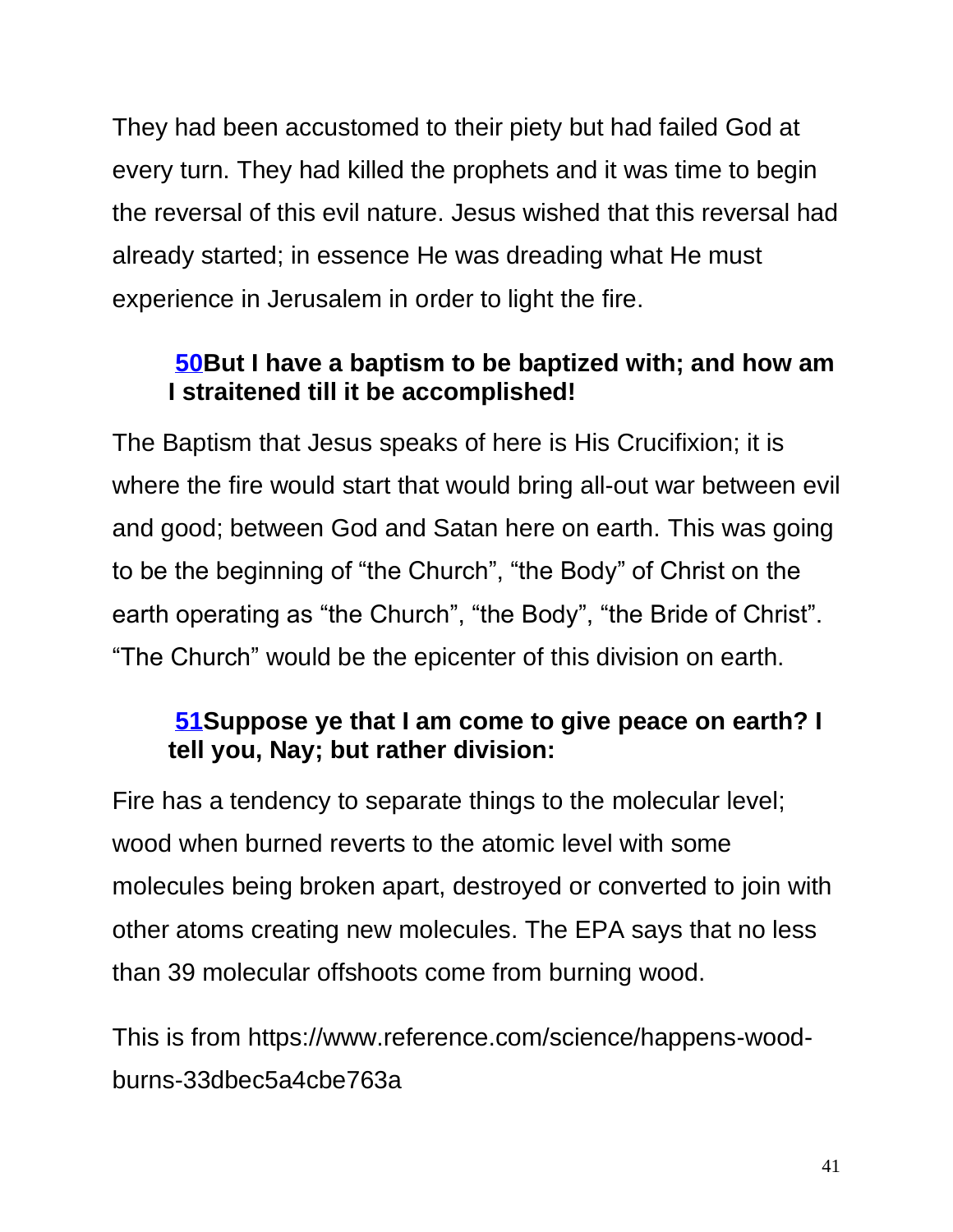*"The European Chemistry Thematic Network expounds that in wood combustion, a chemical reaction occurs. This means some molecules are destroyed while new ones are formed. When wood burns, oxygen and sugar molecules disappear, and they are replaced by carbon dioxide and water molecules. Molecules are not conserved in chemical reactions. However, the same atoms that make up the reactant molecules form the product molecules. Thus, atoms are rearranged in different molecules."*

God said there is nothing new under the sun; meaning He created every atom and we can neither create new ones nor destroy old ones, they can simply be rearranged creating something different with the same old atoms creating new or different molecules. Jesus point was that this fire He would start would change things on earth almost to the atomic level; believer and non-believers, evil and good, God and Satan.

**[52F](https://biblehub.com/luke/12-52.htm)or from henceforth there shall be five in one house divided, three against two, and two against three. [53T](https://biblehub.com/luke/12-53.htm)he father shall be divided against the son, and the son against the father; the mother against the daughter, and the daughter against the mother; the mother in law against her daughter in law, and the daughter in law against her mother in law.**

Division in the family is the most dynamic alteration imaginable within God's plan. This division would be based on those who would believe that Jesus is the Christ the Son of the Living God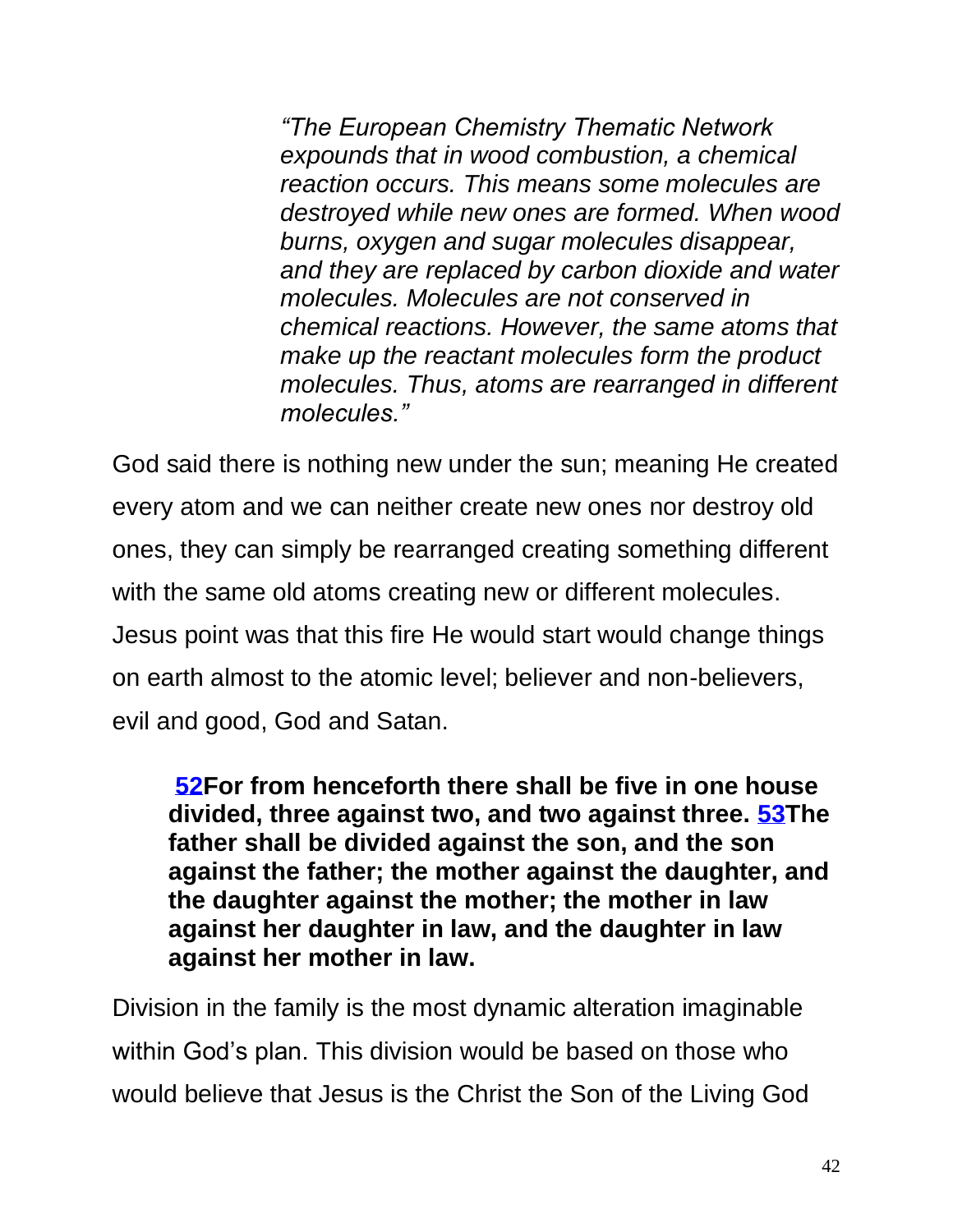and those who would reject it. The division has been seen and will increase as the end nears. We think there is huge division over political views, I believe that will pail when compared to the division around the world over those who believe in Christ and those who don't.

I just saw President Reagan's son advertising for a Foundation that is trying to keep religion out of Government. He ends his add by saying something to the effect; "I am a lifelong atheist and am not afraid of burning in hell".

As we see division in our own lands it is not about right and left, or liberal and conservative it has broken down to the molecular level; none will admit it but it is now between evil and good, between God and Satan, that is where our land is at now in 2020 and it is only going to get worse as the Fire of God intensifies.

Jesus does not have the answer for this division;

## **HE IS THE ANSWER!**

Jesus responded in several ways in the gospels as to when the end of time on earth as we know it would end. The response is same; it is a bit vague but to the student of the Bible there are many markers to watch for. The exact day and time are unknown to any man, only to the Father. He has decided before creating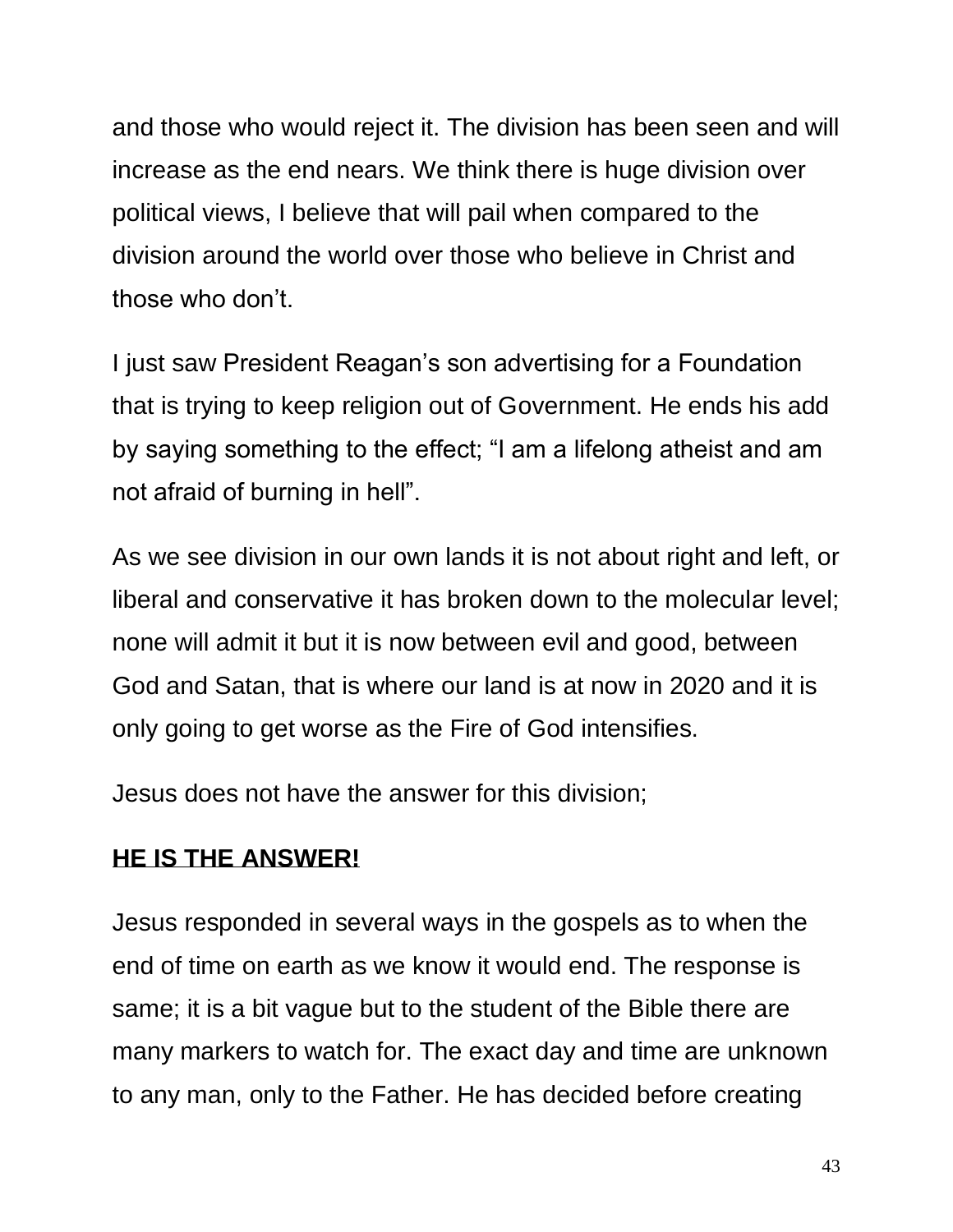the earth the exact time He will send His Son back; hopefully for His Church first and then for His Triumphant return to stand on the Mount of Olives Mt. Morea in Jerusalem.

## **Interpreting the Present Time**

**[\(Matthew 16:1-4;](https://biblehub.com/kjv/matthew/16.htm) [Mark 8:11-13\)](https://biblehub.com/kjv/mark/8.htm#11)**

**[54A](https://biblehub.com/luke/12-54.htm)nd he said also to the people, When ye see a cloud rise out of the west, straightway ye say, There cometh a shower; and so it is. [55A](https://biblehub.com/luke/12-55.htm)nd when** *ye see* **the south wind blow, ye say, There will be heat; and it cometh to pass. [56](https://biblehub.com/luke/12-56.htm)***Ye* **hypocrites, ye can discern the face of the sky and of the earth; but how is it that ye do not discern this time?**

This comment was of course directed mainly at the religious leaders of that day but also to anyone within hearing.

**Q.** Why would God want us to discern the times?

One reason might be that man by his slothful nature would put off important things until the last minute; it is called procrastination. It means to defer, postpone or stall, all of which, allows mankind to think they have time, no rush. A great saying about procrastination is; "If I can do it tomorrow, why do it today".

I am by nature a slothful lazy person, but on one issue I saw the urgency; Salvation. Today is an acceptable day to say yes to Jesus.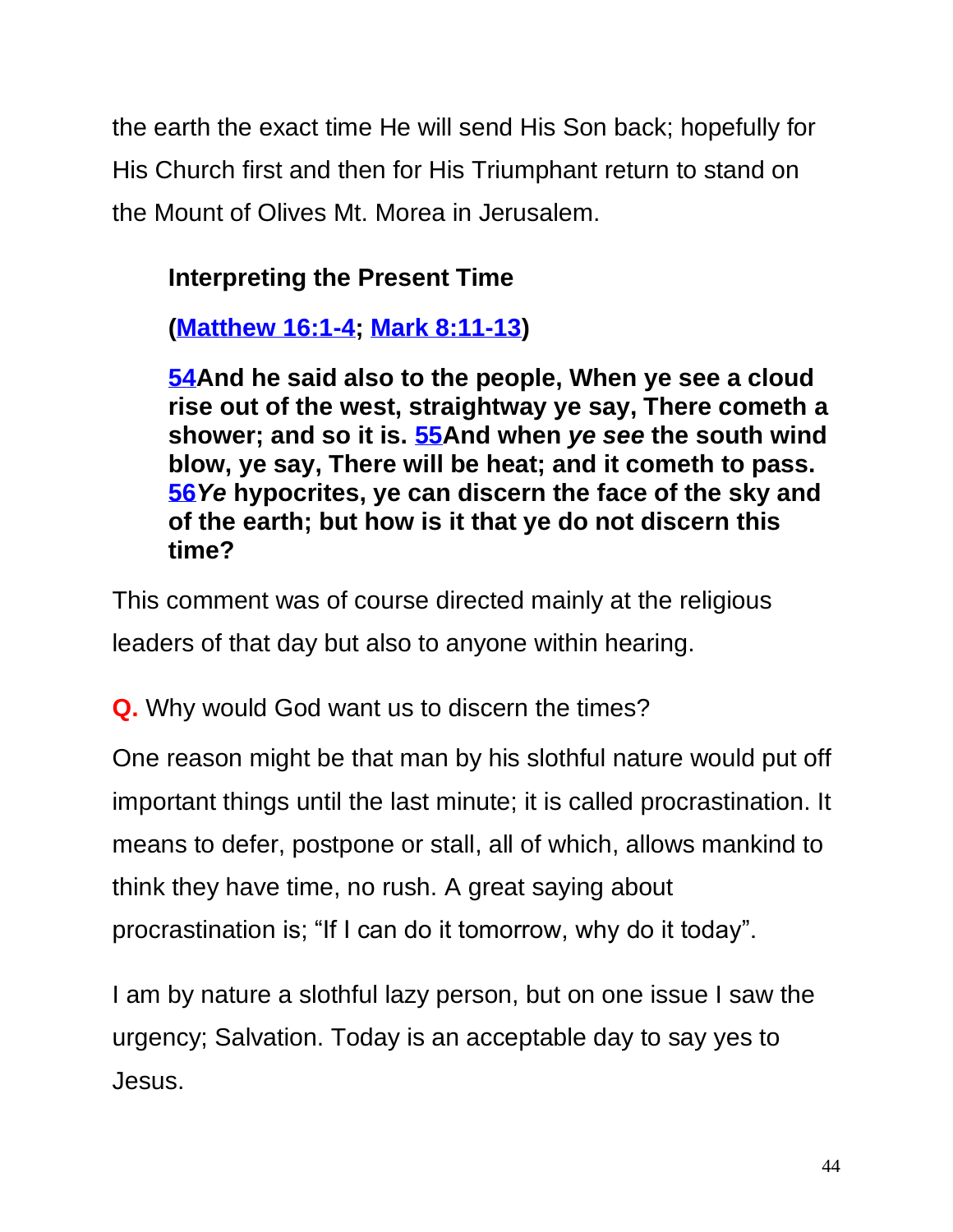From the Berean Study Bible

*2 Corinthians 6:2 For He says: "In the time of favor I heard you, and in the day of salvation I helped you." Behold, now is the time of favor; now is the day of salvation!*

**Reconciling with Your Adversary**

**[\(Matthew 5:21-26\)](https://biblehub.com/kjv/matthew/5.htm#21)**

**[57Y](https://biblehub.com/luke/12-57.htm)ea, and why even of yourselves judge ye not what is right? [58W](https://biblehub.com/luke/12-58.htm)hen thou goest with thine adversary to the magistrate,** *as thou art* **in the way, give diligence that thou mayest be delivered from him; lest he hale thee to the judge, and the judge deliver thee to the officer, and the officer cast thee into prison. [59I](https://biblehub.com/luke/12-59.htm) tell thee, thou shalt not depart thence, till thou hast paid the very last mite.**

The consistent point Jesus is making is that even in our world of legal systems if you are being taken to court for a debt owed, your attorney, if he or she is worth their cost, will tell you to try and reach out and arbitrate with the one suing you.

On civil matters in most states they require both parties try to arbitrate a settlement before it goes to court where the decisions are final, and judgment is rendered for or against you.

Jesus point is that you should seek reconciliation with God today through Jesus's Blood that was shed for you. Don't think you can wait until your case is called before the Great White Throne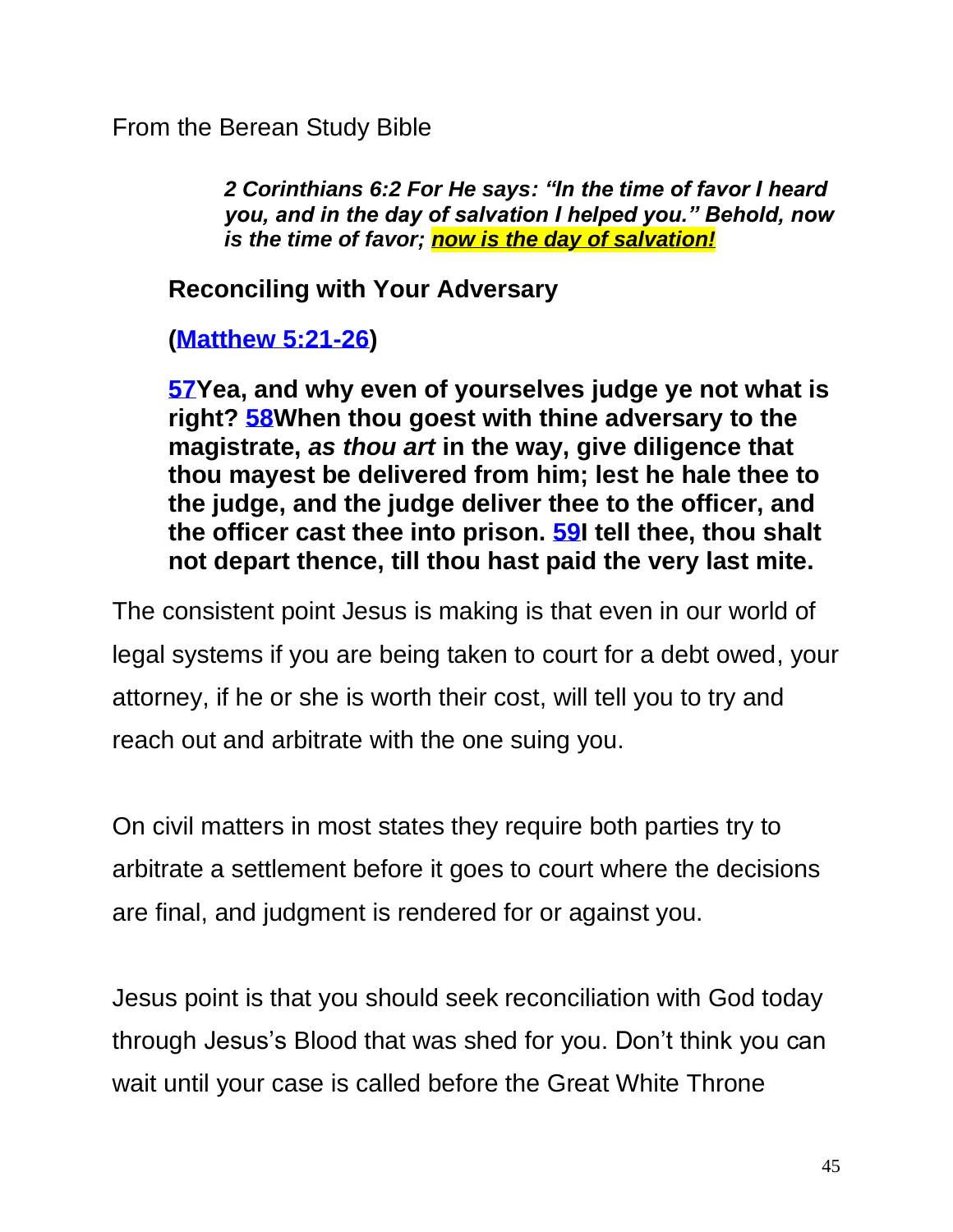Judgment to plead your case; by then it is a settle matter, and if you are before God at that Judgment you are already guilty, and YOU will spend eternity in HELL.

A lot of people in denial will say; "How can a loving God sentence people to eternity in Hell?" Quite simply to be frank, you are given an opportunity now, this very day to settle your estate with God, the price has been paid in full by Christ. All you have to do is say "YES". Yes, acknowledging that you are a sinner, and that you need a Savior. Yes, to Jesus being the Only Son of God and that He died on the Cross to save YOU. That by His Blood you are saved. The only caveat after that is what Jesus says; "If you love Me, follow my commandments". Now it is up to you to discover through study what those commandments are and seek God in being obedient in every facet of your life. Obedience can't save you, only the Blood can save you, it is not a work-based Salvation as some would teach it is a Faith based Salvation.

#### *Ephesian 2:8 For by grace are ye saved through faith; and that not of yourselves: it is the gift of God:*

It is God's grace that even allows for a Savior, without God's Grace He would have never sent His Son to be treated the way He was. And it is by God's Grace that we are given Faith; a Faith that is a gift from God to you and me.